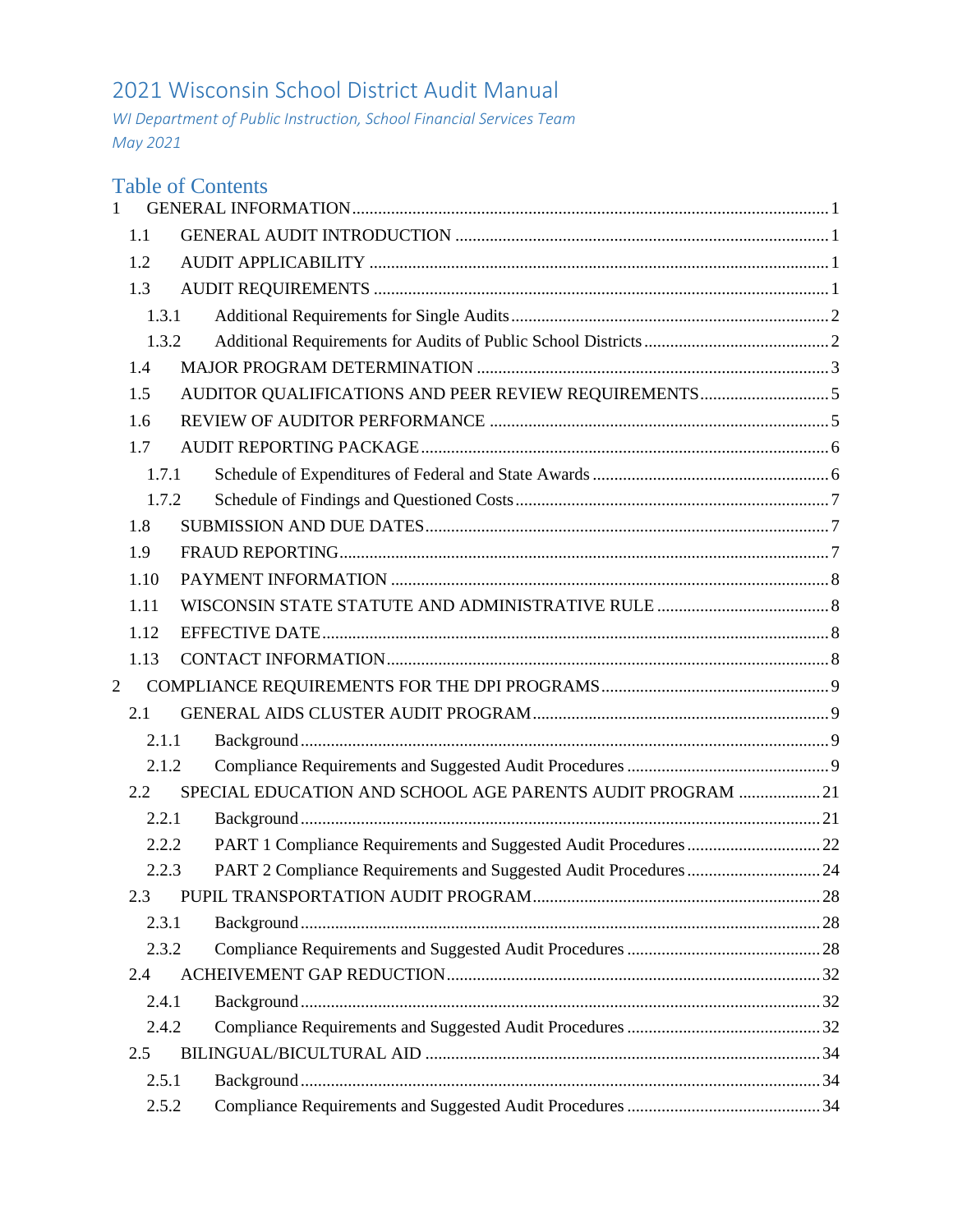|                | 2.6  |        |                  |     |
|----------------|------|--------|------------------|-----|
|                |      | 2.6.1  |                  |     |
| 2.6.2          |      |        |                  |     |
|                | 2.7  |        |                  |     |
|                |      | 2.7.1  |                  |     |
|                |      | 2.7.2  |                  |     |
|                | 2.8  |        |                  |     |
|                |      | 2.8.1  |                  |     |
|                |      | 2.8.2  |                  |     |
|                | 2.9  |        |                  |     |
|                |      | 2.9.1  |                  |     |
|                |      | 2.9.2  |                  |     |
|                | 2.10 |        |                  |     |
|                |      | 2.10.1 |                  |     |
|                |      | 2.10.2 |                  |     |
|                | 2.11 |        |                  |     |
|                |      | 2.11.1 |                  |     |
|                |      | 2.11.2 |                  |     |
| 3              |      |        |                  |     |
|                | 3.1  |        |                  |     |
|                |      | 3.1.1  |                  |     |
|                |      | 3.1.2  |                  |     |
|                | 3.2  |        |                  |     |
|                |      | 3.2.1  |                  |     |
|                |      | 3.2.2  |                  |     |
|                | 3.3  |        |                  |     |
|                |      |        | 3.3.1 Background | .52 |
|                |      | 3.3.2  |                  |     |
| $\overline{4}$ |      |        |                  |     |
|                | 4.1  |        |                  |     |
|                | 4.2  |        |                  |     |
|                | 4.3  |        |                  |     |
|                | 4.4  |        |                  |     |
| 5              |      |        |                  |     |
|                | 5.1  |        |                  |     |
|                | 5.2  |        |                  |     |
|                | 5.3  |        |                  |     |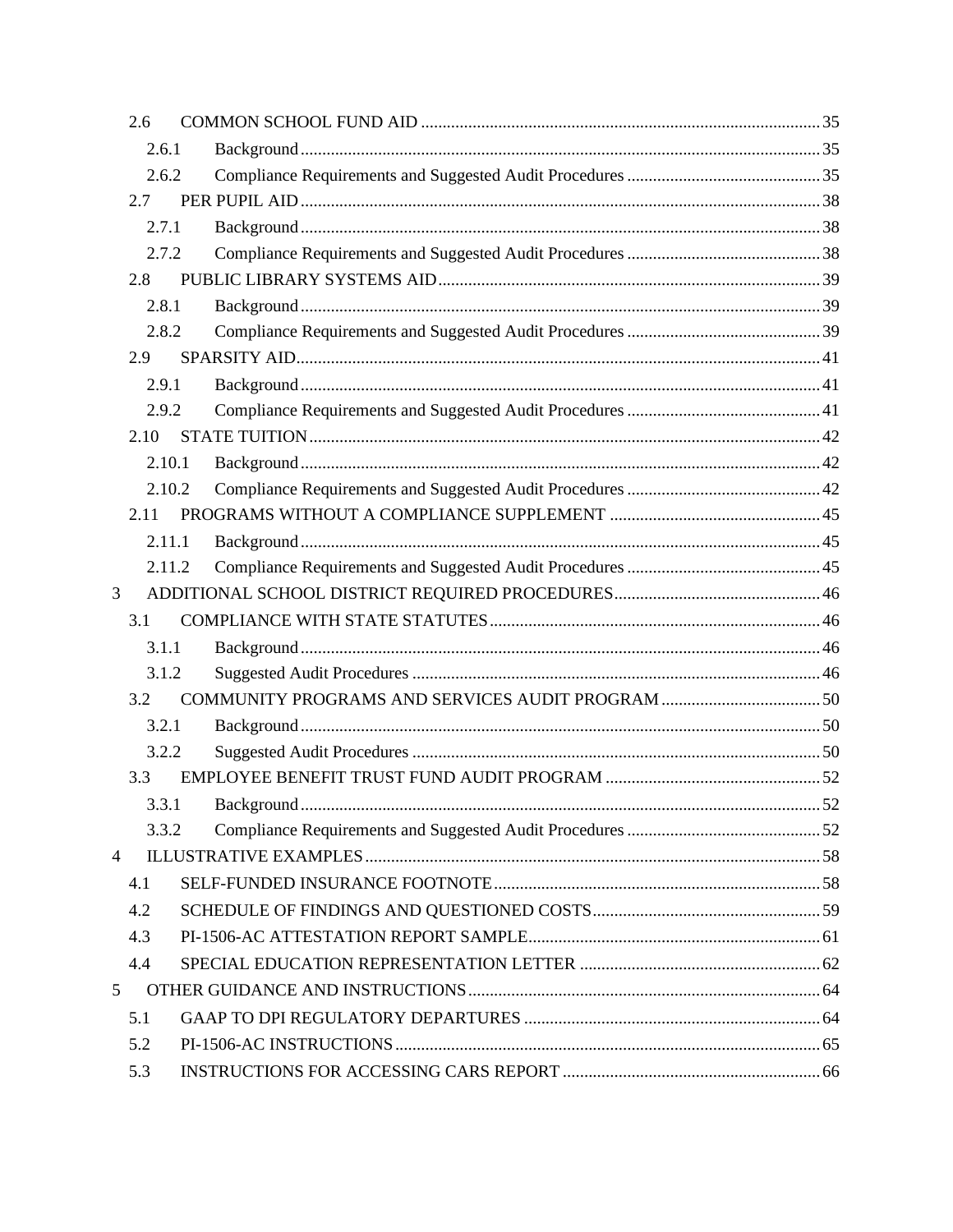# <span id="page-2-0"></span>1 GENERAL INFORMATION

### <span id="page-2-1"></span>1.1 GENERAL AUDIT INTRODUCTION

The Department of Public Instruction (DPI) is the state agency that advances public education and libraries in Wisconsin. Entities that receive funding from the DPI may be subject to audit requirements as mandated by grant agreement or state and federal laws. The *Wisconsin School District Audit Manual* provides an overview to assist auditors in meeting federal, state, and the DPI audit requirements.

The *Wisconsin School District Audit Manual* serves two purposes:

- 1. It serves as an appendix of the State Single Audit Guidelines (SSAG). The SSAG is comprised of the [Main Document of the State Single Audit Guidelines](https://doa.wi.gov/budget/SCO/2015%20SSAG%20Main%20Document%20Revised%206-2016.pdf) and appendices of other Wisconsin agencies. The SSAG incorporates the federal audit requirements of [Title 2 Code of Federal](https://www.ecfr.gov/cgi-bin/text-idx?SID=fdcd771cb52f3343c2840e02c3ce7933&mc=true&node=pt2.1.200&rgn=div5)  Regulations Part 200 Subpart [F, "Uniform Administrative Requirements, Cost Principles, and](https://www.ecfr.gov/cgi-bin/text-idx?SID=fdcd771cb52f3343c2840e02c3ce7933&mc=true&node=pt2.1.200&rgn=div5)  [Audit Requirements for Federal Awards"](https://www.ecfr.gov/cgi-bin/text-idx?SID=fdcd771cb52f3343c2840e02c3ce7933&mc=true&node=pt2.1.200&rgn=div5) (Uniform Guidance). The *Wisconsin School District Manual* incorporates additional auditing and program-specific compliance requirements for entities that receive funding from the DPI and are subject to Uniform Guidance requirements.
- 2. It establishes auditing and program-specific compliance requirements for entities that receive funding from the DPI but do not meet the single audit federal expenditure threshold of \$750,000.

### <span id="page-2-2"></span>1.2 AUDIT APPLICABILITY

Entities that expend more than \$750,000 in total federal awards are subject to the audit requirements of Uniform Guidance. This audit requirement is federally mandated. In addition, these entities may be required to have an audit in accordance with the *State Single Audit Guidelines* (SSAG), including the *Wisconsin School District Audit Manual,* which serves as an appendix to the State Single Audit Guidelines*.* The SSAG are applicable when the following three conditions are met:

- 1. The Uniform Guidance Applies
- 2. The agency has received funding from a state department. This funding may be state money or federal pass-through money.
- 3. The granting agency has not otherwise specified that the *State Single Audit Guidelines* do not apply.

Wisconsin Public School Districts (Districts), Cooperative Educational Service Agencies, County Children with Disability Education Boards, and independently authorized charter schools that expend less than \$750,000 are required to have an audit of compliance requirements and must also issue a report on its system of internal control over compliance in accordance with the *Wisconsin Public School District Audit Manual.* 

### <span id="page-2-3"></span>1.3 AUDIT REQUIREMENTS

This section applies to all audits that involve DPI funding.

The audit *mus*t include the examination of the basic financial statements by a certified public accountant. The financial statements presented in the auditor's report shall comply with generally accepted accounting principles (GAAP). Additionally, Districts must conform to the account structure prescribed under [Wis.](http://docs.legis.wisconsin.gov/statutes/statutes/115/II/28/13)  [Stat. § 115.28\(13\).](http://docs.legis.wisconsin.gov/statutes/statutes/115/II/28/13) The DPI prescribes the District account structure called the [Wisconsin Uniform](https://dpi.wi.gov/sfs/finances/wufar/overview)  [Financial Accounting Requirements \(WUFAR\).](https://dpi.wi.gov/sfs/finances/wufar/overview) Other entities may need to reference this account structure as well.

The auditor's examination must be made in accordance with the following:

- a) Generally accepted auditing standards established by [AICPA.](https://www.aicpa.org/research/standards/auditattest/clarifiedsas.html)
- b) [Government Auditing Standards](https://www.gao.gov/products/gao-18-568g) issued by the Comptroller General of the United States.
- c) [Uniform Guidance,](https://www.ecfr.gov/cgi-bin/text-idx?SID=6214841a79953f26c5c230d72d6b70a1&tpl=/ecfrbrowse/Title02/2cfr200_main_02.tpl) if applicable.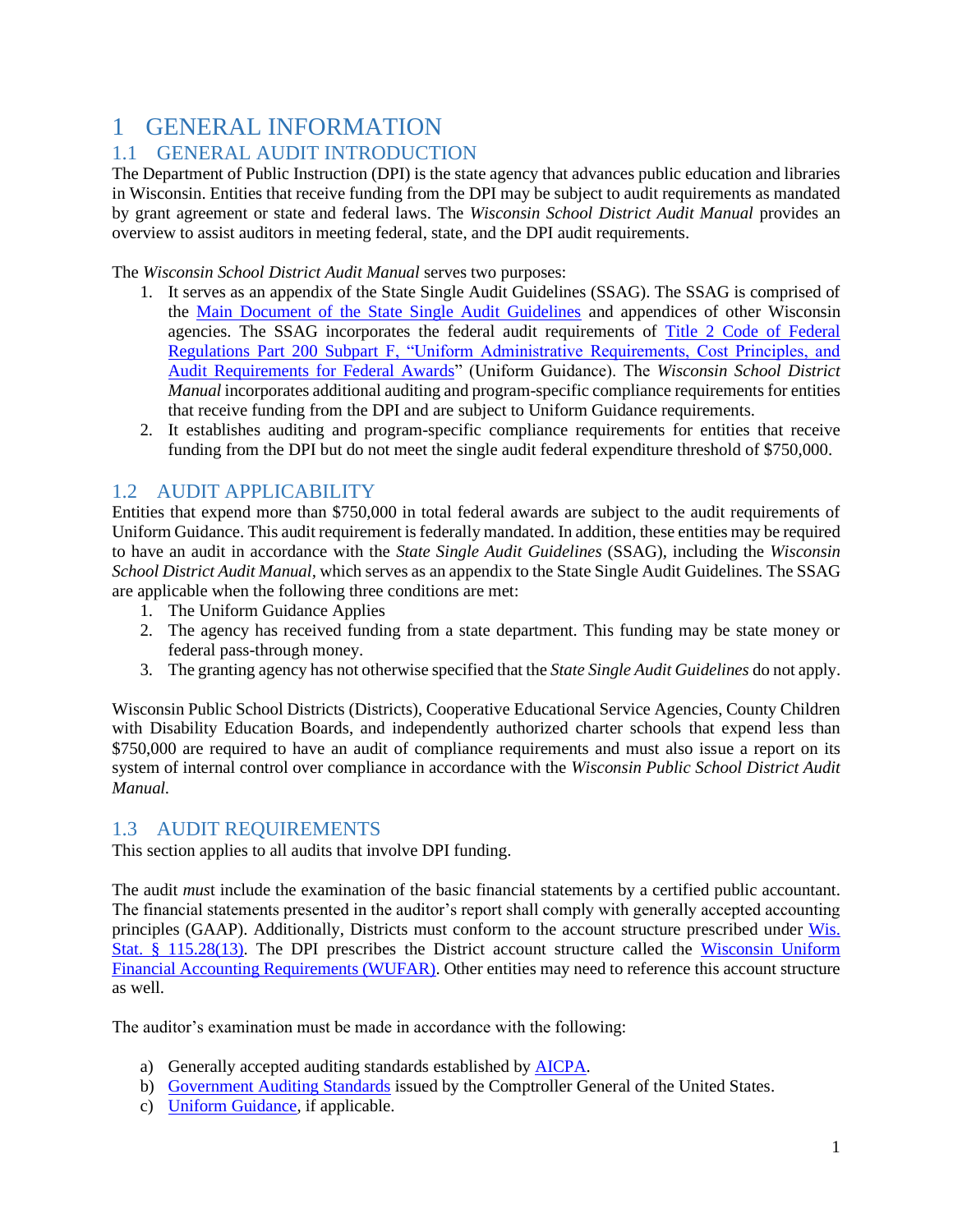- d) *[State Single Audit Guidelines](https://doa.wi.gov/Pages/State-Single-Audit-Guidelines-(SSAG).aspx)*, including appendices, if applicable.
- e) *Wisconsin School District Audit Manual*.

The auditor expresses an opinion as to whether the auditee's financial statements are presented fairly, in all material respects, in accordance with generally accepted accounting principles. The DPI may accept a modified opinion in limited circumstances. The DPI may require the auditee to correct any deficiencies which caused the modification.

### <span id="page-3-0"></span>1.3.1 Additional Requirements for Single Audits

The audit requirements section applies to all audits in accordance with the *Wisconsin School District Audit Manual*. The following is additional information if the District must also comply with the single audit requirements of Uniform Guidance. Uniform Guidance is applicable if the agency is a local government or nonprofit organization that expended more than \$750,000 in total federal awards for the audit period.

In performing a single audit, the auditor needs to apply guidelines from Uniform Guidance's Appendix XI to Part 200 - [Compliance Supplement.](https://www.whitehouse.gov/omb/office-federal-financial-management/) The United States Office of Management and Budget (OMB) issues a revised version of the Uniform Guidance, Appendix XI, Compliance Supplement annually. The auditor should use the appropriate version.

Part 2 (Matrix of Compliance Requirements) of Uniform Guidance's Appendix XI – Compliance Supplement provides a matrix of which of the 12 potential compliance requirements auditors must consider for specific Catalog of Federal Domestic Assistance (CFDA) program numbers listed. In 2019, the OMB limited the number of compliance requirements that could be subject to audit for each Federal program to six. For this purpose, allowable activities and allowable costs were considered one compliance area.

Part 3 (Compliance Requirements) of Uniform Guidance's Appendix XI – Compliance Supplement lists and describes the 12 types of compliance requirements and, except for Special Tests and Provisions, the related audit objectives that the auditor must consider. The auditor is responsible for achieving the stated audit objectives for the applicable compliance requirements.

Part 4 (Agency Requirements) of Uniform Guidance's Appendix XI – Compliance Supplement discusses program objectives, program procedures, and compliance requirements that are specific to each Federal program. Part 4 is regularly updated for current changes in program requirements.

Part 6 (Internal Control) of Uniform Guidance's Appendix XI – Compliance Supplement discusses internal control over compliance requirements for Federal awards. It includes a summary of the requirements for internal control for entities receiving Federal awards and auditors performing audits under Uniform Guidance and discussion on important internal control concepts.

#### <span id="page-3-1"></span>1.3.2 Additional Requirements for Audits of Public School Districts

School Districts are required by [Wis. Stat. § 120.14](https://docs.legis.wisconsin.gov/statutes/statutes/120/I/14) to file a financial audit statement with the state superintendent annually by September 15. Because audited financial statements are not finalized by September 15<sup>th</sup>, the auditor must complete form PI-1506-AC Aid Certification (PI-1506-AC) on or before the second Friday in September. The PI-1506-AC is completed within the online reporting portal [SAFR.](https://dpi.wi.gov/sfs/reporting/safr/overview) The auditor must perform an examination in accordance with the [attestation standards established by the](https://www.aicpa.org/research/standards/auditattest/ssae.html)  [AICPA](https://www.aicpa.org/research/standards/auditattest/ssae.html) of the auditor data presented in the PI-1506-AC. Audit workpapers must include the attestation report, the signed *Financial Audit Statement PI-1506* form, and a copy of the *PI 1506 AC Audit Statement - Aid Certification Data Report*. Instructions to for filing the PI-1506-AC can be found at [Section 5.2.](#page-66-0) An example of the Independent Accountant's Report is found at [Section 4.3.](#page-62-0)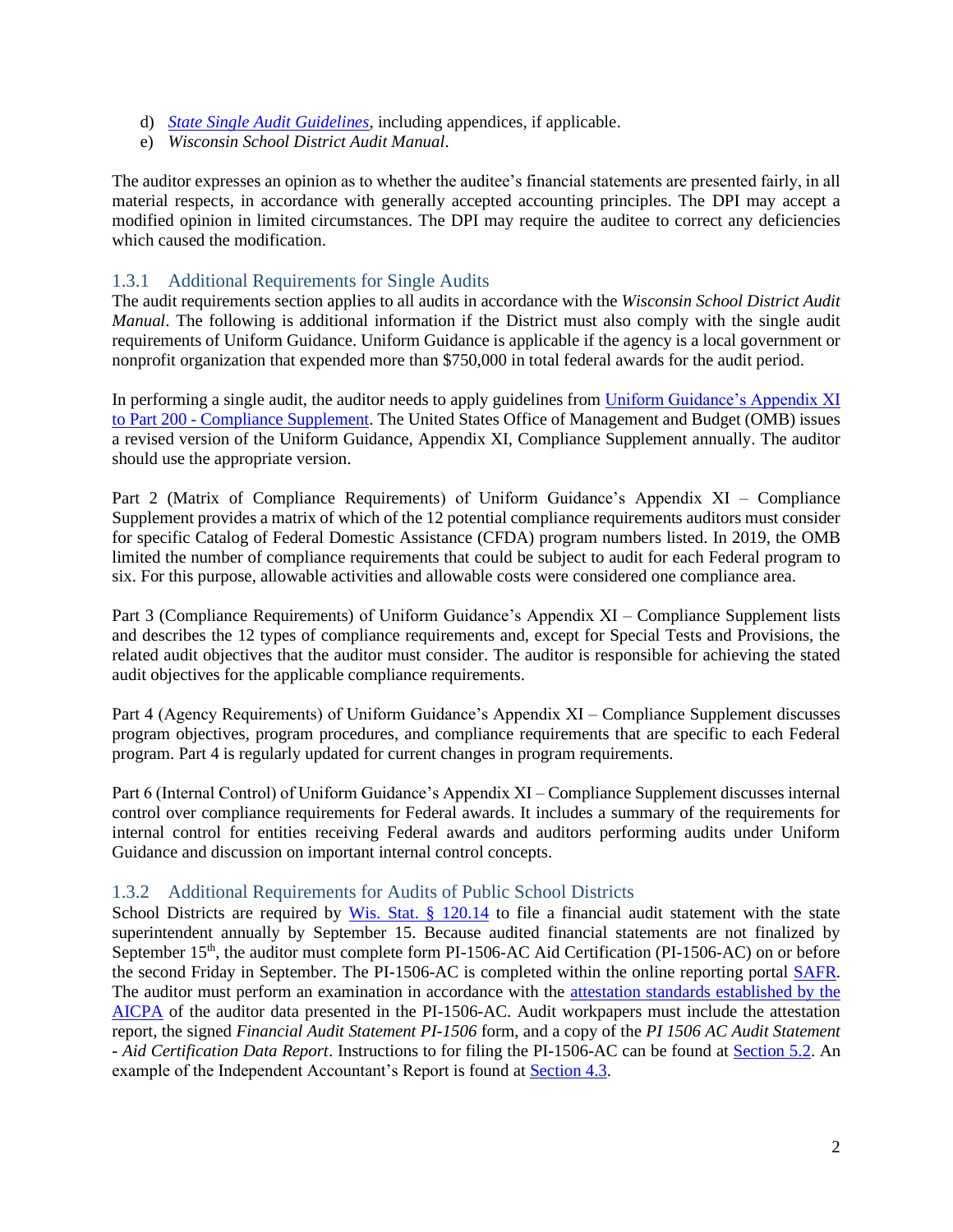School Districts are required by [Wis. Stat. § 120.18](https://docs.legis.wisconsin.gov/statutes/statutes/120/i/18) to file an annual report no later than September 1. School District's must complete the PI-1505-AC Aid Certification (PI-1505-AC) no later than the last Friday of August and the PI-1505 Annual Report no later than the third Friday of September. The PI-1506- AC submitted by the auditor must tie to the information reported in the District's PI-1505 Annual Report. In limited circumstances, the DPI allows school districts to depart from generally accepted accounting principles (GAAP) when submitting the PI-1505 Annual Report and the Auditors PI-1506-AC. A listing of the DPI approved GAAP to Regulatory Differences can be found at [Section 5.1f](#page-65-1)or auditors to determine if a school district's GAAP departure is appropriate. If the GAAP departure is not on the listing or has not been previously approved by the DPI, it is expected the annual report is filed in accordance with GAAP. Therefore, pleas[e contact a School Financial Services Team Auditor](https://dpi.wi.gov/sfs/communications/staff-directory) prior to reporting GAAP to regulatory differences not included in the listing.

School District audits are required by [Wis. Stat. § 120.14](https://docs.legis.wisconsin.gov/statutes/statutes/120/I/14) to include information about expenditures for community programs and services under [Wis. Stat. § 120.13\(19\).](https://docs.legis.wisconsin.gov/statutes/statutes/120/I/13/19) To assist auditors in the review of community programs and services expenditures, the DPI has created an audit program with suggested audit procedures for all Districts that have an established Fund 80 with current year expenditures. The community programs and services audit program is found at [Section 3.2.](#page-51-0)

School District audits are required by [Wis. Stat. § 120.14](https://docs.legis.wisconsin.gov/statutes/statutes/120/I/14) to include information concerning the District's self-insurance plan, as specified by the commissioner of insurance. The DPI has worked with the Officer of the Commissioner of Insurance (OCI) to provide a self-funded insurance footnote disclosure template that includes the information required by OCI. The self-funded insurance footnote can be found at [Section](#page-59-1)  [4.1.](#page-59-1)

Auditors are required to obtain an understanding of the legal requirements applicable to the district. A checklist has been developed by the DPI staff to assist the auditor in determining the applicable laws pertaining to school districts. The compliance with state statutes program is found at [Section 3.1.](#page-47-1)

Post-employment benefits funded through an employee benefit trust must follow certain requirements and criteria outlined on the [Employee Benefit Trust Fund](https://dpi.wi.gov/sfs/finances/fund-info/employee-benefit-trust-fund) webpage. Additionally, these funds must be audited under the Fund 73 Audit Program at [Section 3.3.](#page-53-0)

Districts that authorize charter schools, must include in their audited financial statements a Schedule of Charter School Authorizer Operating Costs per [Wis. Stat. § 118.40\(3m\)\(f\)3.](https://docs.legis.wisconsin.gov/statutes/statutes/118/40/3m/f/3)

Membership audits are required by [Wis. Stat. § 115.28\(18\)](https://docs.legis.wisconsin.gov/statutes/statutes/115/II/28) for at least 25 percent of school districts each year. The DPI has an established deadline of May 1 for submission of the required school district membership audits. Information regarding the agreed upon procedures required for membership each year can be found at [the DPI's Membership Audit Information webpage.](https://dpi.wi.gov/sfs/finances/auditors/membership/overview)

### <span id="page-4-0"></span>1.4 MAJOR PROGRAM DETERMINATION

For audits in accordance with the State Single Audit Guidelines, the risk-based approach outlined in The State Single Audit Guidelines Main Document, Section 3.4 should be applied to all state funding to identify state major programs.

For audits in accordance with the Wisconsin School District Audit Manual, the risk-based approach outlined in The State Single Audit Guidelines Main Document, Section 3.4 should be applied to the DPI funding to identify state major programs.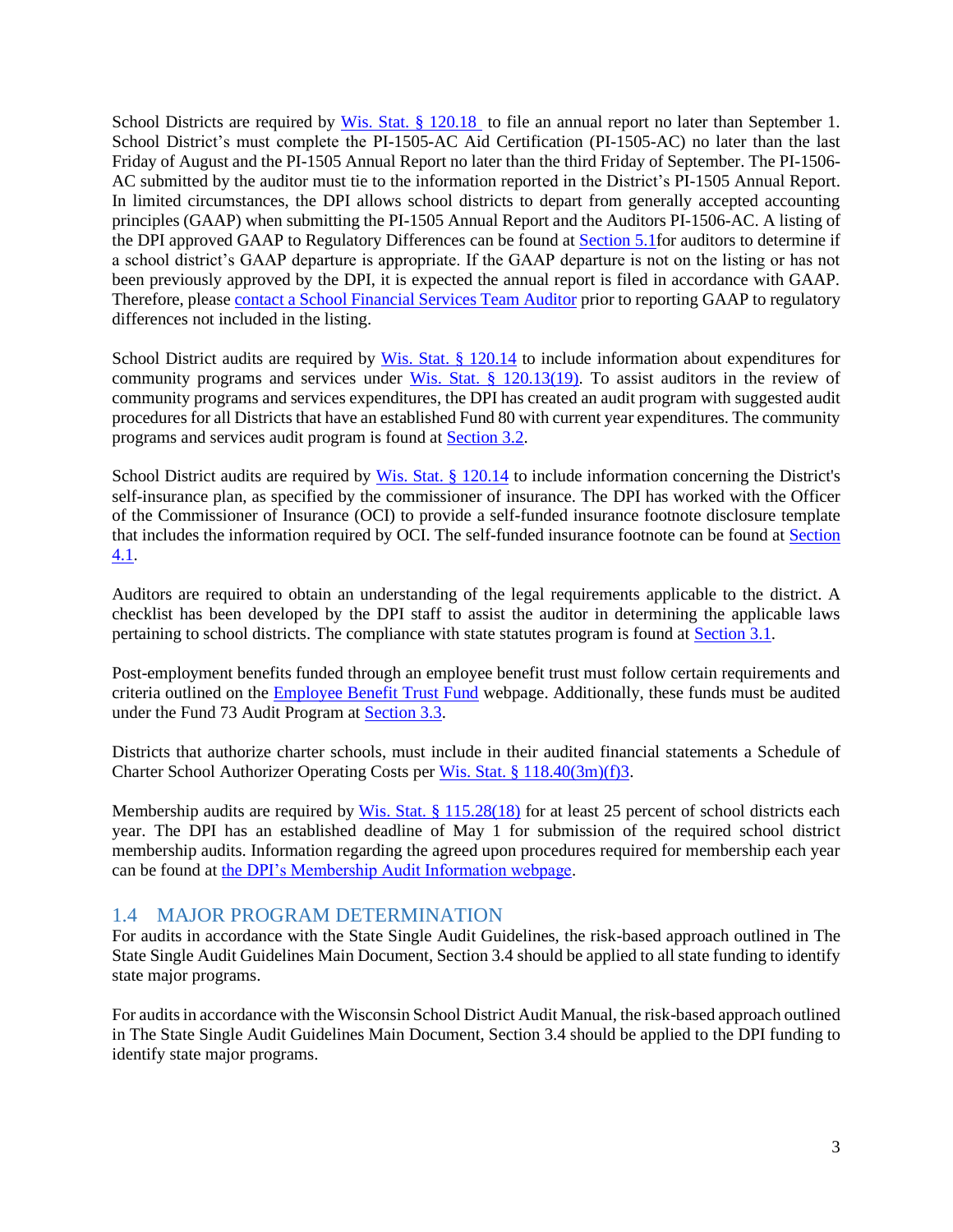The risk-based approach for identifying state major program from the State Single Audit Guidelines Main Document, Section 3.4 is shown below.

The auditor shall apply the risk-based approach from the Uniform Guidance to identify which programs will be tested as state major programs, with the following modifications:

- Consider prior audit experience with state programs when assessing whether the auditee is a low risk agency for purposes of the percentage-of-coverage rule for state programs.
- For programs that are state funded, the threshold for Type A programs is \$250,000.
- For programs that are state funded, the threshold for Type B programs is \$62,500.
- The agency may designate state or federal pass-through programs to be automatically considered to be Type A state programs, and these programs are tested as state major unless the auditor assesses them to be low-risk, but at least once every three years. In addition, granting agencies may designate programs to be state major, so that these programs are always tested when the auditee has the programs. Programs that are state funded that had less than \$25,000 in expenditures should not be treated as state major programs unless they are needed to satisfy the percent-of-coverage threshold for state programs.
- Workpaper documentation should include, for each program: the name of the program, the amounts of expenditures, whether the program is Type A or Type B, the factors considered in the risk assessment, the auditor's assessment of the risk for each factor, and the overall assessment of risk. The workpapers should also show how risk is reflected in the testing for high-risk programs.
- When the state program is the state share of a commingled federal and state program, the auditor can rely on the risk assessment for the federal share and does not need to apply a separate risk assessment for the state share.
- The state share of commingled federal and state programs can be counted toward the 20% or 40% percentage-of-coverage threshold on the state side if the program is tested as major on the federal side.
- When the state program is the state share of a commingled federal and state program, the auditor should apply the state share towards the federal single audit threshold.
- For a low-risk agency, if current year significant deficiencies, material weaknesses, or material noncompliance indicates the potential for a system-wide problem (as opposed to a one-time or grant specific issue), the auditor needs to expand testing to cover 40% of state program expenditures, i.e. no longer consider the agency to be low risk.

The DPI considers the following programs to be designated major programs that must be tested every year:

| <b>State Program Name</b>                      | <b>State Identification Number(s)</b>          |  |  |
|------------------------------------------------|------------------------------------------------|--|--|
| General Aids Cluster                           | 255.201, 255.203, 255.204, 255.205 and 255.926 |  |  |
| State Special Education and School Age Parents | 255.101                                        |  |  |

A cluster of programs is a grouping of closely related programs that have similar compliance requirements. General Aids are considered a cluster when determining state major programs. The General Aids Audit Program at [Section 2.1](#page-10-1) is used to perform audit procedures for all state identification numbers within the cluster. All State Identification Numbers within the General Aids Cluster that are applicable to the auditee should be included on the Schedule of Findings and Questioned Costs.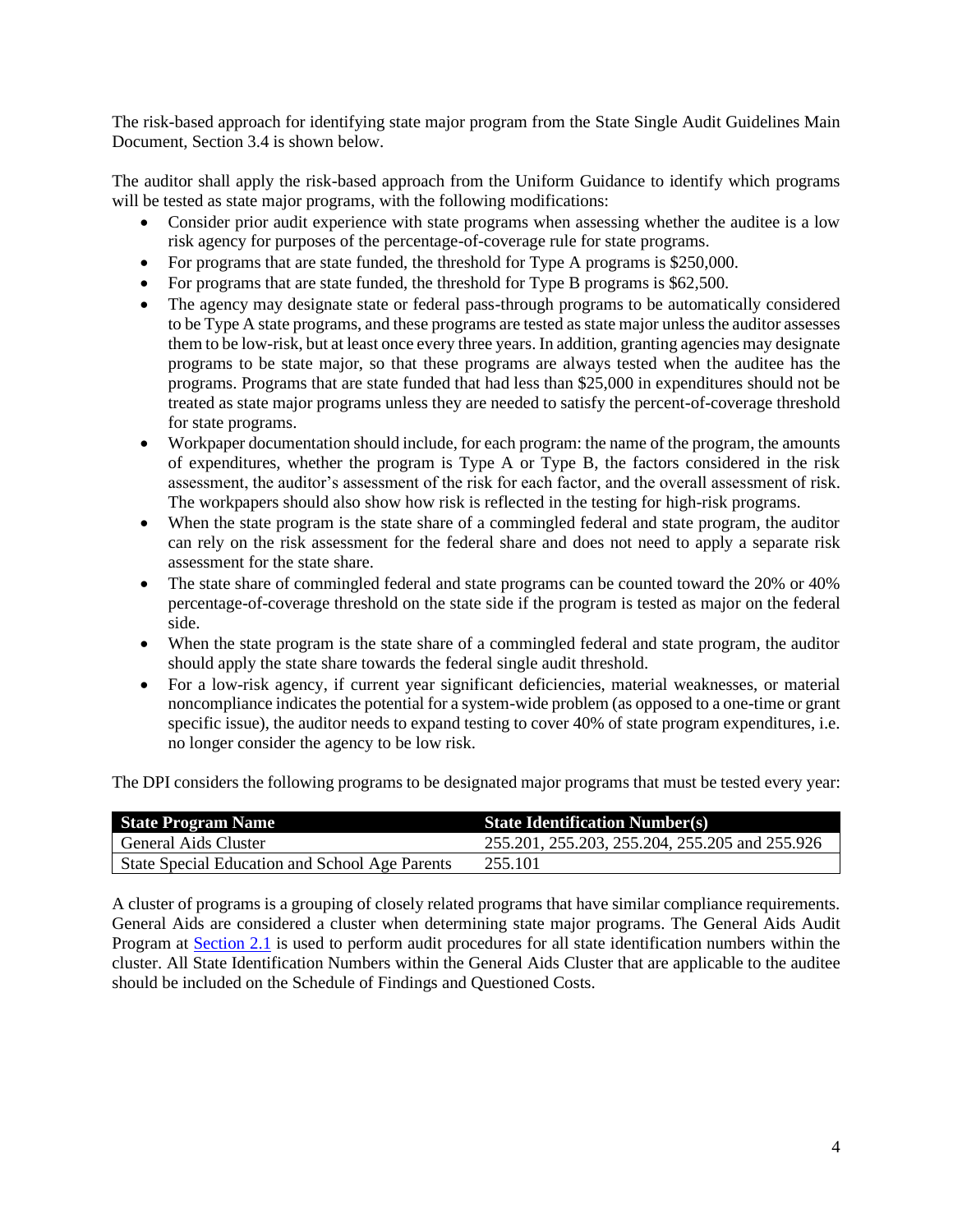The DPI considers the following programs to be designated Type A state programs that are tested as state major unless the auditor assesses them to be low-risk, but at least once every three years, unless below the threshold as outlined above:

| <b>State Program Name</b>   | <b>State Identification Number</b> |
|-----------------------------|------------------------------------|
| <b>Pupil Transportation</b> | 255.107                            |

The DPI has not excluded any of its programs from the state single audit or an audit compliance with the Wisconsin School District Audit Manual.

### <span id="page-6-0"></span>1.5 AUDITOR QUALIFICATIONS AND PEER REVIEW REQUIREMENTS

Auditors contracted to perform an audit that includes funds from the DPI must possess the required qualifications to perform the audit, including standards set by AICPA Generally Accepted Auditing Standards and Government Auditing Standards. Auditors must:

- Be licensed as a certified public accountant in accordance with [Wisconsin Statute 442.](https://docs.legis.wisconsin.gov/statutes/statutes/442)
- Be independent in mind and appearance from influences that compromise professional judgement.
- Have the training and experience to perform audits in accordance with the applicable standards, including auditing standards generally accepted in the United States of America, Government Auditing Standards, the Uniform Guidance, the *State Single Audit Guidelines*, and the *Wisconsin School District Audit Manual*.
- Have the technical qualifications to perform all audit requirements, including required continuing professional education.
- Have completed peer review within the last three years and taken appropriate corrective action, if necessary, in accordance with [Wis. Stat. § 442.087.](https://docs.legis.wisconsin.gov/statutes/statutes/442/087)

Auditors must provide the DPI with the most up do date:

- Peer review report
- Any letter of response to a peer review report
- An acceptance letter
- A letter signed by the reviewed firm accepting the peer review documents with the understanding that the firm agrees to take certain actions
- A letter notifying the reviewed firm that certain required actions have been completed.

The above documents should be emailed to  $DPIaudit$ reports $@dj.wi.gov$  as soon as available.

### <span id="page-6-1"></span>1.6 REVIEW OF AUDITOR PERFORMANCE

The DPI has an ongoing program of monitoring auditor performance. The objectives of this program are to determine that the auditor has complied with audit requirements and disclosed all significant audit findings. All reviews include examination of the auditors' workpapers. The workpapers should provide sufficient documentation of the audit planning, internal controls, analytical procedures, and other substantive procedures performed to support the balances reported on the financial statements. Selected items included in the workpapers may be verified with the auditee.

Appropriate action will be taken if review of an auditor's performance indicates the DPI requirements are not met. The following are examples of actions that may be taken depending on the nature of the problem.

- 1. The auditor may be requested to correct deficiencies and provide evidence thereof to the DPI.
- 2. The deficient work may be referred to appropriate audit oversight agencies.
- 3. The DPI may recommend that the auditee not contract with the auditor.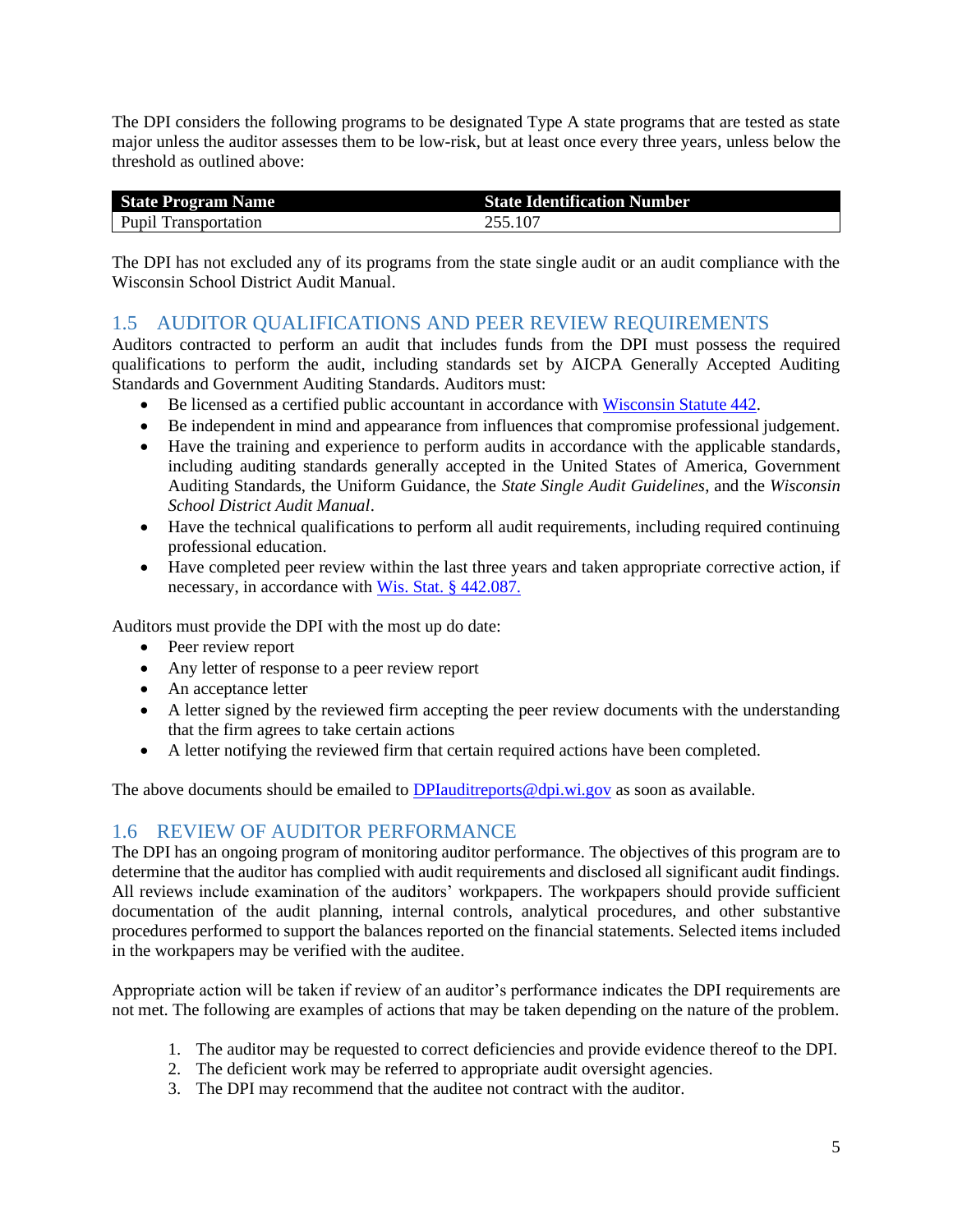### <span id="page-7-0"></span>1.7 AUDIT REPORTING PACKAGE

The audit reporting package for all audits completed in accordance with the Wisconsin School District Audit Manual and submitted to the DPI must include:

|                                                                         | <b>Single Audit</b><br>with DPI<br><b>Funding</b> | <b>Non-Single</b><br><b>Audit with</b><br><b>DPI</b> |
|-------------------------------------------------------------------------|---------------------------------------------------|------------------------------------------------------|
|                                                                         |                                                   | <b>Funding</b>                                       |
| Independent Auditor's Report                                            | Yes                                               | Yes                                                  |
| <b>Financial Statements</b>                                             | Yes                                               | Yes                                                  |
| Schedule of Expenditures of Federal and State Awards. See section 1.8.1 | Yes                                               | <b>Yes</b>                                           |
| for additional information.                                             |                                                   |                                                      |
| Report on Internal Control Over Financial Reporting and on Compliance   | Yes                                               | Yes                                                  |
| and Other Matters Based on an Audit of Financial Statements in          |                                                   |                                                      |
| accordance with Government Auditing Standards                           |                                                   |                                                      |
| Report on Compliance for Each Major Federal and State Program, and      | Yes                                               | No                                                   |
| on Internal Control Over Compliance Required by the Uniform Guidance    |                                                   |                                                      |
| and the Wisconsin State Single Audit Guidelines                         |                                                   |                                                      |
| Report on Compliance for Each Major State Program and on Internal       | N <sub>0</sub>                                    | <b>Yes</b>                                           |
| Control Over Compliance Required by the Wisconsin Department of         |                                                   |                                                      |
| <b>Public Instruction</b>                                               |                                                   |                                                      |
| Schedule of Findings and Questioned Costs. See section 1.8.2 for        | Yes                                               | Yes                                                  |
| additional information.                                                 |                                                   |                                                      |
| Summary Schedule of Prior Audit Findings, if applicable                 | Yes                                               | <b>Yes</b>                                           |
| Corrective Action Plan, if applicable                                   | Yes                                               | Yes                                                  |
| Management Letter, if applicable                                        | Yes                                               | Yes                                                  |

All reports should be prepared in accordance with the most recent guidance from the AICPA. Illustrative [Auditor's Reports](https://www.aicpa.org/interestareas/governmentalauditquality/resources/illustrativeauditorsreports.html) are available from the AICPA, however auditors must modify the report templates as needed to reflect the auditee's circumstances using the most current guidance.

The management letter, if issued by the auditor, is not required to be submitted to the Federal Audit Clearinghouse in the single audit submission. However, all auditees that are required to have an audit in accordance with the *Wisconsin School District Audit Manual* must submit the management letter to the DPI. This includes the Communication to Those Charged with Governance when other comments are included.

#### <span id="page-7-1"></span>1.7.1 Schedule of Expenditures of Federal and State Awards

The Schedule of Expenditures of Federal Awards and State Awards are required to be presented as Supplementary Information as part of all audits involving funding from the DPI. All auditees must report the information required by Uniform Guidance and the State Single Audit Guidelines. In addition, the schedule must present the following reconciling information:

- Beginning Accrued Receivable and/or Unearned Revenue
- Revenue/Grantor Reimbursements/Cash Received
- Ending Accrued Receivable and/or Unearned Revenue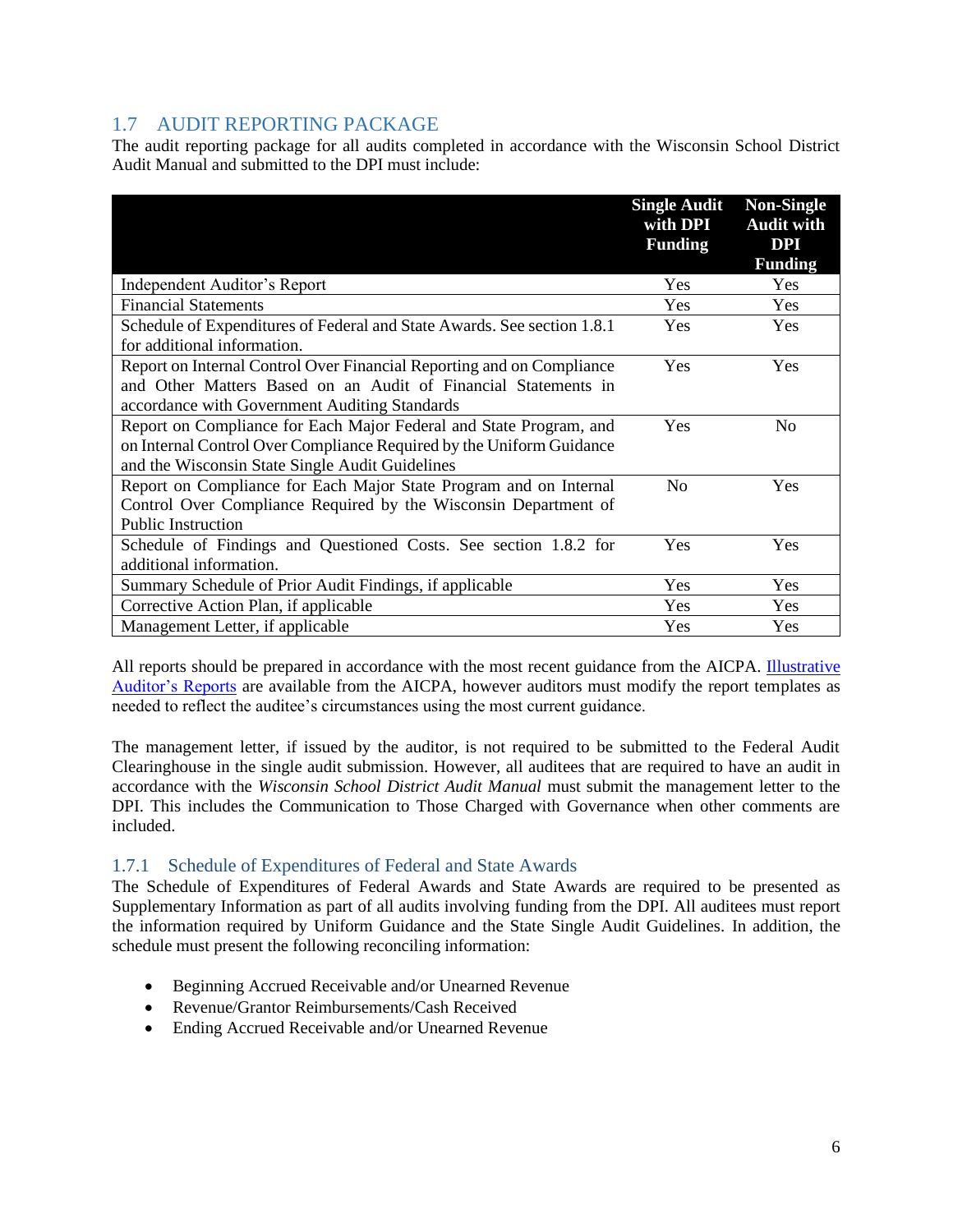| Grantor Agency/<br>Pass-Through Entity/<br>Federal Program                     | <b>CFDA</b><br>No. | Pass-<br>Throug<br>hID<br>No. | Accrued<br>(Deferred)<br>Revenue<br>7/1/202X | Cash<br>Received | Expenditures | Accrued<br>(Deferred)<br>Revenue<br>6/30/202X |
|--------------------------------------------------------------------------------|--------------------|-------------------------------|----------------------------------------------|------------------|--------------|-----------------------------------------------|
| Dept of Agriculture<br>Passed Through WI DPI<br><b>Child Nutrition Cluster</b> | 10.XXX             | <b>XXXXX</b>                  | \$15,000                                     | \$500,000        | \$535,000    | \$50,000                                      |
| Dept of Education<br>Passed Through WI DPI<br><b>Special Ed Cluster</b>        | <b>84.XXX</b>      | <b>XXXXX</b>                  | \$200,000                                    | \$750,000        | \$700,000    | \$150,000                                     |

### <span id="page-8-0"></span>1.7.2 Schedule of Findings and Questioned Costs

Auditees must report the information required by the Government Auditing Standards and Uniform Guidance, if applicable. Additionally, all auditees must report the information required by Section 4.11 of the State Single Audit Guidelines. In addition, all auditees must include in the Summary of Auditor Results section of the Schedule of Findings and Questioned Costs the following information:

- 1. A statement about whether significant deficiencies or material weaknesses in internal control over major state programs were disclosed.
- 2. Type of report the auditor issued on compliance for state major programs (i.e., unmodified opinion, qualified opinion, adverse opinion, or disclaimer of opinion).
- 3. An identification of state major programs by listing each individual state major program.
- 4. A statement as to whether the audit disclosed any audit findings that the auditor reported under the State Single Audit Guidelines and/or the Wisconsin Public School District Audit Manual.
- 5. The dollar threshold used to distinguish between Type A and Type B state programs.

### <span id="page-8-1"></span>1.8 SUBMISSION AND DUE DATES

All financial audits are due to the DPI on or before December 15 each year. If issued separately from the basic financial statements, single audits are due to the DPI on or before the due date required for single audit completion in [2 CFR § 200.512.](https://www.ecfr.gov/cgi-bin/text-idx?SID=0f279f053a421682e2e5ec463b381978&mc=true&node=se2.1.200_1512&rgn=div8)

Audit reporting packages should be submitted to [dpiauditreports@dpi.wi.gov.](mailto:dpiauditreports@dpi.wi.gov) All audit reporting package documents are to be unencrypted, unlocked and in a text-searchable PDF format.

The DPI does not grant extensions for submissions of any reports including the PI-1506-AC and the audit reporting package. The DPI will consider exercising its authority under Wis. Stat. § 121.006 to withhold aid payments for any late submissions.

### <span id="page-8-2"></span>1.9 FRAUD REPORTING

Auditors are responsible for reporting fraud to the DPI in two situations:

- If the auditee has not reported the fraud to the DPI, the auditor should:
	- Inform the auditee that the auditee needs to report the fraud to the DPI in writing, with a copy to the auditor so the auditor knows the provider has informed the DPI.
	- If the auditee does not report to the DPI, the auditor should report the fraud to the granting agency.
- If the auditee has not taken timely and appropriate steps to remedy the fraud, the auditor should report that failure to the DPI.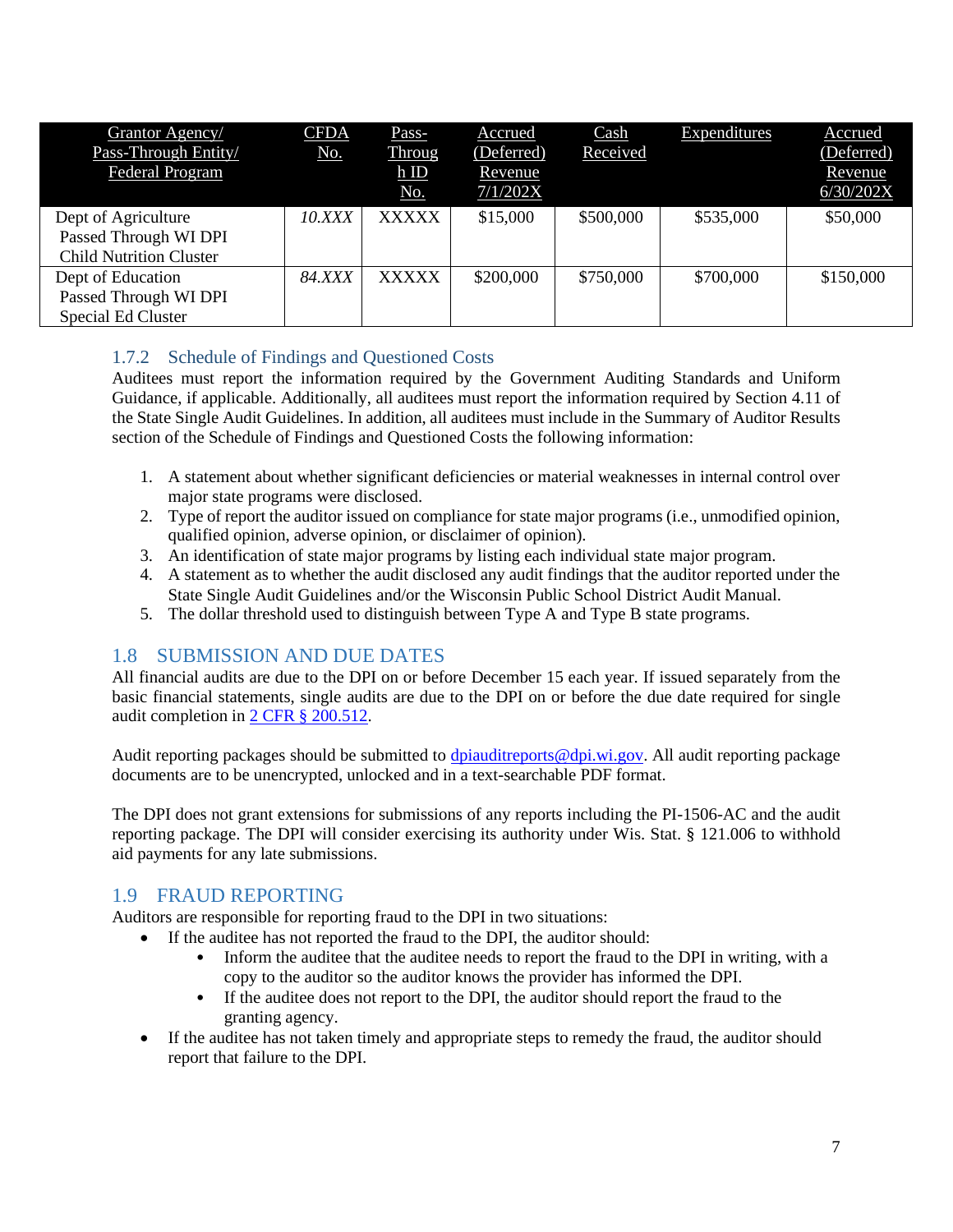[Fraud Reporting Form PI-1999](https://docs.google.com/a/dpi.wi.gov/forms/d/e/1FAIpQLSeVcWhjejI81iKBIjMNhEBq1IYiowUd9Ovh2-rmFbBUF7nBFA/viewform?formkey=dF9xcFZaQU1ZNGRSalNJblVrZjNWN1E6MQ#gid=0) should be used by the auditee and/or the auditor to report fraud to the DPI. The auditor should follow guidance in generally accepted auditing standards established by the AICPA and Government Auditing Standards to determine if fraud needs to be reported in the audit report.

### <span id="page-9-0"></span>1.10 PAYMENT INFORMATION

General information such as specific payment dates, aid payment adjustments, the annual June and July Aid Payment Reconciliation, and other information is available on the [Aid Payment Information](https://dpi.wi.gov/sfs/finances/aids-register/aid-payments) webpage. The **[Aids Register](https://apps6.dpi.wi.gov/AID/)** is a listing of all aid payments made by the DPI. The Aids Register is reported on the cash basis. Federal and state funding information and account coding is included in the Aids Register reports. Additional [WUFAR codes and fiscal contacts](https://apps6.dpi.wi.gov/AID/WufarReport) for federal and state funding are also available.

### <span id="page-9-1"></span>1.11 WISCONSIN STATE STATUTE AND ADMINISTRATIVE RULE

The auditor may need to review various [Wisconsin Statutes](https://docs.legis.wisconsin.gov/statutes/statutes/118/40/3m/f/3) and/or the DPI [Administrative Rule](https://docs.legis.wisconsin.gov/code/admin_code/pi) while performing compliance procedures in accordance with the *Wisconsin School District Audit Manual.*

### <span id="page-9-2"></span>1.12 EFFECTIVE DATE

This revision of the *Wisconsin School District Audit Manual* is applicable for all fiscal years beginning on or after July 1, 2020 and supersedes all previous versions. A [Summary of Changes to the 2021 Wisconsin](https://dpi.wi.gov/sites/default/files/imce/sfs/pdf/Summary_of_Changes_to_2021_Wisconsin_School_District_Audit_Manual.pdf)  [School District](https://dpi.wi.gov/sites/default/files/imce/sfs/pdf/Summary_of_Changes_to_2021_Wisconsin_School_District_Audit_Manual.pdf) Audit Manual is available for review.

### <span id="page-9-3"></span>1.13 CONTACT INFORMATION

For technical assistance questions regarding audits or their requirements, [contact a School Financial](https://dpi.wi.gov/sfs/communications/staff-directory)  [Services Team Auditor.](https://dpi.wi.gov/sfs/communications/staff-directory)

To receive periodic updates and information, subscribe to the School Financial Services Team [Auditor](https://dpi.wi.gov/sfs/finances/auditors/listserve/overview)  [Listserv.](https://dpi.wi.gov/sfs/finances/auditors/listserve/overview)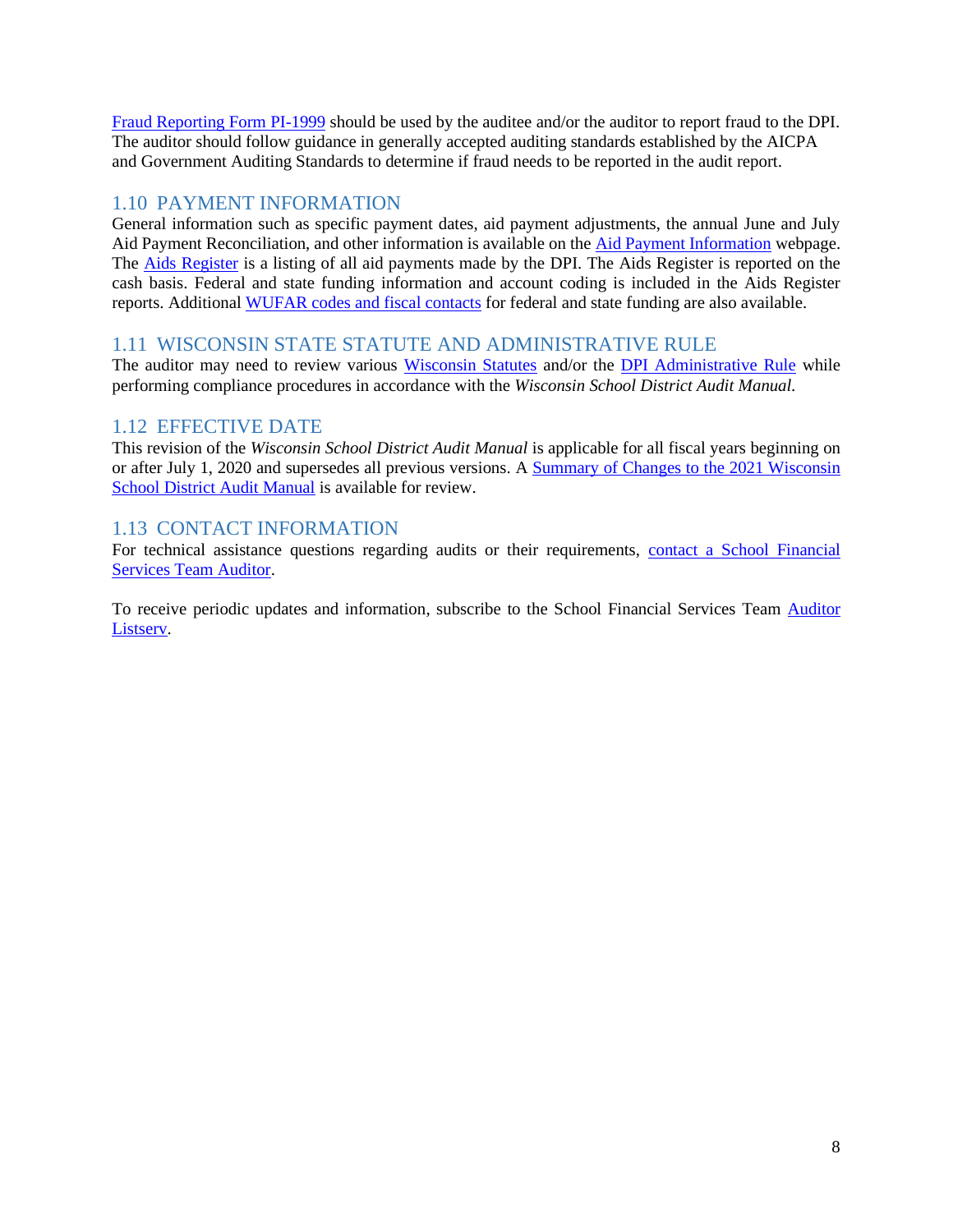# <span id="page-10-0"></span>2 COMPLIANCE REQUIREMENTS FOR THE DPI PROGRAMS 2.1 GENERAL AIDS CLUSTER AUDIT PROGRAM

#### <span id="page-10-2"></span><span id="page-10-1"></span>2.1.1 Background

*State ID Numbers: 255.201, 255.203, 255.204, 255.205 and 255.926*

General Aid is State aid which is not limited to any specific program, purpose, or target population but may be used in financing the general education programs and operations of the recipient district. Decisions on the use of general aids are made by the recipient district.

#### <span id="page-10-3"></span>2.1.2 Compliance Requirements and Suggested Audit Procedures

#### *2.1.2.1 Reporting*

#### 2.1.2.1.1 Compliance Requirement

School Districts are required by Wis. Stat.  $\S$  120.14 to file a financial audit statement with the state superintendent annually by September 15. Because audited financial statements are not finalized by September 15<sup>th</sup>, the auditor must complete form PI-1506-AC Aid Certification (PI-1506-AC) on or before the second Friday in September. The PI-1506-AC is completed within the online reporting portal [SAFR.](https://dpi.wi.gov/sfs/reporting/safr/overview) The auditor must perform an examination in accordance with the attestation standards established by the AICPA of the auditor data presented in the PI-1506-AC. Audit workpapers must include the attestation report, the signed *Financial Audit Statement PI-1506* form, and a copy of the *PI 1506 AC Audit Statement - Aid Certification Data Report*. During auditor site visits, the DPI will verify the inclusion of these documents in the audit work papers. The information provided on the *PI 1506 AC* will be used by the DPI in determining aid eligibility required to be certified by October 15.

If the *PI-1506-AC* data is not submitted on time, the DPI may send a letter to district's school board (the contracting party with auditor). This letter will advise the board that the auditor is late in filing the key document used in determining district's aid eligibility and tax levy authority. The letter will urge the district to consider the auditor's adherence to required filing dates when contracting for audit services.

#### Suggested Audit Procedures

- 1. Complete the auditor data in the *PI-1506-AC* which has been examined in accordance with the attestation standards established by the AICPA.
- 2. Review all issues identified in the quick audits and determine the reasonableness of any variances.
- 3. Complete and include in audit workpapers the attestation report, the signed *Financial Audit Statement PI-1506* form, and a copy of the *PI 1506 AC Audit Statement - Aid Certification Data Report*.

#### *2.1.2.2 Revenue and Expenditure Procedures* 2.1.2.2.1 Compliance Requirement

The DPI maintains "On Record at DPI" information related to aid payments, tax levies, and data previously reported by the district. Any variance on the PI-1505 Annual Report from the DPI records will result in an error that the district must correct prior to submission. "On Record at DPI" is available on the list of links on the left of the district's PI-1505 Annual Report.

- 1. Determine agreement of the following "On Record at DPI" to the *PI 1506 AC* data and reasons for any differences:
	- a. Equalization Aid Fund 10 Source 621
	- b. Special Adjustment Aid Fund 10 Source 623
	- c. High Poverty Aid Fund 10 Source 628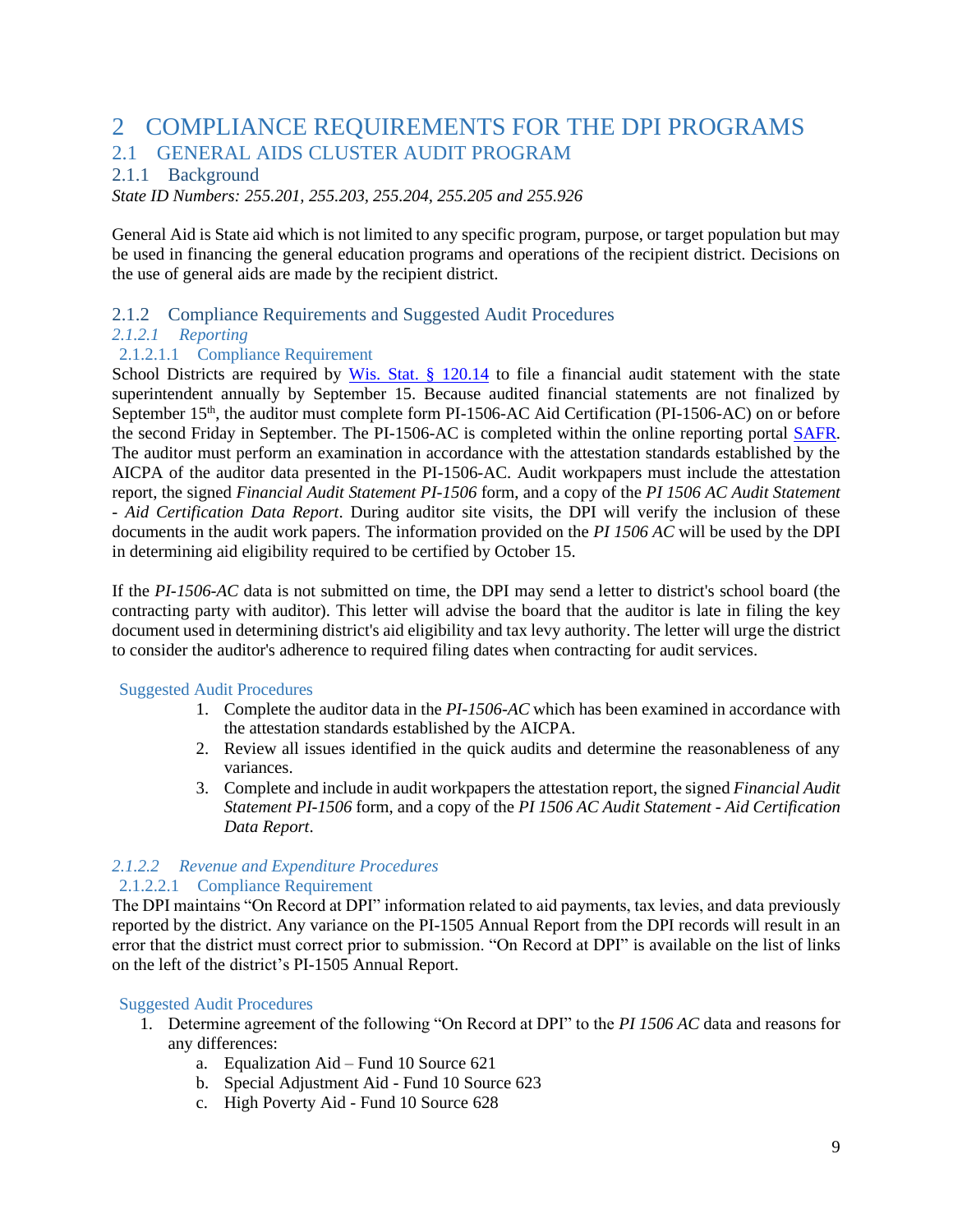- d. Other General Fund Aid Fund 10 Source 629
- e. State Computer Aid and Personal Property Aid Fund 10 Source 691
- f. School Consolidation Aid Fund 10 Source 693
- g. Sparsity Aid Fund 10 Source 694

#### 2.1.2.2.2 Compliance Requirement

Under the modified accrual basis of accounting used for governmental funds, property tax revenue is recognized in the period for which the taxes are levied and when available with availability being defined as 60 days for property tax revenues. Under Wisconsin Statutes, each County in the District's taxing jurisdiction purchases the outstanding property taxes of the District in August of each year. The statutory guarantee assures the District full collection of all property taxes within sixty days of its year-end, and hence, the availability of these funds to finance expenditures of the fiscal year for which the taxes were levied.

The amount recorded by the district in the following tax revenue accounts must agree with the amounts on record with the DPI. The DPI obtains property tax levies from the PI-401 Tax Levies filed by the school district.

#### Suggested Audit Procedures

- 1. Obtain a copy of the *PI 401 Tax Levies* from the district's financial data home page and verify against board minutes that levies are recorded as adopted by the school board:
	- a. General Fund: Current Levy Source 211
	- b. General Fund: Property Tax Chargeback Levy Source 212
	- c. Debt Service Fund: Current Levy Source 211. The PI 401 amounts are divided between fund 38 "non-referendum" and fund 39 "referendum approved" debt service.
	- d. Capital Expansion Fund 41: Current Levy Source 211.
	- e. TIF Capital Improvement Fund 48- Source 211 *Kenosha School District only*.
	- f. Community Services Fund 80- Source 211

#### 2.1.2.2.3 Compliance Requirement

The Fund 10 Source 972 account should report payments received from municipalities for collection of "property tax charge-backs" that the district previously charged to expenditure object 972. Other items may be recorded in this account with specific authorization of the DPI.

Wisconsin Statute 74.42(1) provides that no earlier than February 2 and no later than April 1 the taxation district may chargeback to each taxing jurisdiction within the taxation district except the state, its proportionate share of those personal property taxes for which the taxing district settled in full the previous February, which were delinquent at the time of settlement, and which have not been collected in the intervening year and which remain delinquent. A tax levy by the district to recover delinquent personal property tax chargeback payments is credited to revenue source account 212, "Property Tax charge-backs."

Wisconsin Statute 74.41 provides for the charging back of refunded or rescinded taxes that meet certain conditions as explicitly stated in the statute. The Department of Revenue determines the amount of rescinded or refunded taxes to be charged back to each taxing jurisdiction. A non-recurring exemption is included in the district's revenue limit worksheet on line 10D. Any additional amount added for refunded/rescinded amounts will be included in the district's allowable limited revenue.

The Fund 10 Object 972 account is where the district charges refunds made by the district of "nondeductible revenue." Normally, this is only property tax chargeback payments to municipalities and equalization aid repayments to the DPI.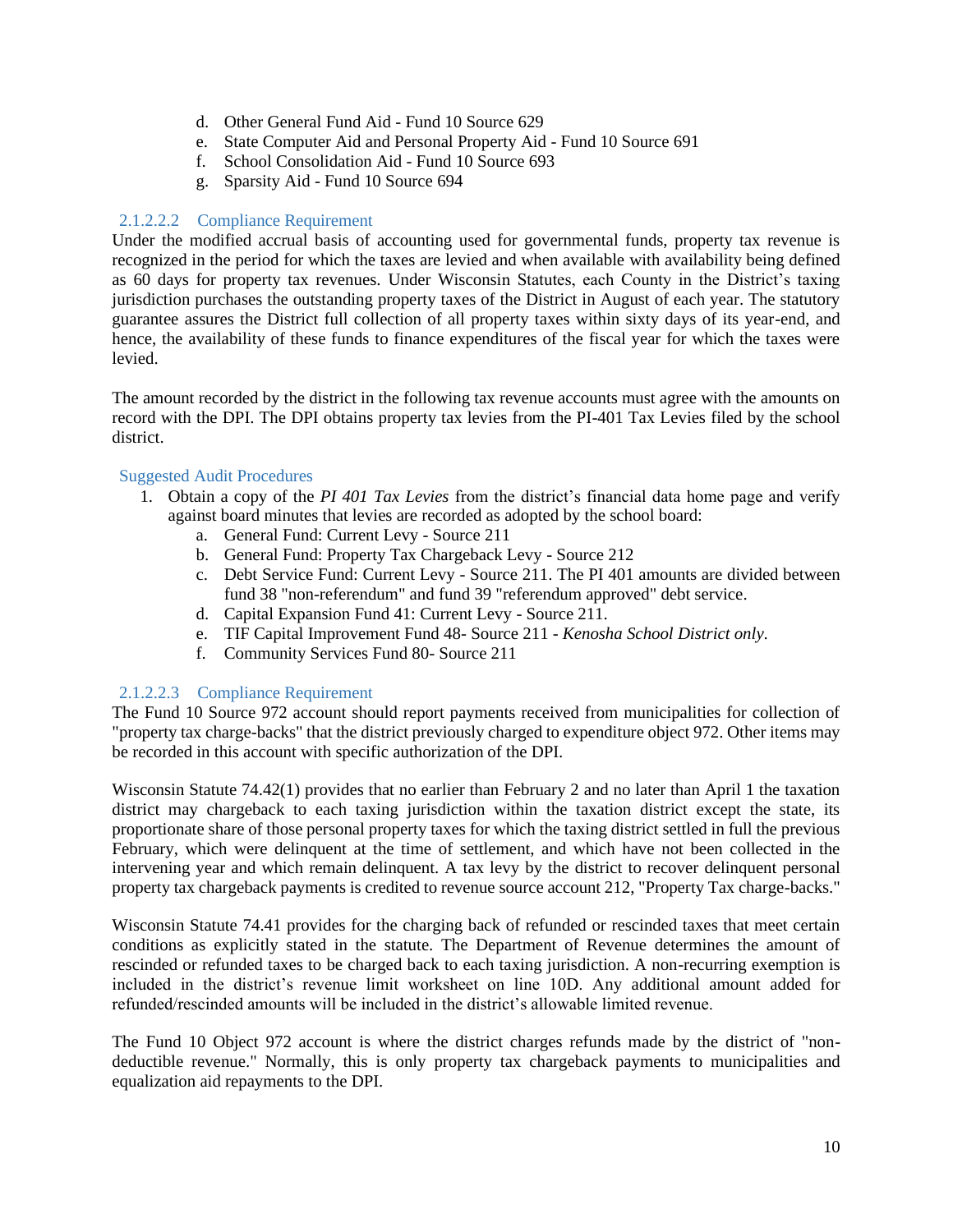The Fund 10 Source 971 account is used to record refunds of prior year expenditures other than Property Tax Chargebacks. Per the WUFAR the district should also code E-Rate refunds, insurance refunds, worker's compensation dividends, P-card rebates, Focus on Energy programs funds, and interest subsidies here.

The Fund 10 object 971 account is used to record refund payments of prior year revenues. This account should not include refunds of property tax collections.

#### Suggested Audit Procedures

- 1. Review detail of Fund 10 Revenue Source 972. Verify only Property Tax Chargebacks and Equalization Aid Refunds are recorded in this account.
- 2. Obtain the vendor detail for payments to the Municipality during the fiscal year and detail of Fund 10 Function 492000 Object 972. Verify that the district has properly reported any property tax charge backs to object 972. Please note that the district should maintain a detail of the delinquent personal property tax chargebacks and a separate detail of the refunded/rescinded amounts.
- 3. Review detail of Fund 10 Function 492000 Object 972. If the district received a revenue limit penalty, verify it is recorded in this account.
- 4. Review detail of Fund 10 Revenue Source 971. Verify amounts recorded in this account are properly coded per the above guidance.
- 5. Review detail of Fund 10 Function 492000 Object 972. Verify this account does not include refunds of property tax collections.

#### 2.1.2.2.4 Compliance Requirement

The amount reported by the district in General Fund revenue source 621 must agree with the amount "On Record at DPI." Along with the June Equalization Aid payment, the districts should review the "*June and July Aid Payment Reconciliation".* This document identifies the accounting entries a district must use to record Equalization Aid (State 621), private school voucher, and open enrollment transactions as well as the recording of any revenue limit penalty and a receivable for any aid payments received after June 30<sup>th</sup>. The "*June and July Aid Payment Reconciliation"* workbook is available on the [Aid Payment Adjustments](https://dpi.wi.gov/sfs/finances/aids-register/aid-payment-adj-exp) webpage.

#### Suggested Audit Procedures

- 1. Verify the amount reported by the district in General Fund revenue source 621 agrees with the amount "On Record at DPI."
- 2. Verify that receivable recorded by the district in source account 621 agrees with the amount on the "*June and July Aid Payment Reconciliation"* spreadsheet. NOTE: Do not use the "Equalization Aid" amount shown in the Aids Register. The Aids Register amount does not reflect end of year delayed equalization aid transactions and payments to and on behalf of the district for Open Enrollment Tuition and the private school voucher program.

#### 2.1.2.2.5 Compliance Requirement

The **DPI** Aids Register reports federal and state aids paid to each school district. Additionally, the **DPI** Aids [Register](http://dpi.wi.gov/sfs/finances/aids-register/aids-register-coding) identifies revenue coding for the aids paid.

*Other State General Aid -* Payments made to district from current year state appropriations recognized as revenue. No receivable is recorded at year end.

*State Categorical & Other Entitlements State Aid-* Payments made to the district from current year state appropriations recognized as revenue in the current year. The revenue recorded must agree with the payments shown on the DPI Aids Register. No receivable is recorded at year end unless there is an open enrollment or a private school voucher adjustment.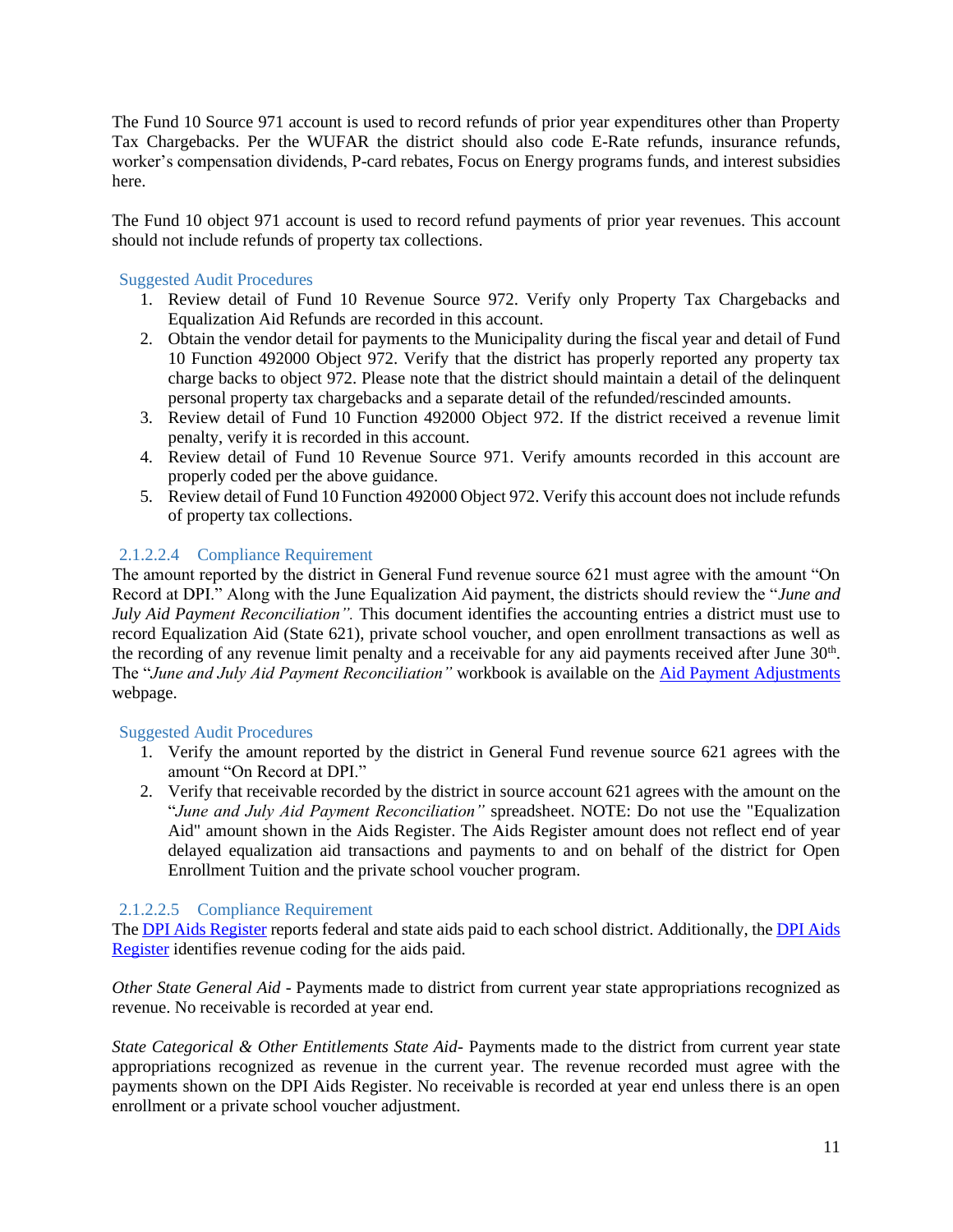*State Reimbursement Program Aid* - Revenue recognition when reimbursable expenditures are made. The district should record a receivable for eligible expenditures receivable at fiscal year-end.

*Federal Aid Entitlements* - Revenue recognition occurs when the district is entitled to receive the aid.

*Federal Reimbursement Programs* - Revenue recognition when reimbursable expenditures are made. The district should record a receivable for receivables at fiscal year-end.

#### Suggested Audit Procedures

- 1. Determine that the revenue recorded for the following aids agrees with the payments shown on the current year Aids Register.
	- a. Special Adjustment Aid Fund 10 Source 623
	- b. High Poverty School Districts Fund 10 Source 628
	- c. Other General Aid Fund 10 Source 629
	- d. Special Education Aid Fund 27 Source 611.
	- e. Transportation Aid Fund 10 Source 612.
	- f. Common School Fund Library Aid Fund 10 Source 613
	- g. Integration Aid (Resident) Fund 10 Source 615
	- h. Integration Aid (Non-Resident) Fund 10 Source 616
	- i. Bilingual/Bicultural Aid Fund 10 Source 618
	- j. Per Pupil Aid Fund 10 Source 695
	- k. AGR Grants Fund 10 Source 650
	- l. High Cost Special Education Aid –Fund 27 Source 625

m. Supplemental Special Education Aid - Fund 27 Source 626

**Note:** No receivable is recorded for a-c. No receivable is recorded at year end unless there is an open enrollment or private school voucher adjustment for d-m.

- 2. Request copies of the PI-1086 and trace to reimbursements shown in the Aids Register for State and Federal Special Project Grants paid through the DPI recorded in sources 630 and 730. Subsequent receipts may be verified by review of the subsequent year aid register.
- 3. Review prior year reports and determine if the district received federal impact aid. Review current year remittance statements from federal government and determine that impact aid is recorded appropriately in Fund 10 Source 721 and 722 and/or Fund 49 Source 723.
- 4. Review remittance statements and determine proper revenue recording for any other Federal Aid Entitlements.
- 5. Review claim forms, expenditures and determine proper revenue recording for Federal Aid other than through the DPI. Direct federal aid should be coded to source 791. Federal aid received through a not-for- profit organization should be coded to source 799.

#### 2.1.2.2.6 Compliance Requirement

Expendable supplies, non-capital items and equipment acquired for use in subsequent fiscal periods should be recorded as supply inventory and/or prepaid expense.

#### Suggested Audit Procedures

1. Review end of year expenditures to determine that district is recording prepaid expense appropriately.

#### 2.1.2.2.7 Compliance Requirement

Equipment is recorded as an expenditure when placed in service. Buildings, sites and improvements are recorded as expenditures when acquired. If a construction project is not completed, the value of work in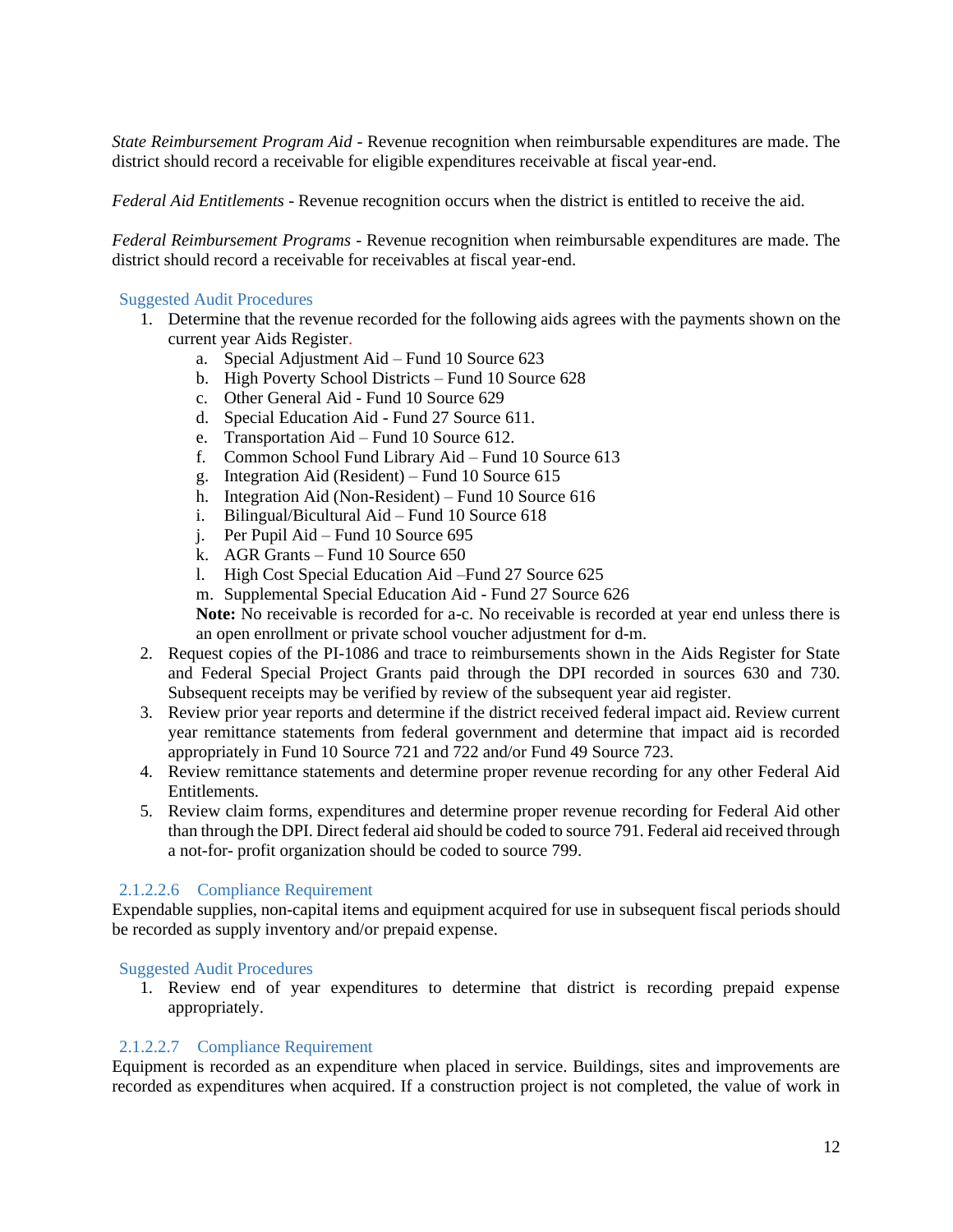progress, if billed by contractors, is recognized as expenditure during the fiscal period the work was completed.

#### Suggested Audit Procedures

1. Test expenditures and end of year invoices to determine that district is recording equipment, buildings, sites and improvements appropriately.

#### 2.1.2.2.8 Compliance Requirement

*Payments for employee services and related benefit costs (employee health, life & disability insurance, FICA, Wisconsin Retirement System, annuities)* recorded as an expenditure in the fiscal period employee services are provided. Teacher contracts usually run September  $1<sup>st</sup>$  to August  $31<sup>st</sup>$ .

*Accumulated Compensated Absences -* Accumulated unpaid vacation, sick leave, earned "compensatory" time recognized in the fiscal period when the accumulated time is used, not earned. Expenditures and liabilities related to these obligations should be recognized in governmental funds only when they mature (when due) under the modified accrual basis of accounting.

*Defined Benefit Contributions that are not accounted for in Fund 73* - District payments to a Health Reimbursement Account (HRA) that exceed the exact medical claims for the year, Tax Sheltered Annuity (TSA) or other defined benefit contributions must be sent to an irrevocable account in order to be recognized as an expenditure for governmental funds (Fund 10, 27, 50, 80, etc) in that year. This includes retirement benefits that are not included in the actuarial study but are prefunded as active employee benefits for use in retirement (Object 219), OPEB benefits on the pay as you go basis for current use (Function 292000, Object 290), and HRA for active employees for current use (Object 249) Defined benefit contributions are eligible for federal grants and state categorical aid as a benefit at the time a contribution for the individual is made to an irrevocable account.

*Termination and Post-Employment Benefits –* Termination payments, insurance payments on behalf of former employees or dependents, supplemental retirement payments not part of a defined plan, and other post-employment benefits recognized under the "pay as you go" method.

Termination payments (sick leave) made on behalf of former employees are not eligible for state categorical aid and are to be accounted for in function 291000 "termination benefits" and object 290 "other employee benefits".

District contributions to an employee benefit trust in excess of the Actuarially Determined Contribution (ADC) are not eligible for state categorical aid and are to be accounted for in function 292000 "other retirement benefits" using object 218. Payments to retirees when the district is on the pay-as-you-go method should also use function 292000 with object 290.

Contributions to fund post-employment benefits are recognized as an expenditure when the funding is made to the employee benefit trust. The district must physically make payment and transfer funds to the trust within 30 days after June 30 for the fiscal year then ended.

Post-employment benefits funded through an employee benefit trust must follow certain requirements and criteria outlined on the **Employee Benefit Trust Fund** webpage. Additionally, these funds must be audited under the Fund 73 Audit Program at [Section 3.3.](#page-53-0)

*Self-Funded Health Benefits* – The liability for self-funded health benefits are limited to incurred cost during the fiscal period, including an estimate for incurred but not reported (IBNR) claims as determined by the plan administrator. Additions to fund balance restricted accounts cannot be included in expenditures.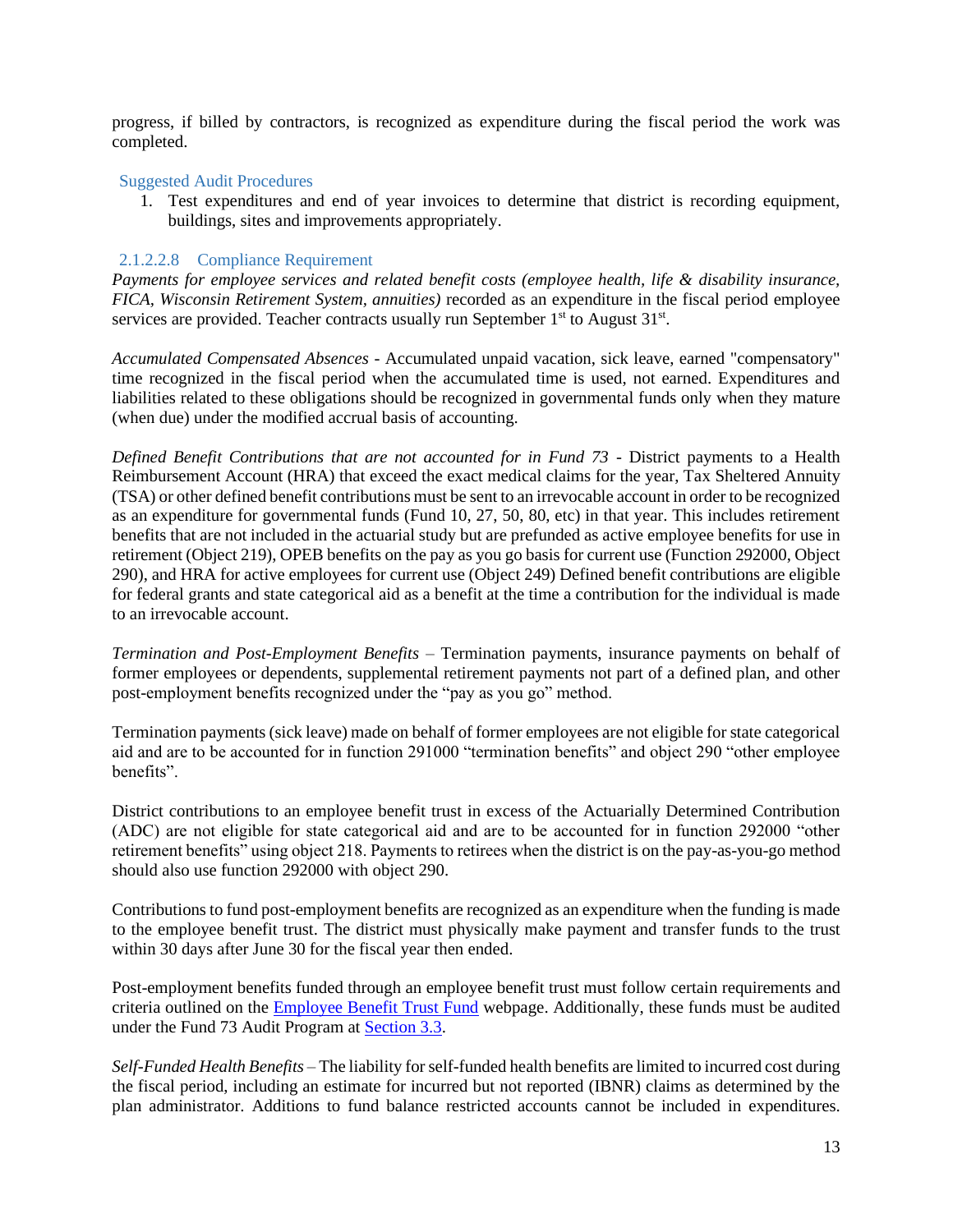Additional account coding and guidance is available on the [WUFAR Accounting Coding Issues and](https://dpi.wi.gov/sfs/finances/wufar/accounting-issues-examples)  [Examples webpage.](https://dpi.wi.gov/sfs/finances/wufar/accounting-issues-examples)

Account 10B 817000 "Health Benefit Claims Payable" must be adjusted at June 30 to agree with the unpaid claims as confirmed by the plan administrator. Only unpaid claims should be reported in this account. This account may not include a contingency amount. Any difference should be adjusted per the guidelines provided under the WUFAR accounting issues document.

Account 10B 815000 "Self-Funded Premium Deposits" must be adjusted on June 30 to equal summer payroll premiums and any prepaid retiree premium. This account may not include a contingency amount. Any amount in excess of summer payroll and retiree premiums is considered excess premiums based on estimates and must be credited back to the object 240 expenditure accounts to ensure only actual expenditures are reported.

*Prior Service Liability* - A prepayment of a pension system "prior service liability" is recognized as an expenditure in the fiscal year the expenditure is made. If the payment is made using General Fund resources, it is charged as an expenditure of the General Fund. A payment with the use of debt proceeds is treated as a refinancing transaction in the Debt Service Fund. Additional account coding and guidance is available on the [WUFAR Accounting Coding Issues and Examples webpage.](https://dpi.wi.gov/sfs/finances/wufar/accounting-issues-examples)

- 1. Determine accrued payroll at June  $30<sup>th</sup>$  includes July and August salaries and benefits for teachers.
- 2. Verify the district has not be reported compensated absences as "other non-current liability" in balance sheet account 849000.
- 3. For Defined Benefit Contributions not accounted for in the Fund 73 trust, verify these payments are being made into an irrevocable account and that assets cannot revert back to the district. Verify that the required contribution per employee/retiree has been placed into the irrevocable account. The defined benefit should be held in an account at least earmarked for the employee/retiree. Verify the physical cash contribution was received into the irrevocable account by July 30 in order to be included as an expenditure in the fiscal year just ending.
- 4. Verify termination payments (sick leave) made on behalf of former employees are accounted for in function 291000 "termination benefits" and object 290 "other employee benefits".
- 5. Verify district contributions to an employee benefit trust in excess of the Actuarially Determined Contribution (ADC) are accounted for in function 292000 "other retirement benefits" using object 218.
- 6. Verify payments to retirees when the district is on the pay-as-you-go method are accounted for in function 292000 with object 290.
- 7. Contributions to fund post-employment benefits are recognized as an expenditure when the funding is made to the employee benefit trust. Verify the district physically made payment and transfer funds to the trust within 30 days after June 30th.
- 8. Verify Account 10B 817000 "Health Benefit Claims Payable" was adjusted at June 30 to agree with the unpaid claims as confirmed by the plan administrator. Only unpaid claims should be reported in this account.
- 9. Verify Account 10B 815000 "Self-Funded Premium Deposits" was adjusted on June 30 to equal summer payroll premiums and any prepaid retiree premium.
- 10. Verify payment of Prior Service Liability is recognized as an expenditure in the fiscal year the expenditure is made in the general fund or in the as a refinancing transaction in the Debt Service Fund if the payment is made with debt proceeds.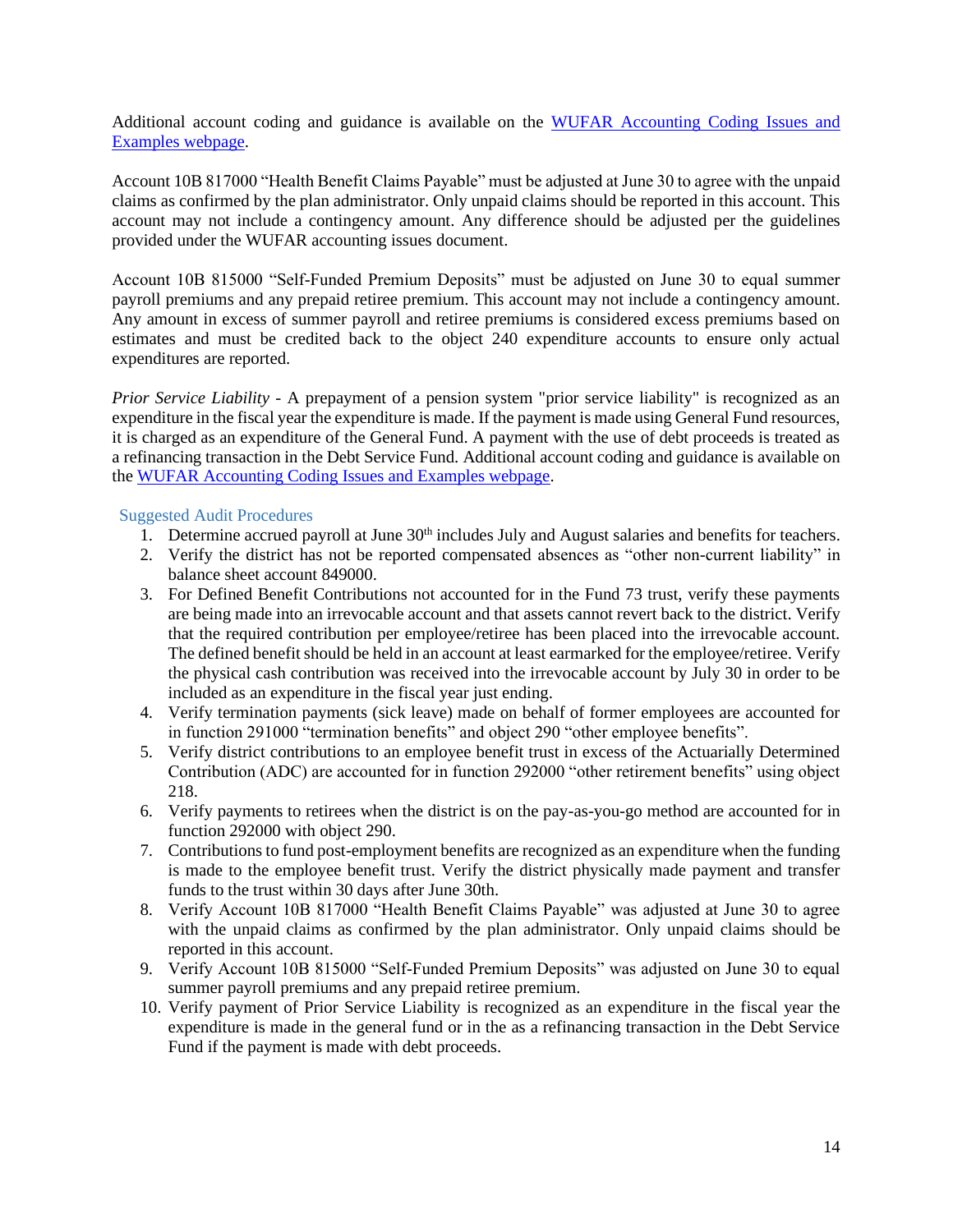#### 2.1.2.2.9 Compliance Requirement

Revenue is recognized in the fiscal year the services are provided when providing services to other educational agencies.

Payments of open enrollment general tuition are determined by the DPI. Open enrollment general tuition amounts are identified by the DPI on the "*June and July Aid Payment Reconciliation"*. Starting with the 2016-17 school year (the February – April 2016 regular application period), 2015 Wisconsin Act 55 has created a new transfer amount of \$12,000 for open enrolled pupils with disabilities, as defined by IDEA and Wis. Stats. § 115.76 (5). 2017 Wisconsin Act 59 adjusted the transfer amount to \$12,207 for 2017-18. Nonresident school districts will no longer bill the resident district for the open enrollment basic transfer amount plus any actual, additional costs to provide special education for open enrolled pupils with disabilities. Revenue account Source 345 is used to record open enrollment revenue.

Non-open enrollment general tuition (source 341) is billed according to the DPI tuition worksheet or per another agreement between districts. The flat rate amount for the non-open enrollment special education student is considered general tuition and is coded to fund 10 in the same manner as non-special education students. Non-open enrollment special education services for student specific excess costs (source 346) are billed at full cost without a reduction for anticipated aid related to such services.

State special education aid may be transited to the district paying the student specific costs from the district providing the services. This occurs when the district providing the service claims these costs as categorical aid eligible (project 011) and the paying district did not use IDEA grant funds. The transit occurs in the year following the additional expenditure, which is when the aid is received from the DPI. The district providing special education services codes this transit of aid to function 491000 and object 936 and the district receiving the transit codes it to source 316.

#### Suggested Audit Procedures

- 1. Trace open enrollment recorded in revenue Source 345 to amounts identified by the DPI on the June and July Aid Payment Reconciliation worksheet.
- 2. Verify non-open enrollment general tuition recorded in source 341 is billed according to the DPI tuition worksheet or per another agreement between districts.
- 3. Verify non-open enrollment special education services for student specific excess costs are billed at full cost without a reduction for anticipated aid related to such services in Source 346.
- 4. If state special education aid is transited for student specific costs, the district providing special education services codes this transit of aid to function 491000 and object 936 and the district receiving the transit codes it to source 316.

#### 2.1.2.2.10 Compliance Requirement

Revenue is recognized in the fiscal year the services are provided when providing services to other educational agencies.

#### Suggested Audit Procedures

1. Determine that the district is recording expenditures in the proper period per confirmation with the CESA or the other district or review of supporting documentation.

#### 2.1.2.2.11 Compliance Requirement

Detailed accounting and reporting requirements for SBS and Medicaid are provided in the [Medicaid](https://dpi.wi.gov/sites/default/files/imce/sfs/pdf/medicaid-reimbursement.pdf)  [Reimbursement](https://dpi.wi.gov/sites/default/files/imce/sfs/pdf/medicaid-reimbursement.pdf) document.

#### Suggested Audit Procedures

1. Reimbursements for eligible services are recognized as revenue in the fiscal period that the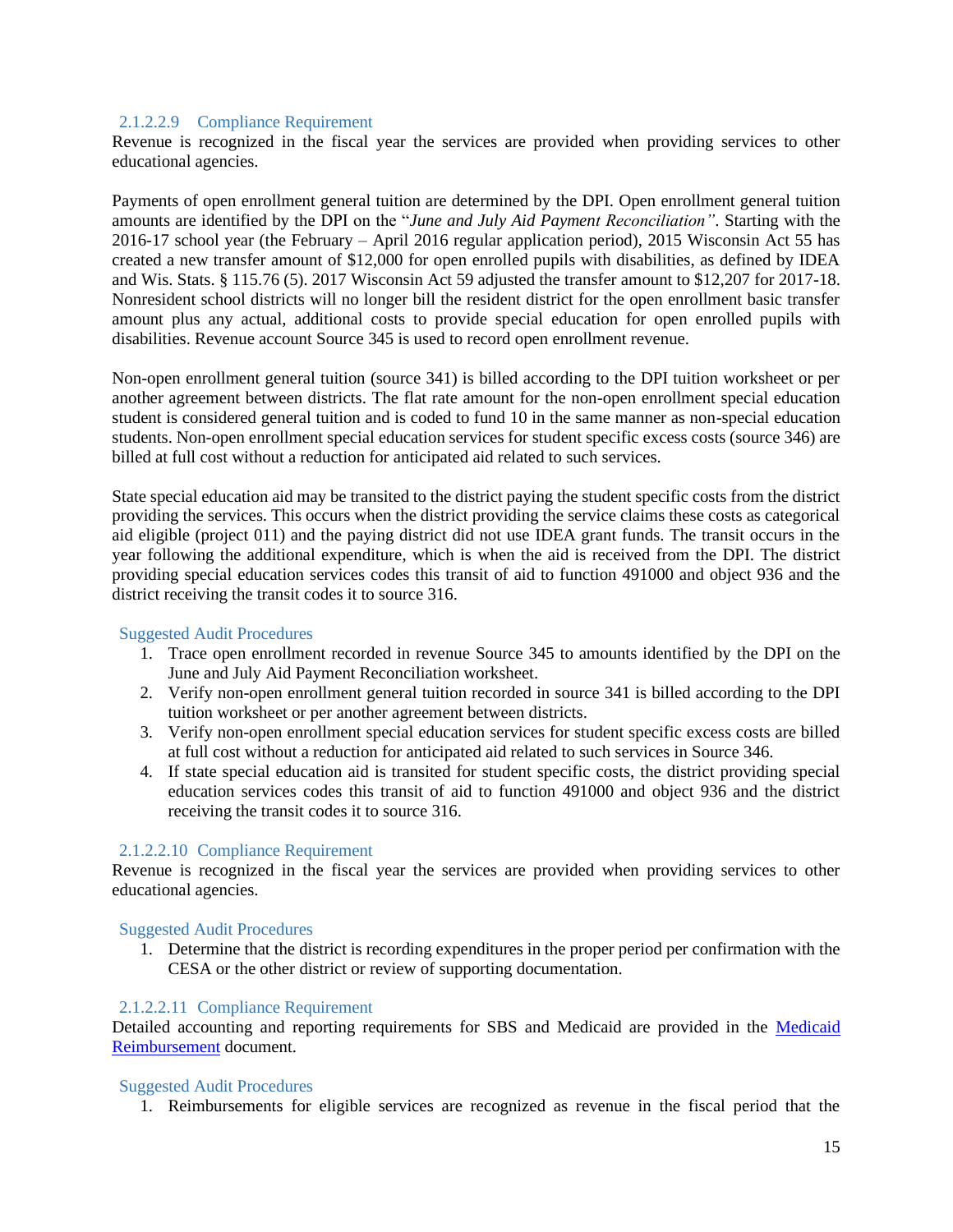reimbursements are received. Revenues should not be netted against expenditures.

2. Revenue receivable from a CESA or another district at year end must be recorded based on the confirmation requested/obtained from the CESA or the other district or other supporting documentation.

#### 2.1.2.2.12 Compliance Requirement

Temporary cash flow borrowing is recorded as follows:

- 1. Proceeds are credited to General Fund liability account 811100.
- 2. Interest cost is accrued during the fiscal period. Accrued interest payable is recorded at the end of the fiscal period in account 811700.
- 3. Premium and accrued interest received as part of tax anticipation note issuance (cash flow borrowing) is recorded as General Fund revenue in source 968. The premium should not be amortized in the General Fund.

#### Suggested Audit Procedures

1. Verify cash flow borrowing is recorded per the WUFAR as noted above.

#### 2.1.2.2.13 Compliance Requirement

Investment income including interest and dividends should be recorded as revenue in fiscal year earned to revenue source 280. Accrued investment income receivable should be recorded at June 30th in account 713300.

#### Suggested Audit Procedures

1. Verify investment income is recorded per the WUFAR as noted above.

#### 2.1.2.2.14 Compliance Requirement

*Operating Transfers from the General Fund -* Operating Transfers from the General Fund may only be made to the Special Education Fund, Debt Service Fund, Long-term Capital Improvement Fund, Food Service Fund and Other Cooperatives Fund.

*Transfer to Special Education Fund -* A transfer from the General Fund (Fund 10) is required to close out the Special Education Fund (Fund 27). The Special Education Fund must have a fund balance equal to zero at June 30th.

*Transfer to the Debt Service Fund –* A transfer from the General Fund (Fund 10) to a Debt Service Fund (Funds 38 or 39) can be made only to the extent needed to make current calendar year debt service payments. Note that state statutes require a debt service tax levy sufficient to meet payments as they become due. A transfer to the Debt Service Fund may be necessary to make debt payments coming due prior to the first collection of taxes.

*Transfer to the Long-term Capital Improvement Fund –* A transfer from the General Fund (Fund 10) to the Long-term Capital Improvement Fund (Fund 46) can only be made by the school board if there is an approved capital improvement plan for a minimum of ten years and if the board has approved creating the fund.

*Transfer to the Food Service Fund –* A district may not run a deficit in the Food Service Fund. A Food Service Fund deficit must be eliminated by a transfer from the district's General Fund. A transfer to the Food Service Fund from the General Fund should be recorded General Fund function 411 000, object 850. The maximum that can be transferred if the district does not have a deficit in the Food Service Fund is limited to an amount necessary to cover a current year deficit in a particular food service program (National School Lunch, Breakfast, Ala Carte, etc), to cover a required USDA Paid Lunch Equity price increase, or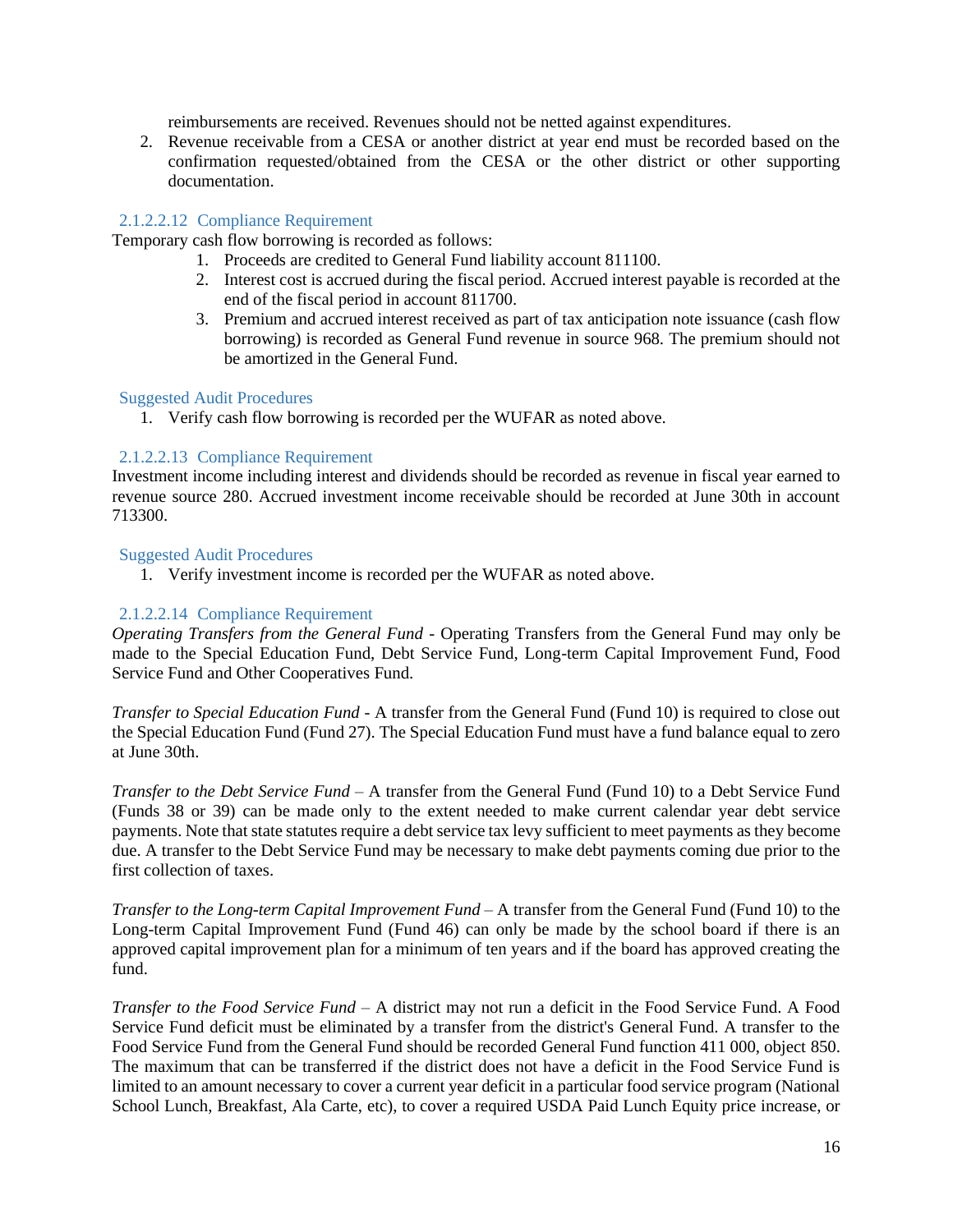to cover write offs of uncollectible accounts as bad debts are not allowed in the federal program. Any Food Service Fund deficit, resulting from elderly food services, must be eliminated by a transfer from the district's Community Service Fund. (Fund 80).

*Transfer to the Other Cooperatives Fund -* An operating transfer to a Cooperative Fund (Fund "90" Series) may only be made to reimburse the Cooperative Fund for the district's share of a cooperative program where the district is the host or fiscal agent for the program. A district acting as a fiscal agent of a consortium will receive revenues and make expenditures on behalf of consortium participants. Additional guidance and information regarding cooperative funds is available the [Package and Cooperative Funds](https://dpi.wi.gov/sfs/finances/fund-info/package-cooperative-funds) webpage.

*Transfer to the Community Service Fund* – Transfers may not be made from the General Fund to the Community Services Fund. Any deficit must be eliminated the following year by a tax levy or user charge.

*Transfers to Capital Projects Fund* - Districts may not transfer funds from the General Fund to the Capital Projects Fund (Fund 49) for contemplated future projects or to cover project overages. Facility related costs funded with General Fund resources must be charged to the appropriate General Fund function-object accounts as expenditures. District should not make inter-fund transfers through an adjustment (source or object 900 series) or payment to the Capital Projects Fund (Fund 49).

*Transfers from the Community Services Fund to Debt Service Fund* - Districts may transfer funds from the Community Services Fund to the Debt Service Fund (Fund 38) to the extent needed to make current year fiscal debt payments for buildings and equipment purchased strictly for use by the Community Service programs.

- 1. Determine that the General Fund transfer to Fund 27 includes only the amount necessary to bring fund balance in the Special Education Fund to zero. This amount should be recorded in General Fund function 411 000, object 827.
- 2. Determine that the amount transferred from the General Fund to a Debt Service Fund was used to make debt service payments prior to June  $30<sup>th</sup>$ . The transfer should not cause an increase in fund balance A transfer to the Debt Service Fund from the General Fund should be recorded General Fund function 411 000 object 838 or 839.
- 3. Determine any Food Service Fund deficits were eliminated by a transfer from the district's General Fund. A transfer to the Food Service Fund from the General Fund should be recorded General Fund function 411 000, object 850.
- 4. If the Food Service Fund does not have a deficit, determine the transfer from the General Fund to the Food Service Fund is limited to an amount necessary to cover a current year deficit in a particular food service program.
- 5. Determine a Food Service Fund deficit resulting from elderly food services is eliminated by a transfer from the district's Community Service Fund. (Fund 80).
- 6. Determine operating transfers to a Cooperative Fund (Fund "90" Series) are only made to reimburse the Cooperative Fund for the district's share of a cooperative program where the district is the fiscal agent for the program.
- 7. Verify no transfers were made from the General Fund to the Community Services Fund.
- 8. Verify no transfers were made from the General Fund to the Capital Projects Fund. Verify no adjustments or payment to the Capital Projects Fund were made to cover project costs or reserve for future projects. If a transfer or payment was made to fund project expenditures, provide the district with an adjusting entry to reclassify the Capital Projects expenditures to the corresponding function and object accounts in the General Fund.
- 9. Determine transfers from the Community Services Fund to the Debt Service Fund (Fund 38) are only to the extent needed to make current year fiscal debt payments for buildings and equipment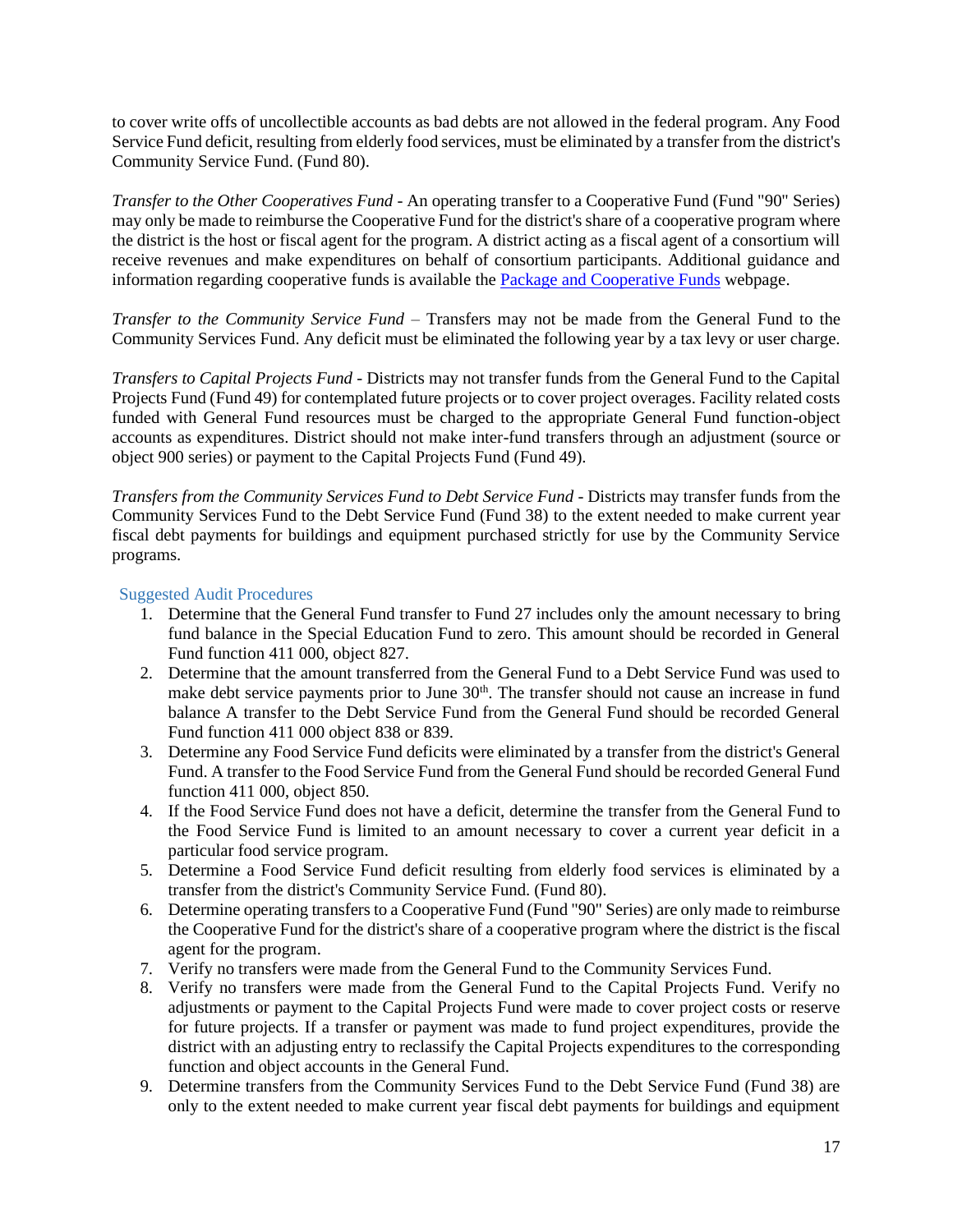purchased strictly for use by the Community Service programs.

#### 2.1.2.2.15 Compliance Requirement

The annual meeting of a school district may approve a segregated "capital expansion fund" tax levy for expenditures related to buildings and sites. Equipment acquisition is not a permitted use of the capital expansion fund levy. Subsequent annual meetings must approve continuation of the tax levy.

The district is required to establish a capital projects sub-fund (WUFAR Fund 41 "Capital Expansion Fund") to account for revenues and expenditures related to the segregated tax levy. A Capital Expansion Fund cannot be used for any purpose other than that originally identified unless a change in purpose is authorized by a majority vote of electors present at a subsequent annual meeting where notice was provided that the issue would be on the meeting agenda.

#### Suggested Audit Procedures

- 1. Review Annual Meeting minutes. If a capital expansion fund levy has been adopted, determine that the proper amount has been levied by the district, recorded and reported as a Capital Expansion Fund (Fund 41) levy.
- 2. Analyze expenditures reported as Fund 41 expenditures. Determine that reported expenditures are in accordance with the purpose identified in the authorizing resolution.
- 3. If a transfer was made from the Capital Expansion Fund, determine that it was approved at the Annual Meeting and was included in the agenda notice.

#### 2.1.2.2.16 Compliance Requirement

A school board that has an approved long-term capital improvement plan that is for a minimum of 10 years may establish a fund for the purpose of financing the capital improvements included in the long-term plan. A school board is prohibited from spending money deposited into the fund for a period of five years from the date the fund is created. After the initial five-year period, a school board may spend money in the fund only for the purposes described in the school board's long-term plan. Additionally, a school board is expressly prohibited from transferring money in the fund to any other school district fund.

The district is required to establish a capital projects sub-fund (WUFAR Fund 46 "Capital Improvement Fund") to account for revenues and expenditures related to the segregated capital improvement fund monies. The district is allowed to accrue a contribution to Fund 46 and record the transfer if the physical cash payment is made within 30 days after June 30<sup>th</sup>.

#### Suggested Audit Procedures

- 1. Review District Board minutes. If the establishment of a capital improvement fund has been approved by the board, determine that the board has also approved the long-term capital improvement plan that is for a minimum of 10 years.
- 2. Inspect the transfers from Fund 10 to Fund 46. All cash must be deposited into Fund 46 within 30 days after June 30<sup>th</sup>.

#### 2.1.2.2.17 Compliance Requirement

Proceeds of long-term borrowing (other than capital leases) used for the acquisition of equipment, maintenance projects, facility construction or remodeling are to be reported in the Capital Projects Fund (Fund 49) and as follows.

- 1. Incurred long-term debt (bonds, notes, state trust fund loans, land contracts, capital leases, TEACH loans) is recorded at the full principal amount, i.e. "face" or "par" amount.
- 2. An amount identified as a "discount" is recorded as an expenditure. The discount should not be amortized in the governmental funds.
- 3. Premium and accrued interest received as part of bond or long-term promissory note issuance is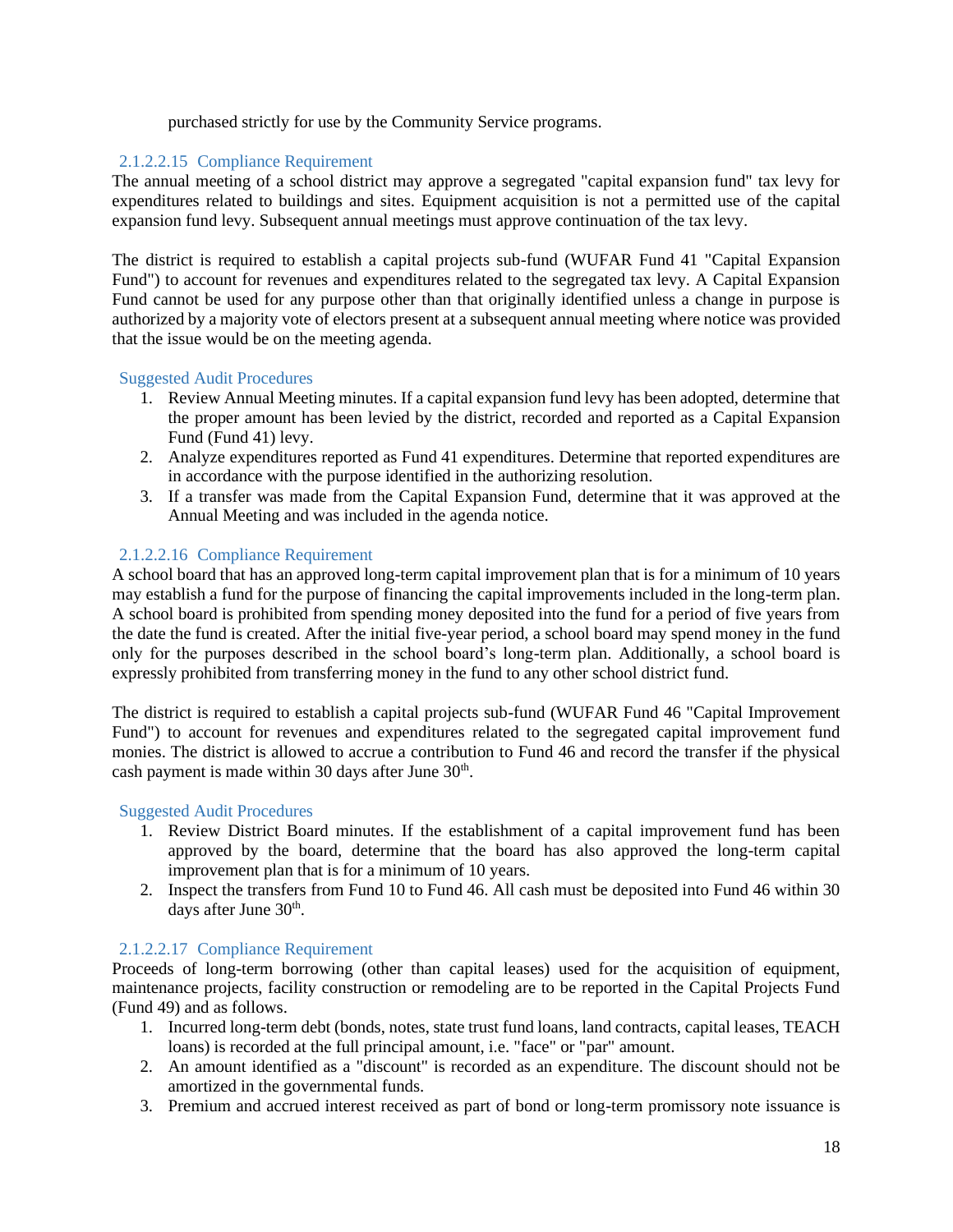recorded as Debt Service Fund revenue in funds 38 or 39. The premium should not be amortized in the governmental funds.

4. Principal and interest expenditures are recorded when payment is due.

#### Suggested Audit Procedures

1. Verify long-term debt is recorded as noted above.

#### 2.1.2.2.18 Compliance Requirement

School districts may issue long-term promissory notes for current operating expenditures "operational borrowing", statute 67.12(12). Long-term operational borrowing is unusual as school boards are required to adopt a tax sufficient (subject to revenue limit constraints) to operate and maintain district schools. A school district must have the DPI approval prior to issuing long-term operational debt. Only the following school district(s) are authorized for long-term operational debt: Madison Metropolitan.

#### Suggested Audit Procedures

- 1. If the proceeds of long-term borrowing have been reported in the General Fund, determine that the purpose identified on the debt instrument is to fund General Fund operations. If the purpose of the borrowing is for the acquisition of equipment, facilities, maintenance or remodeling projects, provide the district entries to reclassify the borrowing proceeds and related expenditures to the Capital Projects Fund.
- 2. Only debt service expenditures for Long-Term Operational Debt should be coded to WUFAR Function 283000 in the debt service funds.

#### 2.1.2.2.19 Compliance Requirement

Chapter 67 of the State Statutes permits school districts to refinance outstanding long-term debt. Refinancing debt proceeds are receipted to the Debt Service Funds 38 or 39. All expenditures associated with the refinancing transaction, including principal and interest payments along with related service charges are recorded to WUFAR function account 282000 "Refinancing" in the Debt Service Fund. See [WUFAR Accounting Issues and Coding Examples](https://dpi.wi.gov/sfs/finances/wufar/accounting-issues-examples) for debt refinancing entries.

Proceeds from refinancing borrowing in excess of that needed to fund the refinancing transactions in the current year, or proceeds of debt refinancing that will be completed in a future fiscal period, should be reported at June 30<sup>th</sup> as Fund Balance Restricted for Refinancing, WUFAR balance sheet account 936310.

- 1. If debt proceeds are recorded in the Debt Service Fund, determine that the use of these proceeds is reported as a refinancing expenditure, WUFAR function 282000, or included in a refinancing restricted fund balance, WUFAR balance sheet account 936310 to be expended in a future fiscal period.
- 2. A district may be required to place in the Debt Service Fund a portion of the borrowing proceeds needed to make scheduled payments prior to receipt of tax levy revenue (sometimes referred to as "capitalized interest" by financial consultants). Such payments must be reported in the same manner as refinancing transactions to function 282000.
- 3. If refinancing proceeds have carry over from a prior year, determine that any current expenditure of the carryover balance (usually interest expense) is charged to WUFAR function 282000.
- 4. If the refinancing transaction requires the use of Debt Service Fund resources other than borrowing proceeds, the additional cost is to be recorded as an "Other Debt Service" to Capital Debt expenditure (WUFAR function 281000 or 289000, object 690).
- 5. If a district has issued debt to pay off the WRS unfunded pension liability or OPEB liability, these transactions should be treated as a refinancing transaction.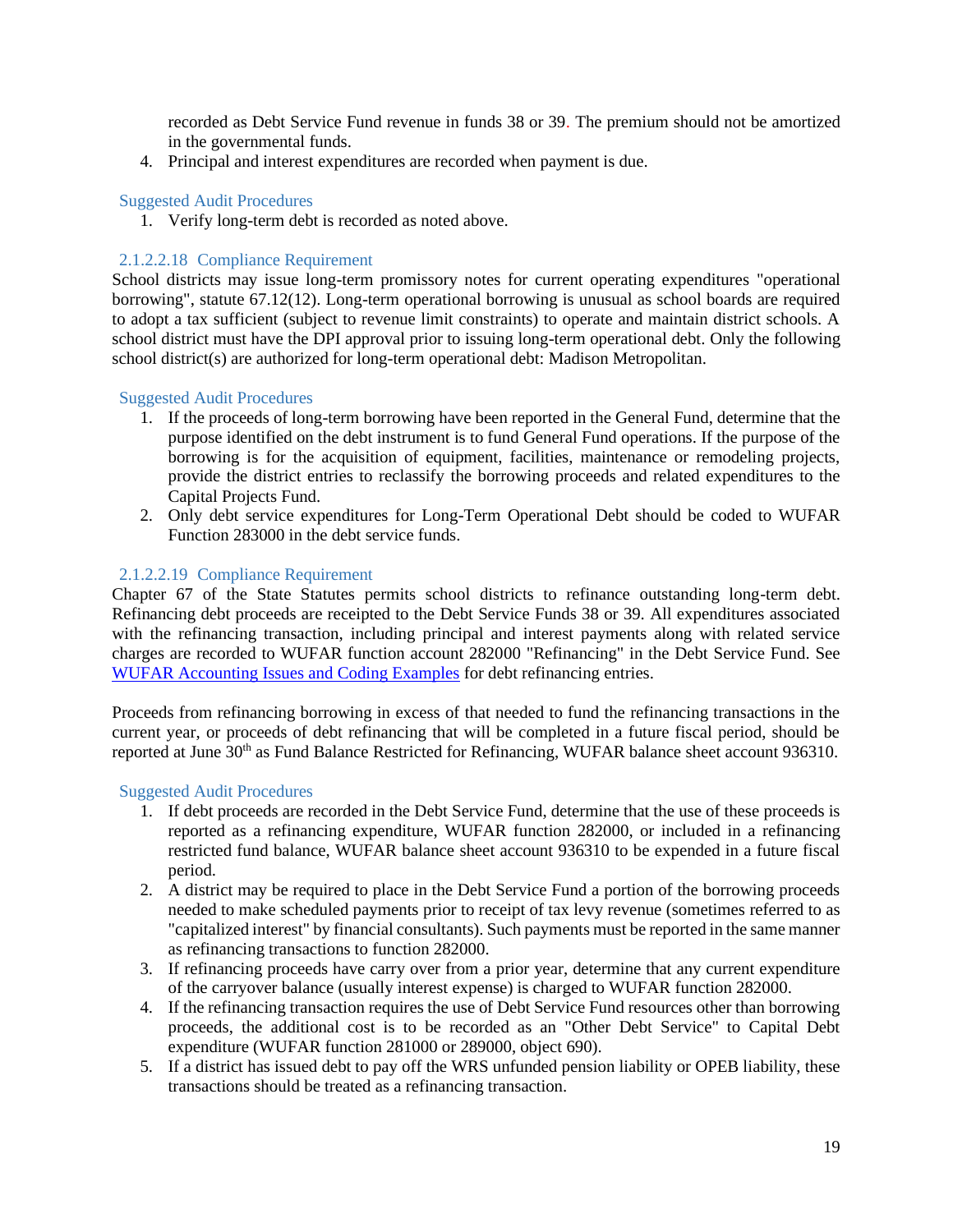#### 2.1.2.2.20 Compliance Requirement

Wisconsin State Statute section 121.105 provides additional aid to school districts that generate less than 85 percent of the state aid generated in the previous year. State aid in this statute means the sum of payments provided to a school district under Wisconsin Statute section 121.08, 121.105, 121.85, and 121.86 (equalization, special adjustment, and integration aids, respectively).

- 1. Obtain a copy of the **October 15<sup>th</sup>** [Aid Certification.](https://dpi.wi.gov/sfs/aid/general/equalization/worksheets-general-aid) The second tab on the spreadsheet will provide a breakdown of line I1.
- 2. Recompute the amount of special adjustment aid received by the district.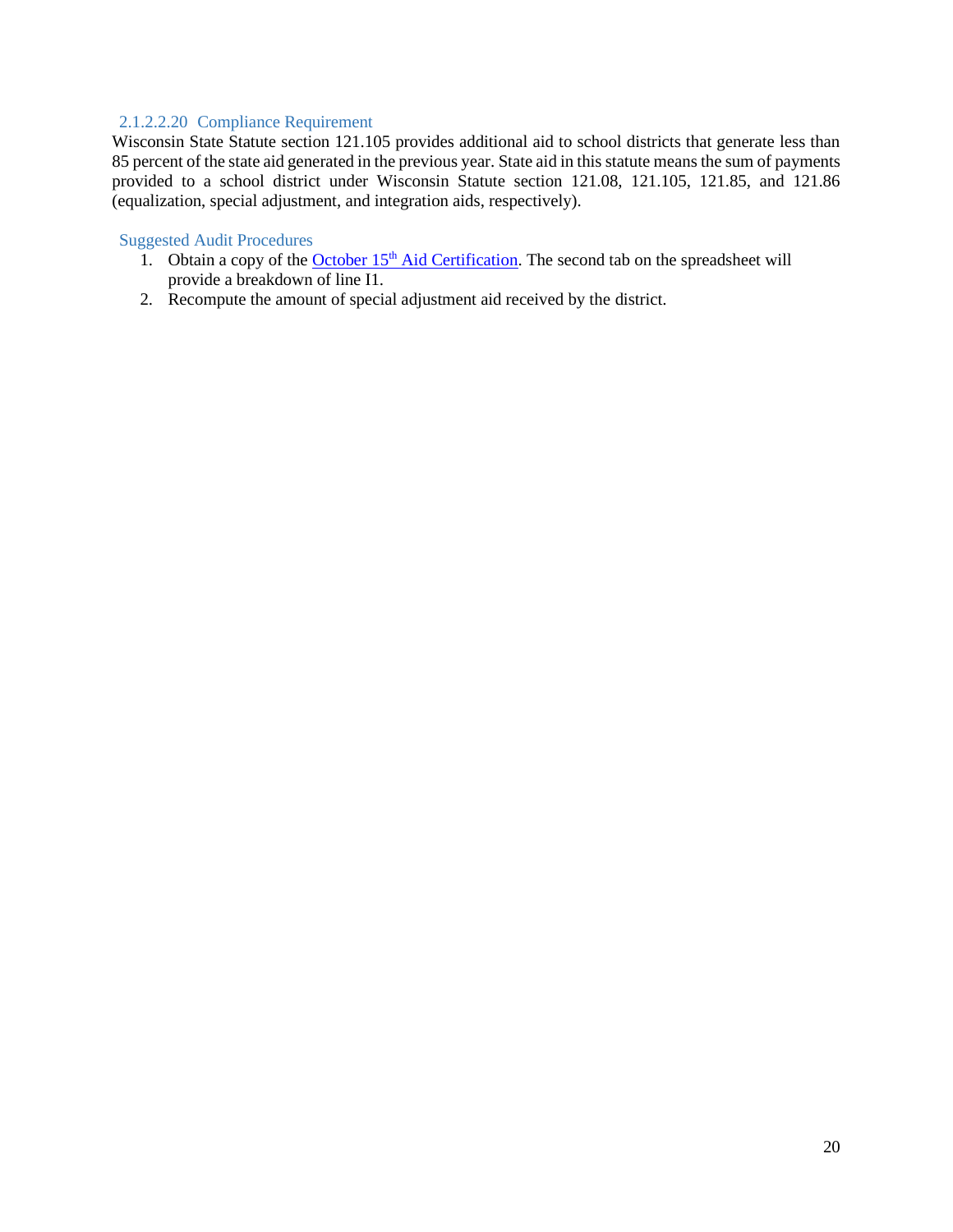### <span id="page-22-0"></span>2.2 SPECIAL EDUCATION AND SCHOOL AGE PARENTS AUDIT PROGRAM

### <span id="page-22-1"></span>2.2.1 Background

#### *State ID Number: 255.101*

School districts and other eligible LEAs receive partial reimbursement for certain instructional, transportation, and other costs of special education and related services in the prior year. Additional information and resources can be found on the [State Special Education and School-Age Parents](https://dpi.wi.gov/sfs/aid/special-ed/sped-sap/overview) webpage.

The audit program is divided into two parts.

- Part 1 Compliance Requirements are required to be tested in each year the Special Education and School Age Parent Audit Program is determined to be a major program in accordance with Section [1.4.](#page-4-0) Part 1 Compliance Requirements and Audit Procedures are found at [Section 2.2.2](#page-23-0)
- Part 2 Compliance Requirements are required to be tested at least once every three years or when the program is not considered low-risk. A risk assessment of the program must be completed every year to determine if Part 2 Compliance requirements are required. Below is a risk assessment based on Uniform Grant Guidance that can be used for the assessment. Part 2 Compliance Requirements are found at [Section 2.2.3.](#page-25-0)

|    | <b>Risk Assessment Question</b>                                                                                                                                                                                                                                                                                         | <b>Answer</b>   |
|----|-------------------------------------------------------------------------------------------------------------------------------------------------------------------------------------------------------------------------------------------------------------------------------------------------------------------------|-----------------|
| 1. | Have Part 2 Compliance Requirements been performed at least one of the two most<br>recent audit periods? If yes, go to Step 2. If no, the program cannot be considered low-<br>risk. Go to Step 4 and indicate "No."                                                                                                    | YES/NO          |
|    | a. Indicate year Part 2 Compliance Requirements were last completed.                                                                                                                                                                                                                                                    |                 |
| 2. | Did the program being assessed have any of the following in the most recent audit<br>period? If any Step 2 items are yes, the program cannot be considered low-risk. Go to<br>Step 4 and indicate "No." If all Step 2 answers are no, go to Step 3.                                                                     |                 |
|    | a. Material weaknesses in internal control in the auditor's report on internal control for<br>major state programs.                                                                                                                                                                                                     | YES/NO          |
|    | b. A modified opinion on the program in the auditor's report on major state programs.                                                                                                                                                                                                                                   | YES/NO          |
|    | c. Known or likely questioned costs that exceed 5% of the total state awards expended<br>for the program.                                                                                                                                                                                                               | YES/NO          |
| 3. | To document the risk assessment, consider only the risk factors listed below.                                                                                                                                                                                                                                           |                 |
|    | a. Oversight by State Agencies and Pass-through Entities: Oversight exercised by state<br>agencies or pass-through entities may indicate risk. For example, recent monitoring<br>or other reviews that disclosed no significant problems would indicate lower risk.<br>Significant problems would indicate higher risk. | <b>HIGH/LOW</b> |
|    | b. Audit Follow-up: The results of audit follow-up on prior audit finding(s).                                                                                                                                                                                                                                           | <b>HIGH/LOW</b> |
|    | c. Personnel and Systems: Changes in personnel and/or systems affecting the program<br>may increase risk.                                                                                                                                                                                                               | <b>HIGH/LOW</b> |
| 4. | Based on Steps 1 and 2 or consideration of the risk factors in Step 3, is the program<br>low-risk? If the program is not considered low-risk, Part 2 Compliance Requirements<br>must be tested.                                                                                                                         | YES/NO          |

School districts and other eligible LEAs begin receiving payments of Special Education and SAP Aid before audited financial statements are completed and submitted to the DPI. To avoid potential overpayment issues, auditors are required to report questioned costs identified through this program as soon as possible using the [No Valid License/Questioned Costs \(NVL/QC\) Worksheet.](https://dpi.wi.gov/sites/default/files/imce/sfs/xls/Special_Education_NVL-QC_Worksheet_-_BLANK.xlsx) Auditors record questioned cost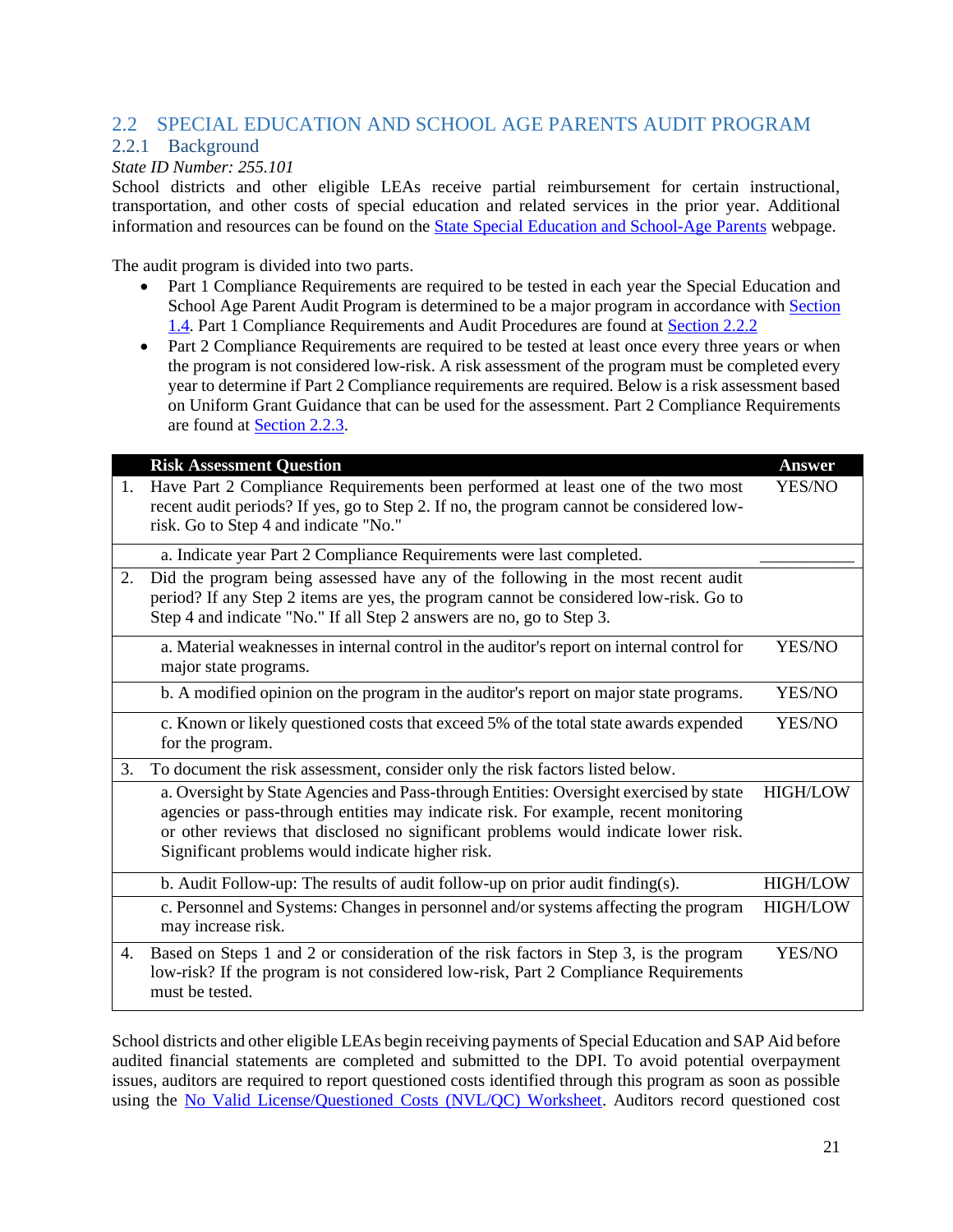information on this worksheet as they complete this audit program. Costs identified on the worksheet must reflect the LEA's completed PI-1505-SE Special Education Annual Report—the LEA should not recode expenses after the worksheet is submitted. The Excel version of the NVL/QC Worksheet is submitted by email to [dpisfsreports@dpi.wi.gov](mailto:dpisfsreports@dpi.wi.gov) upon completion. The auditor should also include additional documentation as necessary, such as a representation letter to correct an erroneous WISEstaff submission.

#### <span id="page-23-0"></span>2.2.2 PART 1 Compliance Requirements and Suggested Audit Procedures *2.2.2.1 Activities Allowed or Unallowed/Allowable Costs*

#### 2.2.2.1.1 Compliance Requirement

Each LEA has an obligation to employ appropriately licensed staff, including special education staff. Staff must be appropriately licensed for a special education work assignment listed in state statute in order for their salary and benefits to be eligible for aid.

The DPI audits the staff assignment information reported by an LEA in the WISEstaff data collection against each individual's licensure status at the time the audit is conducted. **Auditors are not required to further investigate the license status of any individual identified in the NVL report**, but rather just to report the information compiled through the audit procedures.

Recoding salary and benefits to a non-eligible (project 019) account does not relieve an LEA of the obligation to ensure its special education staff are appropriately licensed. A finding must be issued for this compliance requirement if known questioned costs (amounts reported on the NVL/QC worksheet coded to Project 011 and 340) are greater than \$25,000.

#### Suggested Audit Procedures

- 1. Obtain the auditee's No Valid License (NVL) report, available directly to the auditor through [SAFR.](http://dpi.wi.gov/sfs/reporting/safr/overview)
- 2. In the No Valid License section of the NVL/QC Worksheet, record for each individual listed on the NVL report:
	- a. The amount and WUFAR coding of their salary and benefits (or aid-eligible purchased service cost) as reported on the PI-1505-SE Special Education Annual Report (i.e. if the auditee adjusts the coding for an individual to project 019, indicating a non-eligible expenditure, the worksheet should show their coding with project 019);
	- b. Whether the auditee wishes to dispute or review their license status and provide supporting documentation; and
	- c. Any additional information or explanation regarding that individual, including any explanation for expenditures coded to a fund other than Fund 27.
- 3. If the auditee has staff identified with a licensure mismatch on the NVL report:
	- a. Confirm whether the auditee wishes to dispute or review the license status of any individual(s) listed on the NVL report.
		- i. If the individual's position and/or area in the WISEstaff data collection was incorrectly reported, request they complete a representation letter that:
			- 1. Confirms the position and area originally reported;
			- 2. Certifies that information was incorrect; and
			- 3. Provides the correct position and area.

The letter must be signed by an authorized user of the WISEstaff report or District Administrator. A sample letter is available at [Section 4.4.](#page-63-0)

ii. If the individual received a license after publication of the list, provide a copy of the license certificate.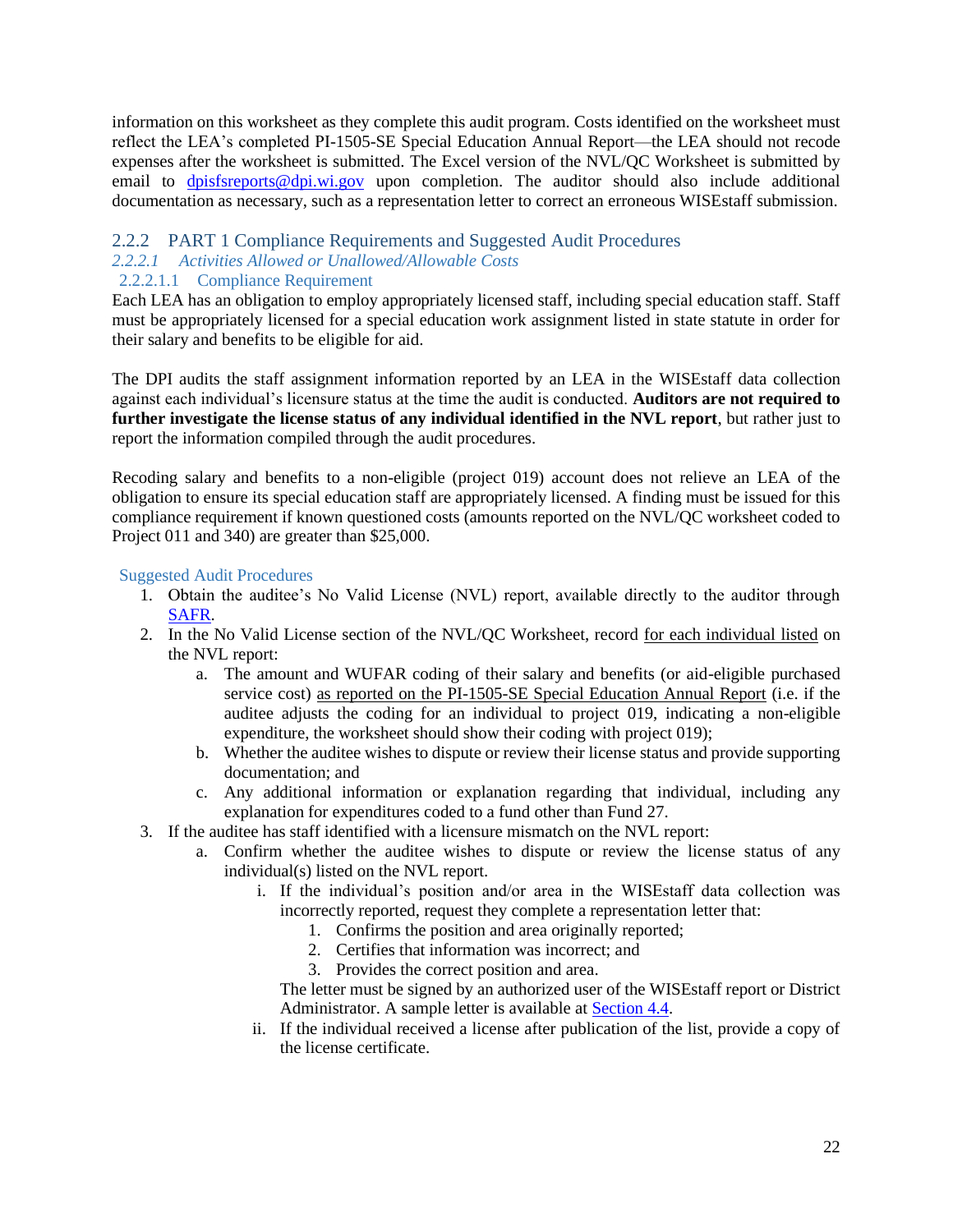### *2.2.2.2 Reporting*

### 2.2.2.2.1 Compliance Requirement

The LEA is required to report fiscal information to the DPI using the prescribed WUFAR accounting system. Special education fund (WUFAR Fund 27) expenditures and revenues must be properly coded under WUFAR, or if the LEA does not use WUFAR, coded such that they can be properly reported.

A finding is not required for this compliance requirement unless:

- The auditor believes expenditures were deliberately miscoded for the purpose of receiving aid or grant funds under any program.
- The auditor believes expenditures and/or revenues were deliberately miscoded between Fund 27 and another fund for the purpose of misstating the LEA's IDEA maintenance of effort, or
- The auditor believes expenditures and/or revenues were miscoded the result of a significant and/or ongoing management concern.

#### Suggested Audit Procedures

There is no specific procedure for testing this requirement beyond the auditor's usual scope of work. If the auditor identifies any coding errors they should be corrected before the PI-1505 Annual Report and PI-1505-SE Special Education Annual Report are submitted, not reported as questioned costs on the NVL/QC Worksheet.

#### 2.2.2.2.2 Compliance Requirement

The LEA's general ledger for the special education fund must support expenditures reported in its PI-1505- SE Special Education Annual Report.

A finding is not required for this compliance requirement unless:

- The auditor believes expenditures were deliberately miscoded for the purpose of receiving aid or grant funds under any program.
- The auditor believes expenditures were deliberately miscoded between Fund 27 and another fund for the purpose of misstating the LEA's IDEA maintenance of effort, or
- The auditor believes expenditures were miscoded the result of a significant and/or ongoing management concern.

#### Suggested Audit Procedures

- 1. Verify that the total amounts of Fund 27 expenditures coded to projects 011, 019, and 340 are consistent between the general ledger and the PI-1505-SE.
- 2. Test individual project 011 expenditure account totals as appropriate to verify they are consistent between the general ledger and the PI-1505-SE.
- 3. Inform the auditee of any needed expenditure corrections.

NOTE: The PI-1505-SE Special Education Annual Report may not be completed at the start of the auditor's field work. The auditor may need to audit from the general ledger during field work and compare it to the submitted report later.

#### 2.2.2.2.3 Compliance Requirement

All questioned costs, findings, and the aid estimate must be reported to the DPI.

- 1. If any costs are recorded on the NVL/QC Worksheet over the course of the audit program, submit it to the DPI by email to  $\frac{d\text{p}$  is stepports @dpi.wi.gov as soon as it is completed.
- 2. After all corrections are made and the PI-1505-SE Special Education Annual Report is complete, obtain its "PI-1505-SE Aid Estimate" data report. Identify the total eligible costs and estimated aid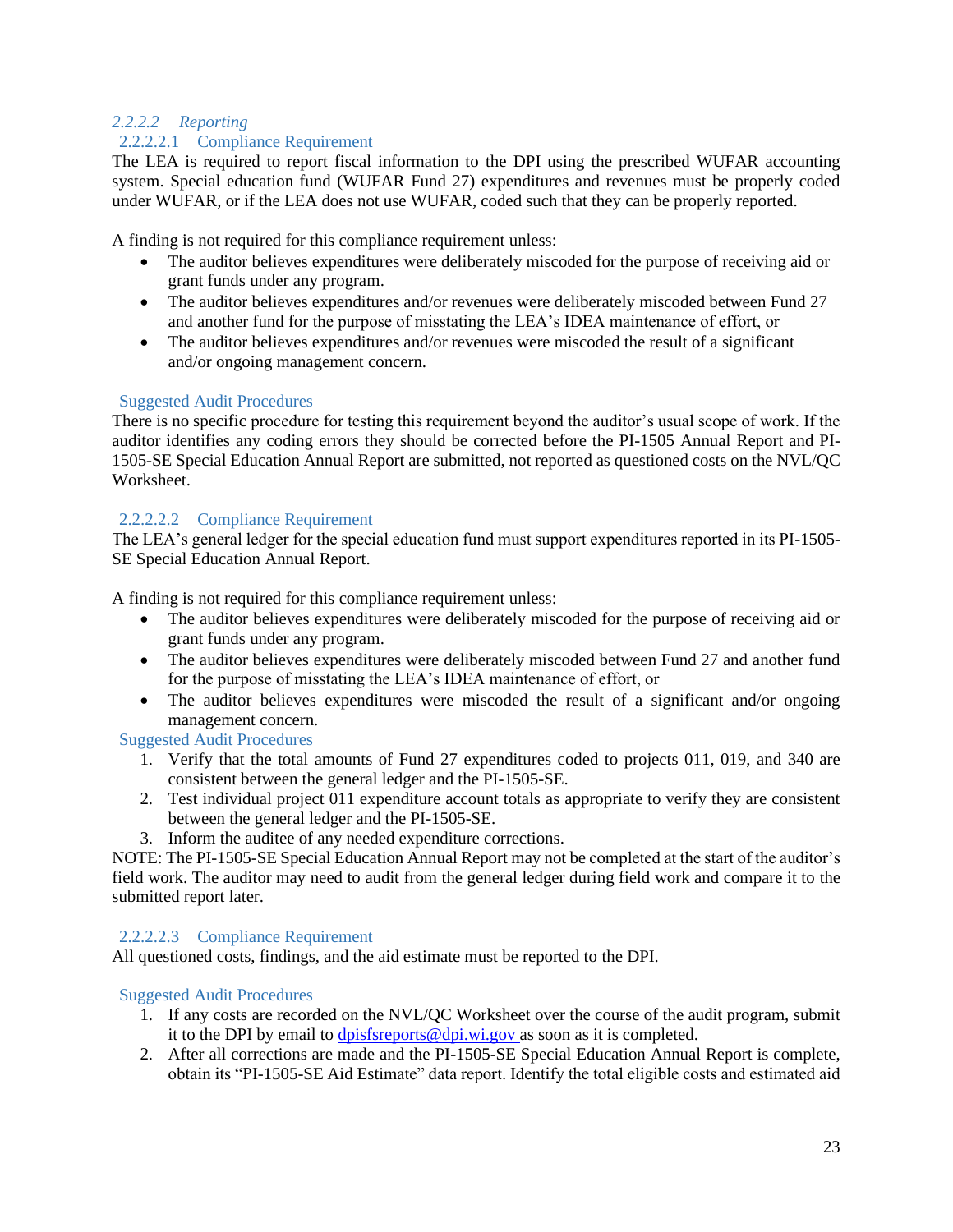reimbursement in the *Schedule of State Awards* of the audited financial statements or Single Audit report.

3. Report audit findings and any associated questioned costs in the *Schedule of Findings and Questioned Costs*.

### <span id="page-25-0"></span>2.2.3 PART 2 Compliance Requirements and Suggested Audit Procedures

### *2.2.3.1 Activities Allowed or Unallowed/Allowable Costs*

2.2.3.1.1 Compliance Requirement

Staff must be appropriately licensed for a special education work assignment listed in state statute in order for their salary and benefits to be eligible for aid.

A finding must be issued for this compliance requirement when a questioned cost is identified. The auditor may take into account circumstances beyond the LEA's control, such as a delay by the DPI in issuing a license, when drafting their finding. The finding should indicate whether questioned costs were recoded to the correct (project 019) account.

#### Suggested Audit Procedures

- 1. Identify a sample of staff for payroll testing from each of the following sources:
	- a. The "late hire" listing provided by the auditee.
	- b. The listing of employees with the School Nurse assignment provided by the auditee.
- 2. Perform a payroll test for each individual in the sample using the [Valid Reporting and License](https://dpi.wi.gov/sites/default/files/imce/sfs/pdf/Valid%20SPED-PS%20License%20Codes2017.pdf)  [Codes matrix:](https://dpi.wi.gov/sites/default/files/imce/sfs/pdf/Valid%20SPED-PS%20License%20Codes2017.pdf)
	- a. Verify their work assignment.
	- b. Verify whether the account distribution of their payroll and benefits agrees with their assignment.
	- c. Verify they were appropriately licensed for their assignment. An individual with the School Nurse assignment has a valid license if they are licensed by the DPI as a school nurse and/or by the Board of Nursing under DSPS as a registered nurse (RN).
- 3. If any individuals are identified by payroll testing, record in the Questioned Costs section of the NVL/QC Worksheet:
	- a. The amount and WUFAR coding of their salary and benefits (or aid-eligible purchased service cost) as reported on the PI-1505-SE Special Education Annual Report (i.e. if the LEA adjusts the coding for an individual to project 019, indicating a non-eligible expenditure, the worksheet should show their coding with project 019);
	- b. Whether the LEA wishes to dispute or review their license status; and
	- c. Any additional information or explanation regarding that individual.

Note that pupil services employees (functions 212000, 213000, 214000, 215000) will have their payroll split between Funds 10 and 27. Report only the Fund 27 portion on the LEA's NVL/QC Worksheet.

#### 2.2.3.1.2 Compliance Requirement

State statutes define certain privately contracted special education services are eligible for aid. A listing of eligible services is found in the [2011 Act 105 & 2013 Act 255 Funding Guidance](https://dpi.wi.gov/sites/default/files/imce/sped/pdf/act-105-funding.pdf) document. Other services or services not provided in accordance with law are not eligible for aid, regardless of their account coding.

NOTE: Private school tuition is not eligible. A private school may provide an eligible service (e.g. a oneon-one aide) but the invoice must list that service separately, and it must be coded separately from the ineligible tuition.

A finding is not required for this compliance requirement if ineligible expenditures are recoded to the correct account unless the auditor believes the miscoding to be deliberate or the result of a significant and/or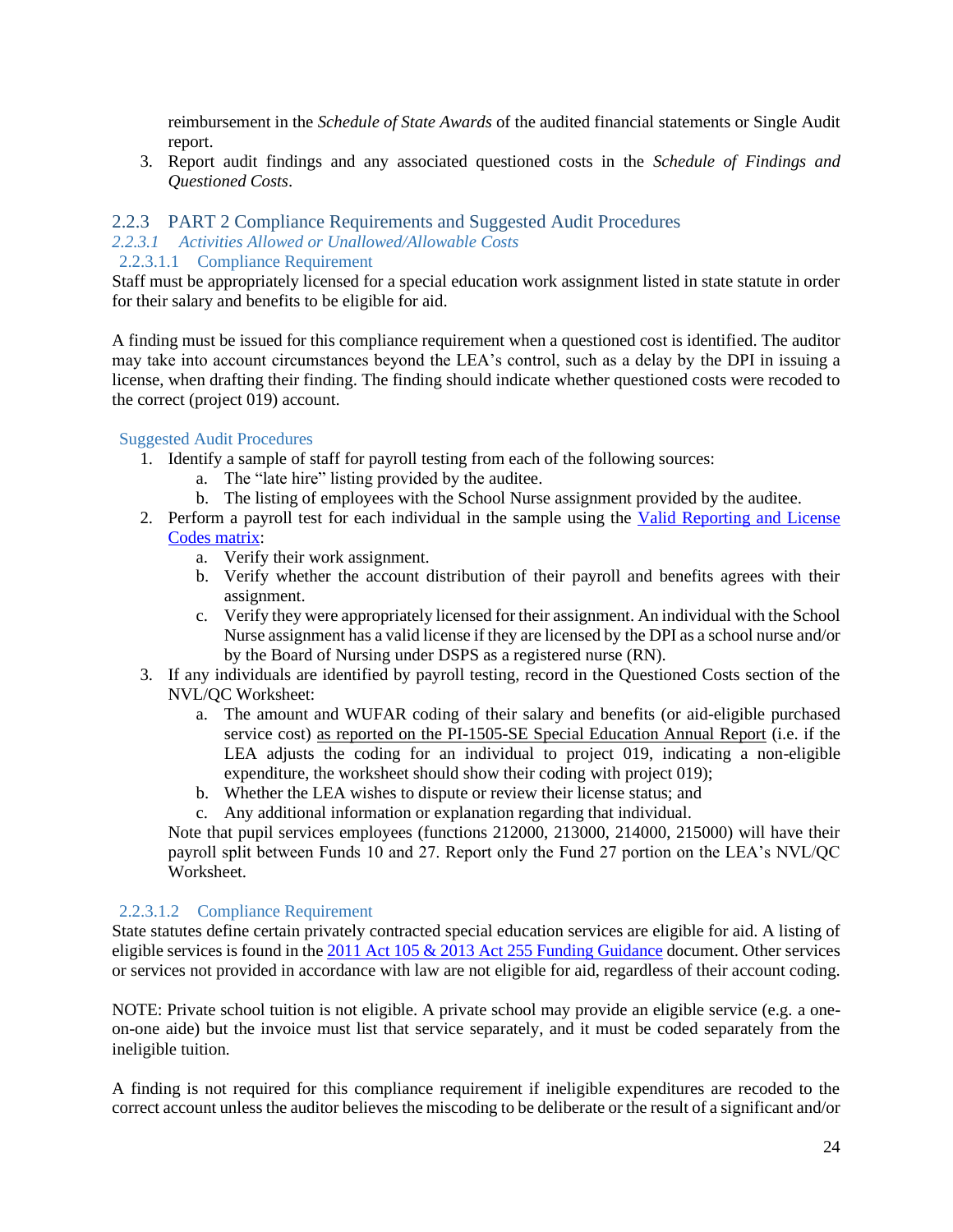ongoing management concern. The finding should indicate whether questioned costs were recoded to the correct (project 019) account.

#### Suggested Audit Procedures

- 1. If the LEA has contracted occupational or physical therapy expenditures (27E 310 218100 011 or 27E 310 218200 011):
	- a. Test whether those expenditures were eligible contracted occupational or physical therapy provided by individuals with proper DPI licenses.
- 2. If the LEA has privately contracted instructional expenditures (27E 370 436000 011):
	- a. Obtain a vendor distribution report for the account.
	- b. Request a description of the services provided by each vendor.
	- c. Request the additional detail the LEA is reporting on its PI-1505-SE Special Education Annual Report for the account, breaking down the total among the specific eligible services.
	- d. Verify that the additional detail the LEA is reporting for the account is correct.
	- e. Verify that private school tuition is not being coded to the account.
	- f. Test whether expenditures were eligible contracted services provided by individuals with proper DPI licenses.
- 3. If ineligible expenditures are not recoded to the correct (project 019) account, or if they are recoded but the auditor still plans to issue a finding, record any questioned costs with their associated WUFAR coding as reported on the PI-1505-SE Special Education Annual Report in the appropriate section of the NVL/QC Worksheet.

#### <span id="page-26-0"></span>2.2.3.1.3 Compliance Requirement

Specialized transportation includes only the transportation an LEA provides to fulfill individualized education programs (IEPs). A specialized route is a scheduled transportation service for one or more specific students, all of whom have IEPs requiring transportation; one vehicle may serve multiple routes. Specialized routes may include routes to or from school, as well as shuttle or individual routes during the school day for IEP-required programs or services. A specialized route may be contracted to a private operator or a parent. Additional information on specialized transportation can be found in the [Specialized](https://dpi.wi.gov/sites/default/files/imce/sfs/pdf/SPED_Tran_Aid_Elig.pdf)  [Transportation Aid Eligibility and Funding](https://dpi.wi.gov/sites/default/files/imce/sfs/pdf/SPED_Tran_Aid_Elig.pdf) document.

Specialized routes may not serve students without IEPs except in two specific circumstances: the Incidental Benefit Exception, and the Accommodation for Students Experiencing Homelessness or Foster Care, both of which are defined in the "Specialized Transportation Aid Eligibility and Funding" document.

A finding is not required for this compliance requirement if ineligible expenditures are recoded to the correct account, unless the auditor believes the miscoding to be deliberate or the result of a significant and/or ongoing management concern. The finding should indicate whether questioned costs were recoded to the correct (project 019) account.

- 1. If the LEA has specialized transportation expenditures (coded to any Fund 27, project 011 WUFAR account in the 256200 and 256700 series):
	- a. Test payroll records and the general ledger to verify that these are the only routes coded to Fund 27 with project 011.
	- b. Select a random sample of students assigned to specialized transportation routes. The sample should be appropriate to the size of the LEA's specialized transportation program and history of compliance with this requirement. It should include students receiving specialized transportation to or from school, as well as those served during the school day.
	- c. Test those students to verify they were eligible for specialized transportation: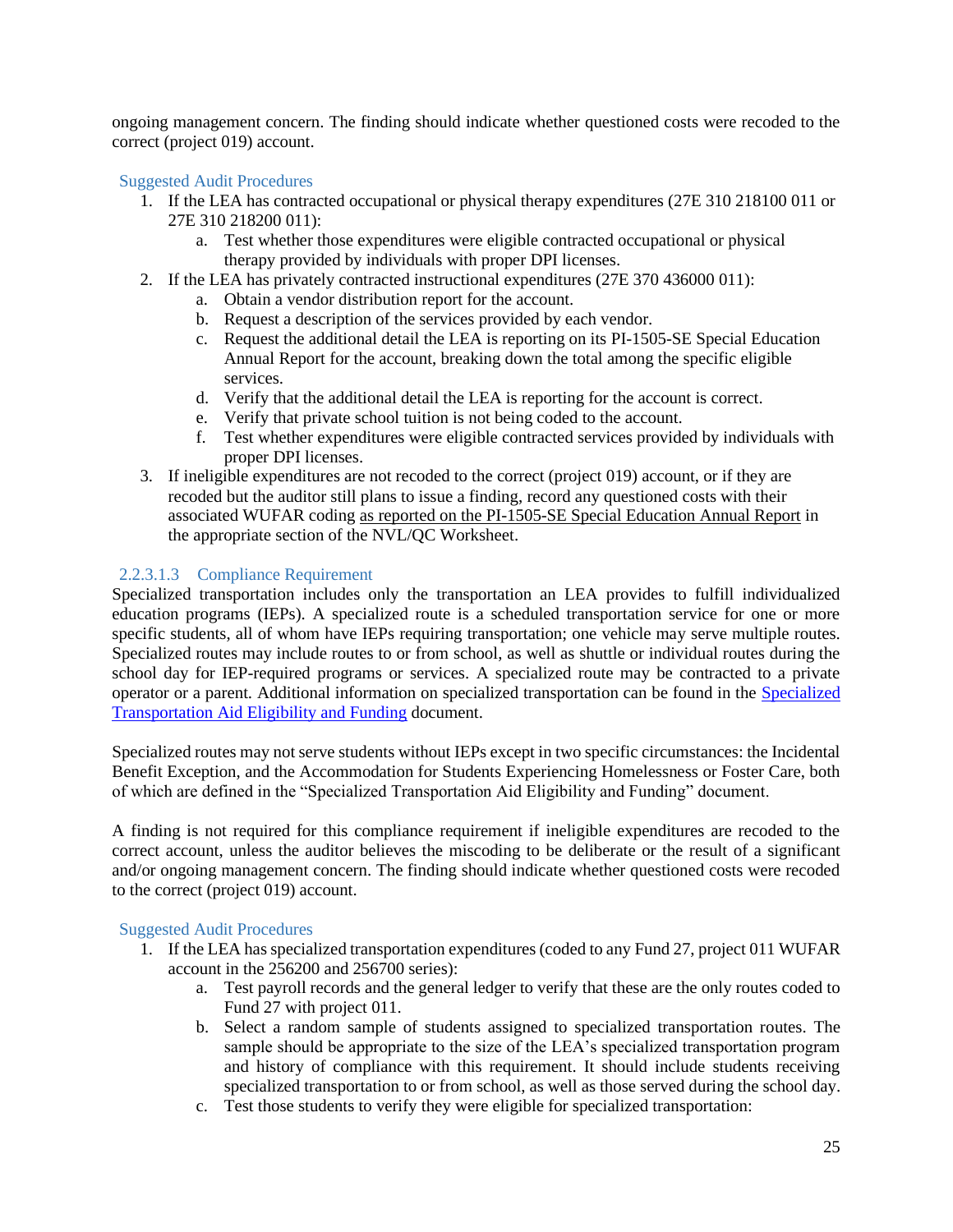- i. If they have an IEP, verify that specialized transportation is listed as a related service in the I-9 section of their IEP, or that the student has a placement or service that would logically require them to receive specialized transportation.
- ii. If they do not have an IEP, verify that they met the requirements of the Incidental Benefit Exception or the Accommodation for Students Experiencing Homelessness or Foster Care.
	- 1. If the student was transported under the latter accommodation, verify that they were transported for no more than 20 days, and that any additional costs associated with that student were coded to the LEA's general fund (Fund 10).
- 2. If ineligible expenditures are not recoded to the correct (project 019) account, or if they are recoded but the auditor still plans to issue a finding, record any questioned costs with their associated WUFAR coding as reported on the LEA's PI-1505-SE Special Education Annual Report in the appropriate section of the NVL/QC Worksheet. Questioned costs are calculated and reported as follows:
	- a. For each specialized route with at least one student identified as ineligible:
		- i. Identify the WUFAR function used to code the route.
		- ii. Determine the total cost of the route.
		- iii. Determine the total number of days the route was in service (total days).
		- iv. Determine the total number of days on which one or more ineligible students were transported (days ineligible). A day on which a student was transported in the morning but not the afternoon, or vice versa, is counted as one-half day.
		- v. Calculate the questioned cost as Total Cost  $\times$  Days Ineligible  $\div$  Total Days.

#### 2.2.3.1.4 Compliance Requirement

A student transported on a specialized route supported with Special Education and SAP Aid may only be counted for Pupil Transportation Aid if the student also rode a regular home to school route during the year due to the addition or removal of specialized transportation services listed in the student's IEP (i.e. student was riding the regular route and the IEP team decided the student should be moved to specialized transportation or vice versa). Transportation needs of special education students is unique to each student as prescribed by each student's IEP; therefore, it may be possible for an IEP to include both specialized transportation and regular transportation within the school year. A student with an IEP identifying both forms of transportation may also be counted for Pupil Transportation Aid. Students transported on a specialized route for the entire year may not be counted for Pupil Transportation Aid.

A finding is not required for this compliance requirement if the LEA corrects its PI-1547 Pupil Transportation Report to remove students identified by the auditor, unless the auditor believes the erroneous reporting to be deliberate or the result of a significant and/or ongoing management concern. **If a finding is issued, it should be identified under the Pupil Transportation Aid program (state ID #255.107)** rather than this program.

- 1. Select a random sample of students assigned to specialized transportation routes coded to Fund 27 with project 011. The sample used for [Compliance Requirement 2.2.3.1.3](#page-26-0) may be reused.
- 2. Test whether any students in the sample were counted for Pupil Transportation Aid. If a student was counted for Pupil Transportation Aid, verify whether the student rode a regular home to school route during the year. If a student was improperly counted for Pupil Transportation Aid, determine the mileage and attendance category in which they were reported to the DPI.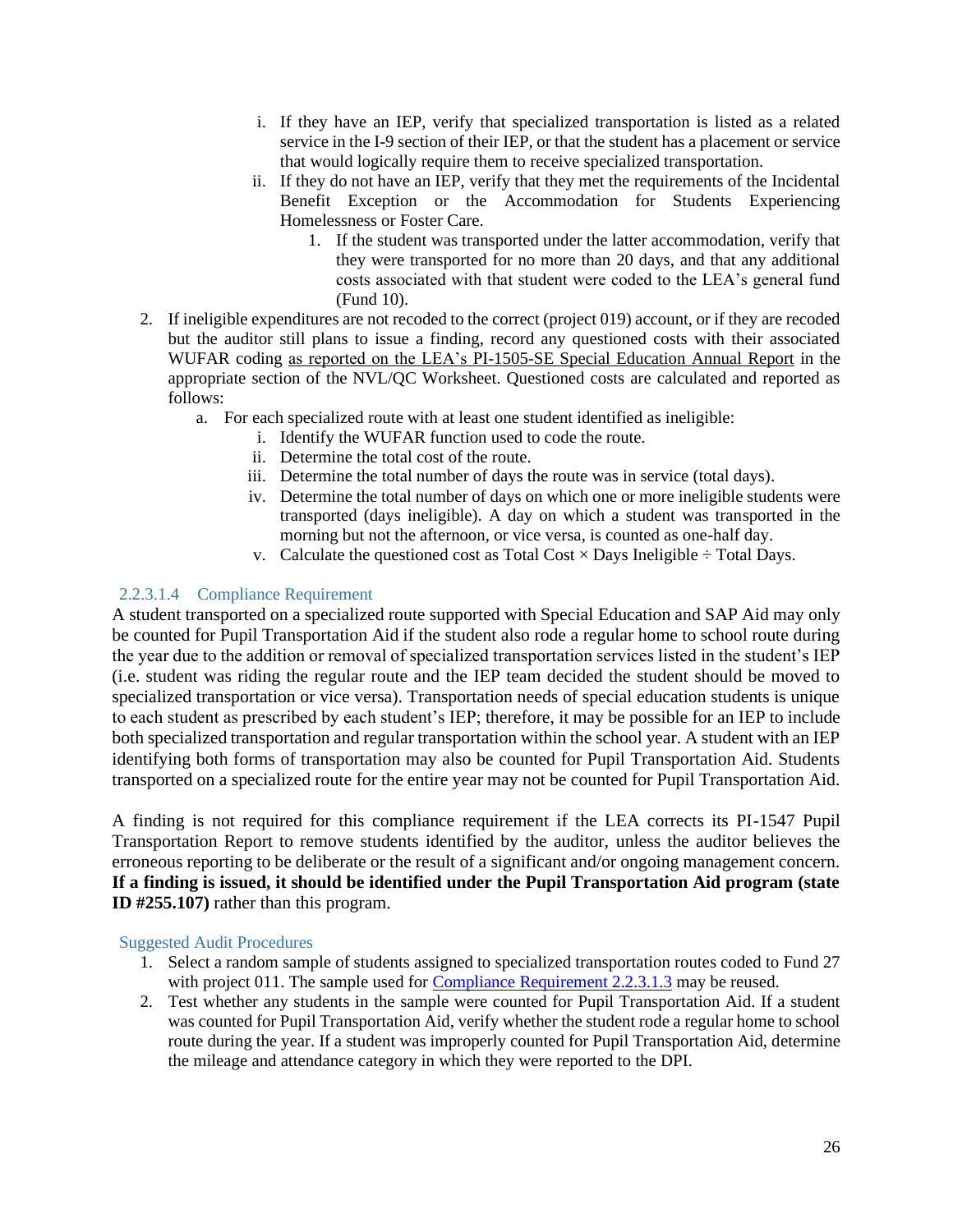#### 2.2.3.1.5 Compliance Requirement

LEAs must have prior written approval from the DPI to purchase a vehicle, or equipment with a unit cost of at least \$10,000, in order for the cost be eligible for aid. There is no similar requirement for IDEA-funded purchases since approval of the budget item fulfills this purpose.

A finding is not required for this compliance requirement if ineligible expenditures are recoded to the correct account unless the auditor believes the miscoding to be deliberate or the result of a significant and/or ongoing management concern. The finding should indicate whether questioned costs were recoded to the correct (project 019) account.

#### Suggested Audit Procedures

- 1. If the LEA has specialized vehicle purchase expenditures (27E 550 256250 011, 27E 550 256300 011, 27E 560 256250 011, or 27E 560 256300 011):
	- a. Verify what was purchased.
	- b. For vehicle(s) purchased, request a copy of the approval letter from the DPI Director of Special Education.
	- c. For equipment purchased, verify whether the unit cost was at least \$10,000 and, if so, request a copy of the approval letter from the DPI Director of Special Education.
- 2. If ineligible expenditures are not recoded to the correct (project 019) account, or if they are recoded but the auditor still plans to issue a finding, record any questioned costs with their associated WUFAR coding as reported on the LEA's PI-1505-SE Special Education Annual Report in the appropriate section of the NVL/QC Worksheet.

#### 2.2.3.1.6 Compliance Requirement

Maintenance costs for a vehicle are eligible for aid only if the vehicle is used exclusively for specialized transportation.

A finding is not required for this compliance requirement if ineligible expenditures are recoded to the correct account unless the auditor believes the miscoding to be deliberate or the result of a significant and/or ongoing management concern. The finding should indicate whether questioned costs were recoded to the correct (project 019) account.

- 1. If the LEA has specialized transportation maintenance expenditures (Fund 27, project 011 WUFAR accounts in functions 256500 or 256600 with a 300- or 400-series object):
	- a. Identify the vehicle(s) with maintenance costs coded to those accounts.
	- b. Test whether the vehicle(s) were used exclusively for specialized transportation.
- 2. If ineligible expenditures are not recoded to the correct (project 019) account, or if they are recoded but the auditor still plans to issue a finding, record any questioned costs with their associated WUFAR coding as reported on the LEA's PI-1505-SE Special Education Annual Report in the appropriate section of the NVL/QC Worksheet.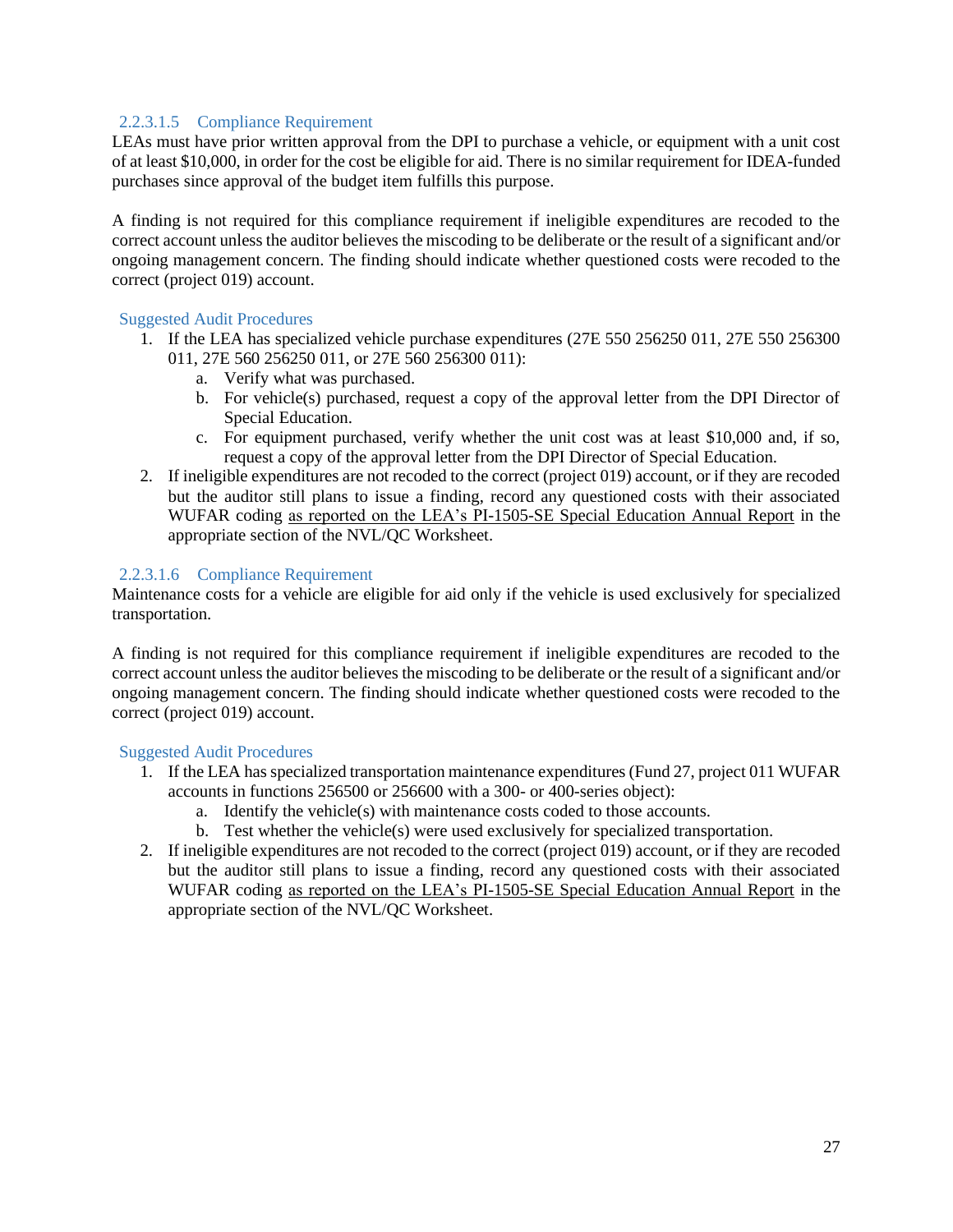# <span id="page-29-0"></span>2.3 PUPIL TRANSPORTATION AUDIT PROGRAM

## <span id="page-29-1"></span>2.3.1 Background

*State ID Number: 255.107*

Pupil transportation aid for each pupil so transported is determined under the provisions of [Wis. Stat. §](https://docs.legis.wisconsin.gov/statutes/statutes/121/iv/58)  [121.58.](https://docs.legis.wisconsin.gov/statutes/statutes/121/iv/58) Aids paid include aid for transporting pupils to non-public schools. Although pupils may be eligible for transportation, the pupil must be actually transported at least once during the school year to be included on the transportation report for aid.

The total funds available for pupil transportation aid are appropriated by the Wisconsin Legislature. An amount is paid for each student based on distance transported according to rates in [Wis. Stat. § 121.58\(2\)](https://docs.legis.wisconsin.gov/statutes/statutes/121/iv/58/2) and [Wis. Stat. § 121.58\(4\).](https://docs.legis.wisconsin.gov/statutes/statutes/121/iv/58/4)

Transportation Aid is applied for annually through the School Finance Reporting Portal using the fiscal year Pupil Transportation Report (PI-1547) and Pupil Transportation Summer (PI-1547-SS). This report collects the number of pupils transported categorized by the distance from the pupils residence to school using the most commonly traveled direct route.

The auditee should have available as supporting documentation, a listing of pupils transported at least once during the school year with home to school distance using the most direct route for regular school year and summer school year transportation or distance to instructional site for vocational transportation.

### <span id="page-29-2"></span>2.3.2 Compliance Requirements and Suggested Audit Procedures

### *2.3.2.1 Activities Allowed or Unallowed/Allowable Costs*

#### 2.3.2.1.1 Compliance Requirement

Regular and summer school transportation aid is provided for pupils transported on home to school routes. Pupils must be transported at the expense of the auditee. Regular transportation costs should be accounted for in the general fund and special education only route costs should be recorded in Fund 27. Note: Specific fund numbers only apply to public school districts.

#### Suggested Audit Procedures

- 1. Determine that pupils included in the transportation tables are transported at the expense of the auditee. Transportation aid may not be paid if the auditee is being reimbursed through fees charged.
- 2. Verify that transportation costs have not been allocated from the general fund (Fund 10) to the special education fund (Fund 27) if the district is running only regular education routes. Regular transportation costs should be accounted for in the general fund (Fund10). Note: Specific fund numbers only apply to public school districts.

#### 2.3.2.1.2 Compliance Requirement

A pupil with an IEP who rode a regular home to school route at any point during the school year is eligible to be included in the PI-1547 Pupil Transportation Report count. This includes a pupil who had a change in IEP status requiring that they switch between regular and specialized routes, a pupil who rode a regular route with additional supports (e.g. a bus aide or safety device) specified by their IEP, or a pupil who rode a regular home to school route but also received specialized transportation during the school day for IEPrequired services.

Only pupils who exclusively rode a specialized home to school route for the entire school year are ineligible to be included in the PI-1547 count. Transportation costs eligible for state special education aid and are charged to Fund 27 in functions 256250 "Special Transportation - District Operated" and 256750 "Special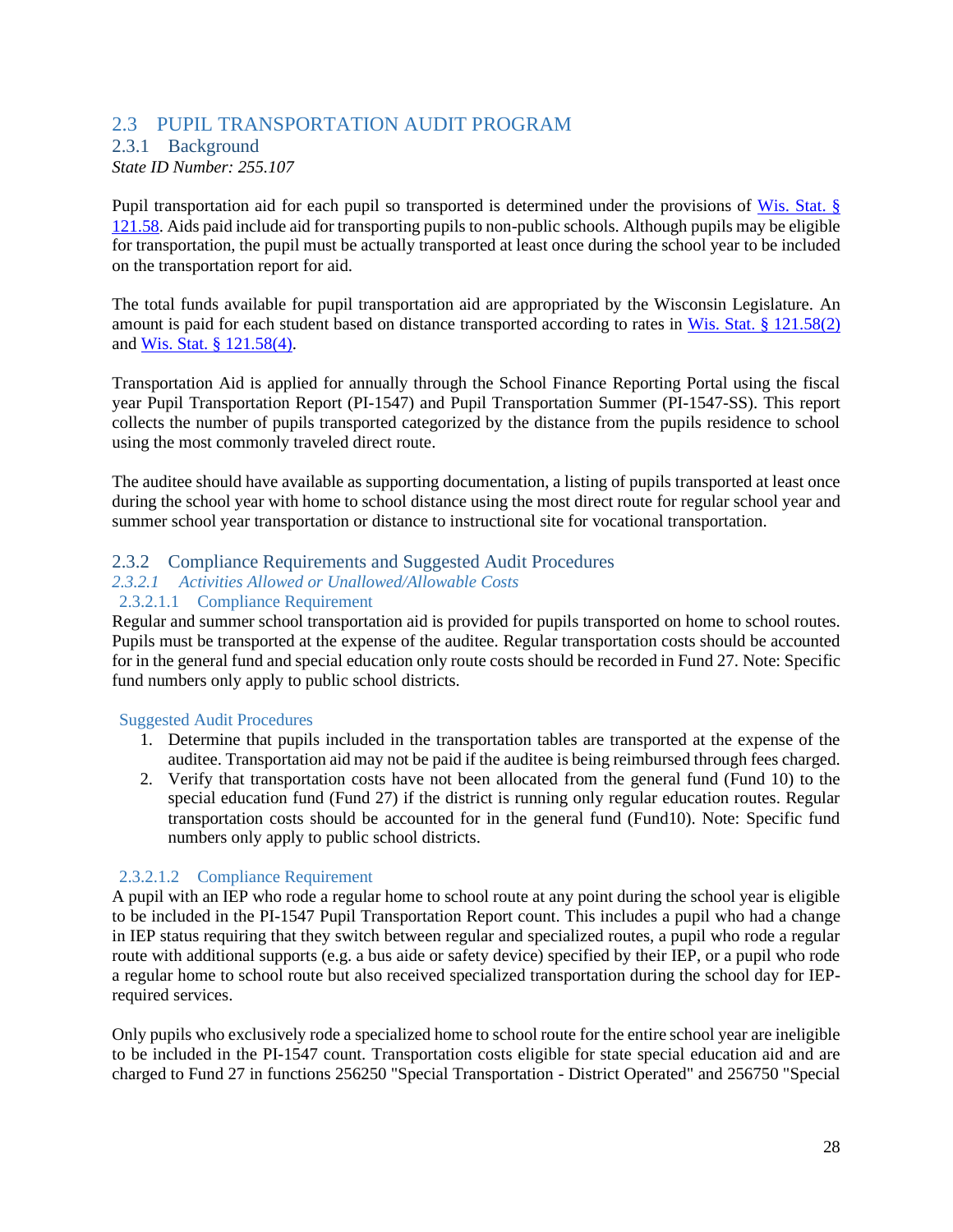Transportation - Contracted" and reported in these accounts on the Special Education Annual Report. These include costs of IEP-required supports for a pupil riding a regular home to school route.

#### Suggested Audit Procedures

1. Determine that pupils who exclusively rode a specialized home to school route for the entire school year have not been included in the PI-1547 Pupil Transportation Report count.

#### 2.3.2.1.3 Compliance Requirement

Transportation aid is provided for public school pupils transported to vocational programs at a VTAE or to cooperative "**66.0301**" vocational programs. Transportation aid for these programs is paid to the auditee based on data submitted to the DPI through the school finance internet reporting portal. Note: Very few auditees have vocational transportation aid.

#### Suggested Audit Procedures

1. If the LEA has reported vocational pupils transported, determine that pupils are being transported to a vocational program instruction site.

#### *2.3.2.2 Eligibility*

#### 2.3.2.2.1 Compliance Requirement

[Wis. Stat. § 121.58\(2\)](https://docs.legis.wisconsin.gov/statutes/statutes/121/iv/58/2) requires the pupil to be actually transported to receive aid. Although pupils may be eligible for transportation, they should not be included on the transportation report if they are not actually transported.

#### Suggested Audit Procedures

- 1. Determine, document, and evaluate the process used by the auditee to verify that the pupils reported were transported at least once during the school year.
- 2. Determine that the auditee has maintained reliable source documentation to support the number of pupils reported as actually transported at least once during the school year.
- 3. Determine and document the auditee's system to count pupils actually transported by modes other than by the auditee's regular transportation routes. For example, parent contracts, city bus, and taxi cab costs for pupils transported at the expense of the auditee should be included in the data reported.

#### 2.3.2.2.2 Compliance Requirement

The auditee may provide regular year transportation for distances of less than two miles. However, pupils transported less than two miles during the regular school year are not counted on the transportation report unless the transportation is being provided as part of an unusually hazardous transportation (UHT) plan filed by the LEA. The most recent UHT plan should be available for review. The PI-1547 will prevent the auditee from reporting in the 0-2 mile category if a UHT plan is not on file with the DPI.

#### Suggested Audit Procedures

- 1. If pupils are shown on the transportation report as being transported in the 0-2 mile category, determine that they are transported in accordance with a UHT plan filed by the LEA with the DPI.
- 2. Determine if the UHT plan has been properly updated for current conditions. Determine if there has been significant development in the district, such as housing developments, major traffic pattern changes, or a new school building site, that impact busing routes that would impact the UHT plan, if the plan has not been formally reviewed in recent years.

#### *2.3.2.3 Reporting*

#### 2.3.2.3.1 Compliance Requirement

The number of pupils claimed for transportation aid is reported to the DPI online through the School Finance Reporting Portal using the fiscal year Pupil Transportation Report (PI-1547). "One-Way" mileage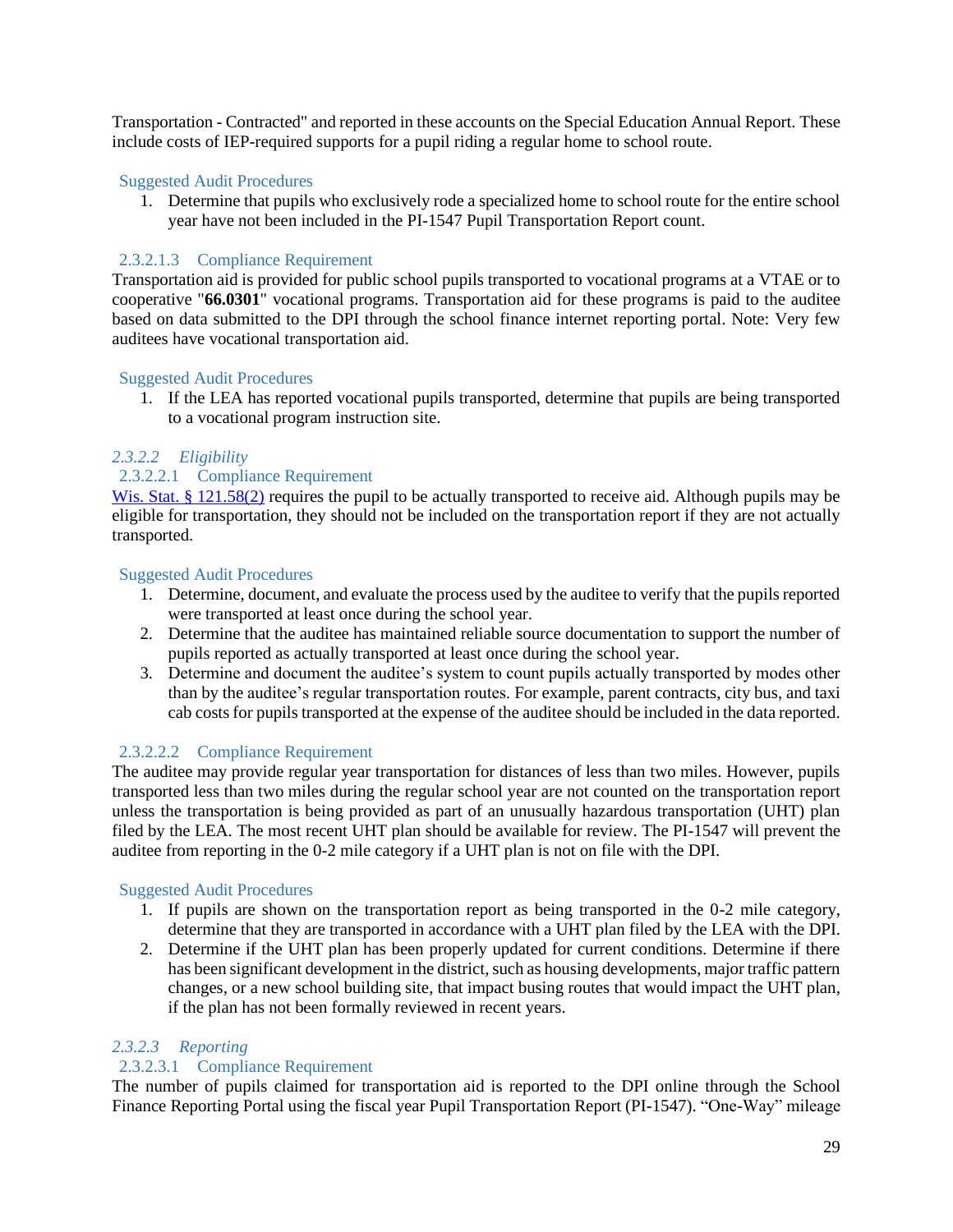is required to be reported for pupils included in the regular or summer school transportation tables using the most direct usually traveled route.

#### Suggested Audit Procedures

- 1. By using the [School Finance Reporting Portal,](https://apps5.dpi.wi.gov/safr_ro/) obtain the auditee's most current PI-1547 and PI-1547-SS. The auditor will need to use their previously obtained password. 2r Charter auditors will not have access to the Pupil Transportation reports within the School Finance Reporting Portal. The auditor will need to obtain the reports directly from the school.
- 2. Document the auditee's procedure to determine "One-Way" mileage. Verify the procedures provides the most direct route from the pupil's residence to the school attended. Determine documented reasons, if any, the district data regarding "One-Way" mileage would differ from auditor calculations of "One-Way" mileage.
- 3. Trace the pupils reported as transported per the PI-1547 and the PI-1547-SS to the auditee's source documentation.
- 4. If a transportation contractor is responsible for providing data to the auditee, determine the transportation contractor is providing adequate information as required for the accurate completion of the transportation tables. The transportation contract should identify the contractor's responsibilities to provide data to the auditee, if applicable.
- 5. Obtain online the auditee's Multi-Year Data Comparison-Reasonability Check. This is available through the "review your answers" link of the PI-1547.
- 6. Compare the pupils reported as transported to the prior year in total and by category and determine the number of pupils transported in the current year is reasonable.
- 7. Review the Total Transported during the Regular School Year as a percentage of the September Head Count in the Multi-Year Data Comparison-Reasonability Check. For Independent Charter Schools the percentage will need to be calculated using the Total Transported during the Regular School Year on the PI-1547 divided by the <sup>3rd</sup> [Friday in September Head Count.](https://dpi.wi.gov/parental-education-options/charter-schools/current/2r-membership)
	- a. Determine that year over year changes in the percentage appear appropriate and reasonable for the circumstances.
	- b. Determine the percentage transported appears reasonable for the geographical profile of the auditee and does not appear to be based on eligibility rather than actual transportation. If it appears unreasonable, inquire what factors may be affecting the percentage. For example, transportation to private school. If necessary, consider additional reasonability tests such as number of buses, capacity of buses, students being counted in a lower category, or number of routes compared to pupils reported as transported.

#### 2.3.2.3.2 Compliance Requirement

Pupils are required to be classified in the PI-1547-SS transportation tables by days *enrolled.* This requires the LEA to have a system for identifying pupils transported by days enrolled for ALL of the summer and/or interim sessions.

The number of pupils enrolled 15 days or less for summer and/or interim session transportation is reported separately from pupils enrolled in excess of 15 days for summer and/or interim session transportation.

#### Suggested Audit Procedures

1. Determine, document, and evaluate the process used by the auditee to identify pupils transported by days enrolled for summer and interim session transportation.

#### 2.3.2.3.3 Compliance Requirement

A student who is actually transported at least once will be counted in the mileage category as determined by the auditee on the PI-1547. The determination of the mileage category does not need to be modified for the given school year as long as the student continues residing in the school district. One-Way mileage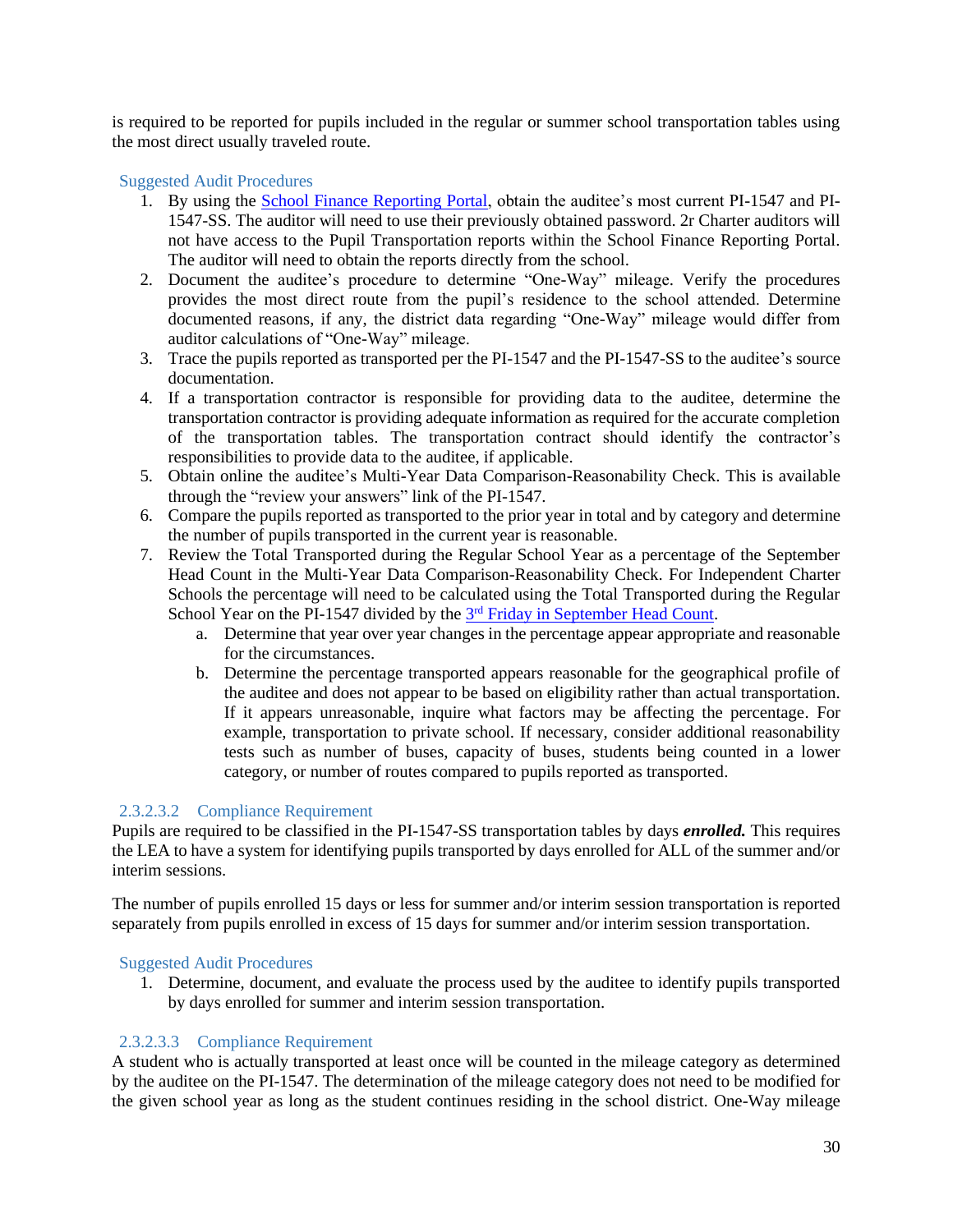using the most direct route from the pupil's residence to the school attended is reported on the PI-1547 and the PI-1547-SS.

Pupils transported less than two miles during the regular school year are not counted on the transportation report unless the pupils reside within the boundaries identified in the UHT plan. The district can designate a safe walking route that is not the most direct route, as long as it is not over two miles. If the district has not formally identified a safe route, or there is there is no safe route, and the pupil is walking through the UHT plan area, the UHT plan should be updated.

- 1. Using the listing of pupils transported test at least one pupil in each category on current year tables for regular school year and summer and interim session transportation. If the auditee is running special education only routes, test at least two special education pupils transported. The minimum sample size should be twenty. Test the items selected in the sample for the following:
	- a. Pupils are reported within the correct mileage category. Do not round up the distance.
	- b. Pupils reported as transported in the 0-2 mileage category reside within the boundaries identified in the UHT plan. If a student must walk through part of the UHT plan area to reach their school of attendance because a safe route was not formally identified or did not exist, the district should update their UHT plan.
	- c. Pupils reported in the transportation tables were actually transported at least once during the school year.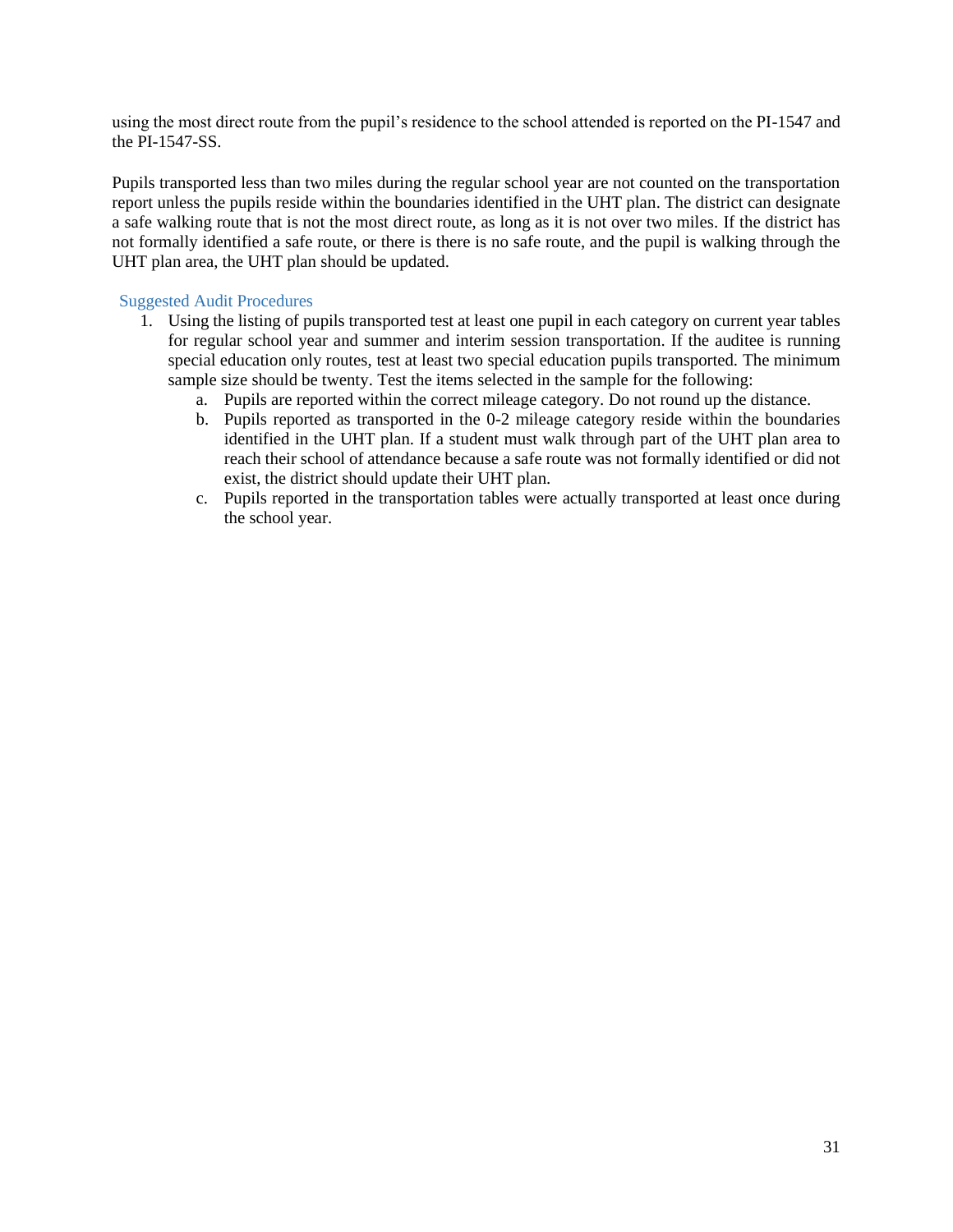### <span id="page-33-0"></span>2.4 ACHEIVEMENT GAP REDUCTION

#### <span id="page-33-1"></span>2.4.1 Background

*State ID Number: 255.504*

The objective of the AGR program is to improve academic performance of low-income pupils in participating schools in grades K-3 through the implementation of one of three strategies or combination of the three strategies. These three strategies are to provide professional development related to small group instruction and reduce class size to no more than 18:1 or no more than 30:2 in a combined classroom having at least 2 regular classroom teachers; data-driven instructional coaching for teachers; and data-informed one-to-one tutoring for students at risk of difficulty with math or reading. AGR aid is determined pursuant to a contractual agreement between school districts and the DPI. School districts participating in the program have 5 year contracts with the State and receive aid for each low-income child in the grades served by the program.

#### <span id="page-33-2"></span>2.4.2 Compliance Requirements and Suggested Audit Procedures

#### *2.4.2.1 Activities Allowed or Unallowed/Allowable Costs*

#### 2.4.2.1.1 Compliance Requirement

Wisconsin Statute 118.44 (4)(a) requires the school board to implement one or more of the following strategies in each class in each participating grade at each participating school:

- 1. Provide professional development related to small group instruction and reduce the class size to one of the following:
	- a. No more than 18.
	- b. No more than 30 in a combined classroom having at least 2 regular classroom teachers.
- 2. Provide data-driven instructional coaching for the class teachers. The instruction shall be provided by licensed teachers who possess appropriate content knowledge to assist classroom teachers in improving instruction in math or reading and possess expertise in reducing the achievement gap.
- 3. Provide data-informed, one-to-one tutoring to pupils in the class who are struggling with reading or mathematics or both subjects. Tutoring shall be provided during regular school hours by a licensed teacher using an instructional program found to be effective by the What Works Clearinghouse of the Institute of Education Sciences.

- 1. Obtain the AGR contract and the report submitted to the DPI that is due November 1st that outlines the strategies identified that the school board intends to implement in each participating grade in each participating school.
- 2. Review the AGR contract and the report submitted to the DPI to determine that the services that the district intends to provide are allowable.
- 3. Review district records and procedures for determining whether class sizes are consistent with AGR requirements if the district has chosen class size reduction as a strategy. Classrooms must not include class size ratios greater than 18:1 or 30:2 as of the third-Friday count date. Review class attendance lists for K-3 classrooms on the third-Friday count date to ensure compliance.
- 4. Obtain a printout (labor distribution report) of salaries and benefits paid using AGR funds for purposes of determining AGR teachers.
- 5. Test teachers charged to the AGR program to determine that they hold the proper license. Please note that only salaries and benefits for properly licensed teachers may be paid using AGR funds.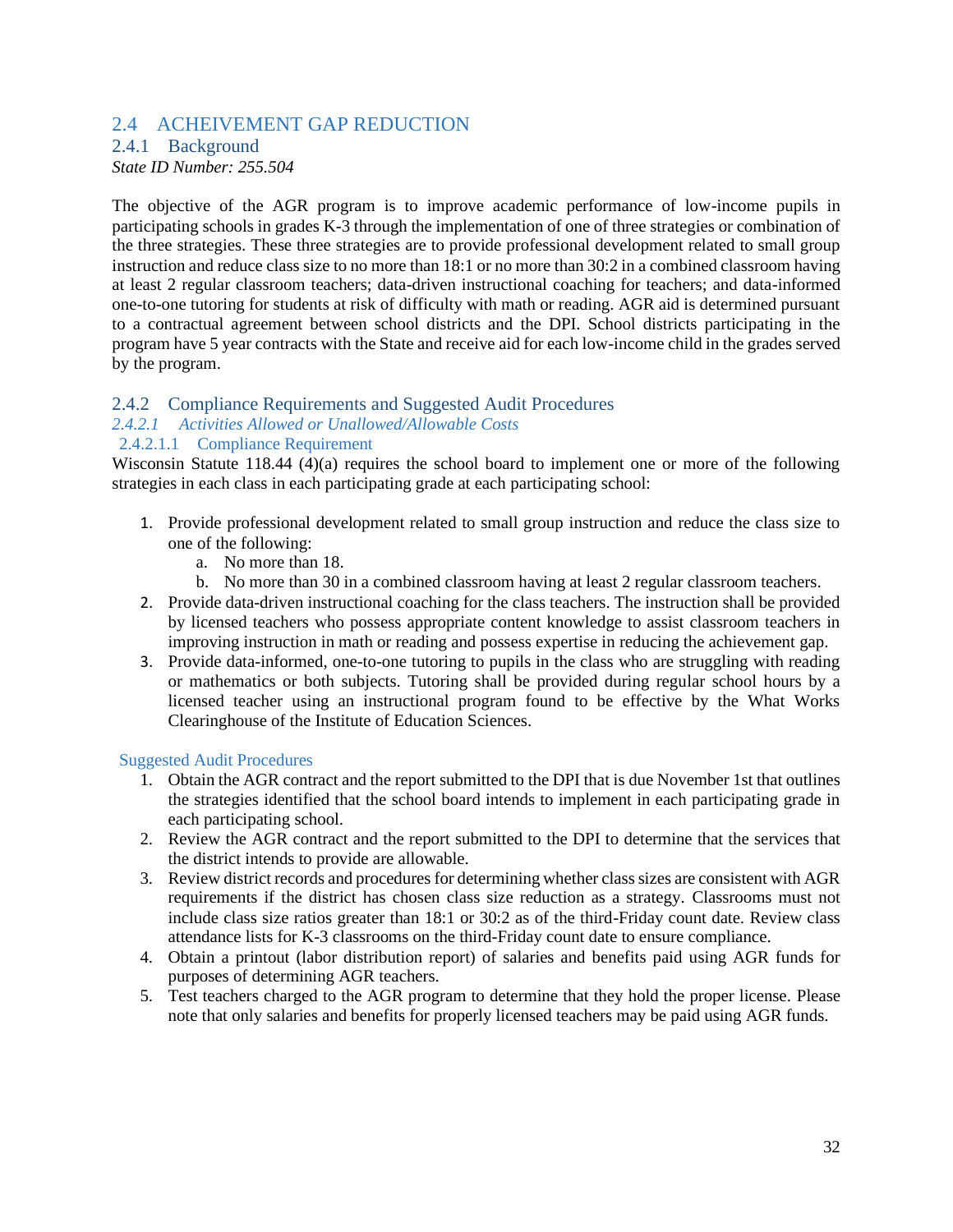### *2.4.2.2 Reporting*

#### 2.4.2.2.1 Compliance Requirement

Wisconsin Statute 118.44 (4) (b) requires the school board to annually report all of the following to the DPI:

- 1. Before November 1 of each school year, a brief description of the strategies identified that the school board intends to implement in each participating grade in each participating school.
- 2. Before the last day of each school year, a brief description of the strategies identified that the school board did implement in each participating grade in each participating school.

#### Suggested Audit Procedures

- 1. Obtain the AGR reports required by Wisconsin Statute 118.44 (4) (b).
- 2. Verify that the reports were submitted to the DPI by the proper dates.
- 3. Inspect the reports to ensure that these contain the proper strategies to be implemented for the November 1<sup>st</sup> report and the strategies implemented for the year-end report.

### *2.4.2.3 Special Tests and Provisions*

#### 2.4.2.3.1 Compliance Requirement

Wisconsin Statute 118.44 (4)(c) requires contract requirements to include *Goals.* The school board to provide a description of the performance objectives for the academic achievement of the pupils enrolled in participating grades in each participating school and the formative and summative assessments that will be used to evaluate success in attaining those objectives. The school board and participating schools shall identify specific, measurable, and achievable performance objectives, including reducing the achievement gap in math and reading in each participating grade.

Wisconsin Statute 118.44 (4)(d) requires contract requirements to include *School board review.* Each participating school to present information regarding the school's implementation of the contract requirements under paragraph 118.44 (4) (a), its performance objectives under paragraph 118.44 (4) (c), and its success in attaining the objectives to the school board at the end of every semester of the contract.

- 1. Obtain documentation that the school board has provided a description of the performance objectives for academic achievement and the formative and summative assessments that will be used to evaluate success in attaining those objectives.
- 2. Obtain documentation that the school board reviewed the progress made on growth objectives at the end of each semester during the fiscal year.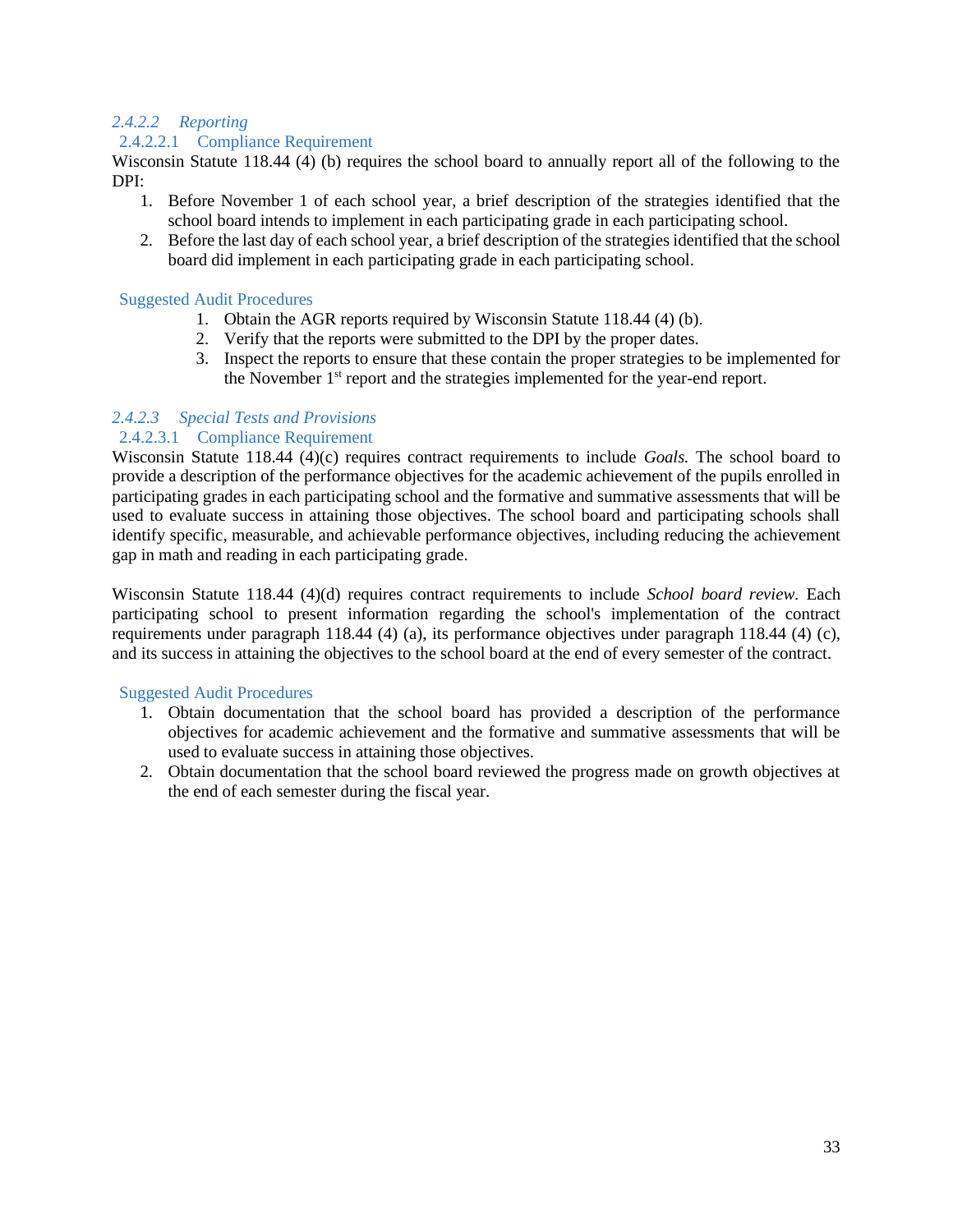### <span id="page-35-0"></span>2.5 BILINGUAL/BICULTURAL AID

# <span id="page-35-1"></span>2.5.1 Background

*State ID Number: 255.106*

The bilingual/bicultural program is designed to improve the English language comprehension, speaking, reading, and writing ability of a limited-English-speaking pupil. School districts receive reimbursement at a specified percentage rate for eligible costs when operating an approved program authorized under [Wis.](https://docs.legis.wisconsin.gov/statutes/statutes/115/vii/995)  [Stat. § 115.995.](https://docs.legis.wisconsin.gov/statutes/statutes/115/vii/995) Additional information and resources can be found on the [Bilingual-Bicultural Programs](https://dpi.wi.gov/english-learners/bilingual-bicultural) webpage.

#### <span id="page-35-2"></span>2.5.2 Compliance Requirements and Suggested Audit Procedures

### *2.5.2.1 Activities Allowed or Unallowed/Allowable Costs*

### 2.5.2.1.1 Compliance Requirement

Reimbursement may only be made for expenditures for salaries of personnel participating in and attributable to bilingual-bicultural education programs, special books and equipment used in the programs and other costs approved by the State Superintendent. The program plan of service is approved and reimbursement claimed using form PI-1849 "Plan of Services and Claim- Bilingual/Bicultural Claim."

#### Suggested Audit Procedures

- 1. Obtain the claim form PI-1849.
- 2. Test the personnel expenditures for the following attributes:
	- a. The expenditure is properly supported with original source documentation.
	- b. The expenditure is properly recorded and has a correct account distribution.
	- c. The expenditure is for personnel participating in and attributable to the bilingual-bicultural education program.

#### 3. Test the special books, materials, equipment, and other expenditures for the following attributes:

- a. The expenditure is properly supported with original source documentation.
- b. The expenditure is properly recorded and has a correct account distribution.
- c. The expenditure is for personnel participating in and attributable to the bilingual-bicultural education program.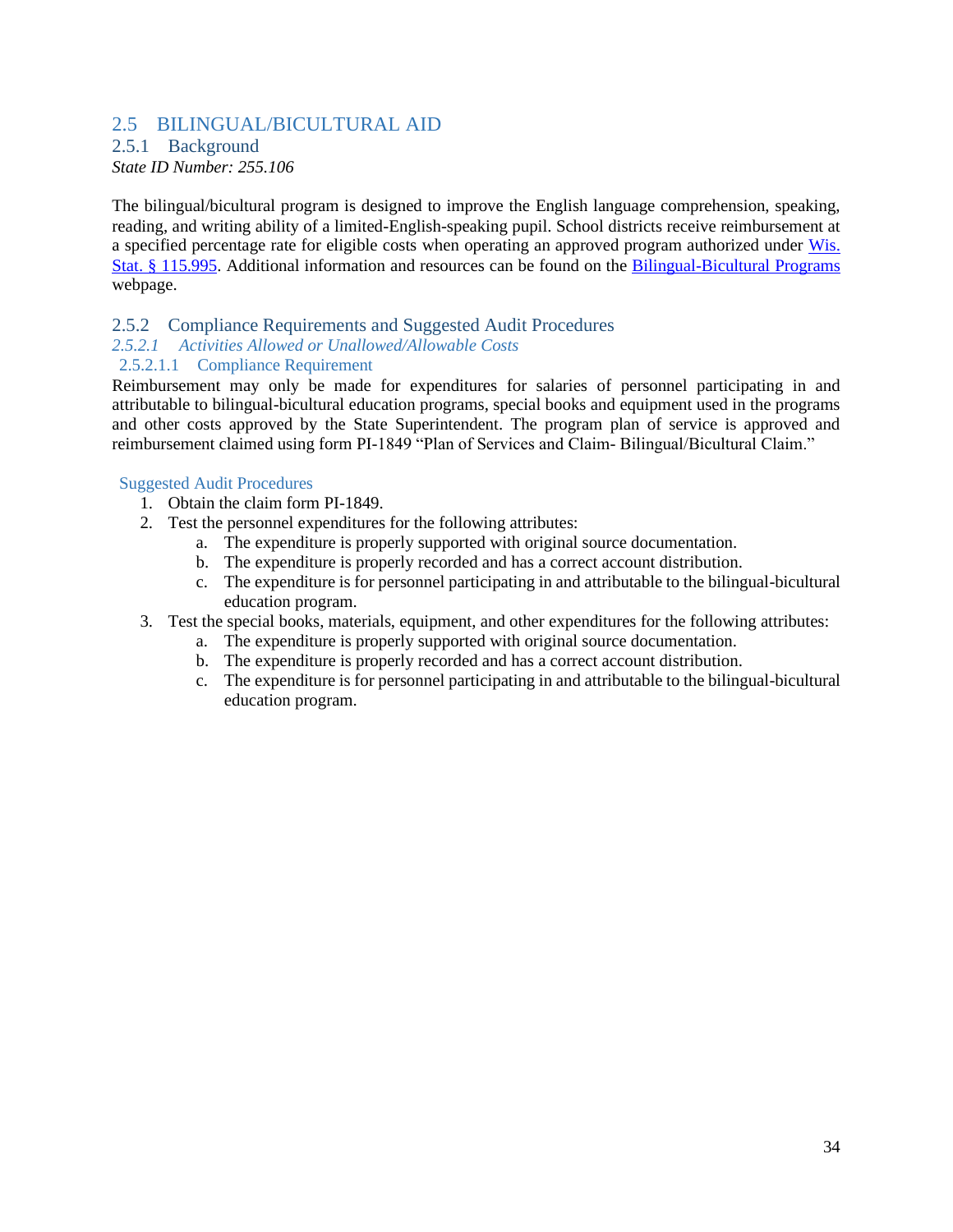### <span id="page-36-0"></span>2.6 COMMON SCHOOL FUND AID

## <span id="page-36-1"></span>2.6.1 Background

*State ID Number: 255.103*

Common School Fund Aid is distributed to school districts for the purchase of instructional media center materials and school library computers and related software. It is distributed on a per capita basis according to the school census.

Allocations are calculated by dividing the total Common School Fund income by the total number of children ages 4 through 20 residing in Wisconsin school districts as reported on the school census. The DPI then apportions such amount to each school district based on the number of children shown in the district's census.

Expenditures for library media are reported in Function 222000, Project 031 in the district's financial software. Addendum A82 of the PI-1505 Annual Report is completed by district staff which computes the aid amount remaining and available to the district.

#### <span id="page-36-2"></span>2.6.2 Compliance Requirements and Suggested Audit Procedures

# *2.6.2.1 Activities Allowed or Unallowed/Allowable Costs*

# 2.6.2.1.1 Compliance Requirement

Wis. Stat. § 43.70(3) provides that money generated by the Common School Fund be used for the purchase of library books and other instructional materials for school libraries and for the purchase of instructional materials from the state historical society for use in teaching Wisconsin history. Appropriate records of all purchases under this section shall be kept and necessary reports thereon shall be made to the state superintendent. A list of eligible and ineligible expenditures can be located at [Purchasing Guidelines and](https://dpi.wi.gov/common-school-fund/wufar-guidance-chart)  [WUFAR Budget Codes.](https://dpi.wi.gov/common-school-fund/wufar-guidance-chart)

Function 222000 of the WUFAR is Instructional Media. A variety of Object Codes can be used within this function, but only items that are eligible Common School Fund purchases should be coded with Project Code 031. The following Objects in Function 222000, Project 031 qualify as eligible instructional media expenditures of Common School Fund Aid:

| <b>OBJECT</b> | <b>DESCRIPTION</b>                                                             |
|---------------|--------------------------------------------------------------------------------|
| 431           | Audiovisual                                                                    |
| 432           | <b>Library Books</b>                                                           |
| 433           | Newspapers                                                                     |
| 434           | Periodicals                                                                    |
| 439           | Other Media                                                                    |
| 360           | Technology & Software Services (may be coded to 386 if purchased through CESA) |
| 480           | Non-Capital Technology                                                         |

- 1. Obtain the general ledger expenditure detail for Function 222000, Project 031 and the eligible object accounts listed above.
- 2. Select a sample of expenditures from the general ledger obtained in the previous step.
- 3. Test the expenditures in the sample selected for the following attributes:
	- a. The expenditure is properly supported with original source documentation
	- b. The expenditure is properly recorded and has a correct account distribution
	- c. The expenditure is an allowable common school fund expenditure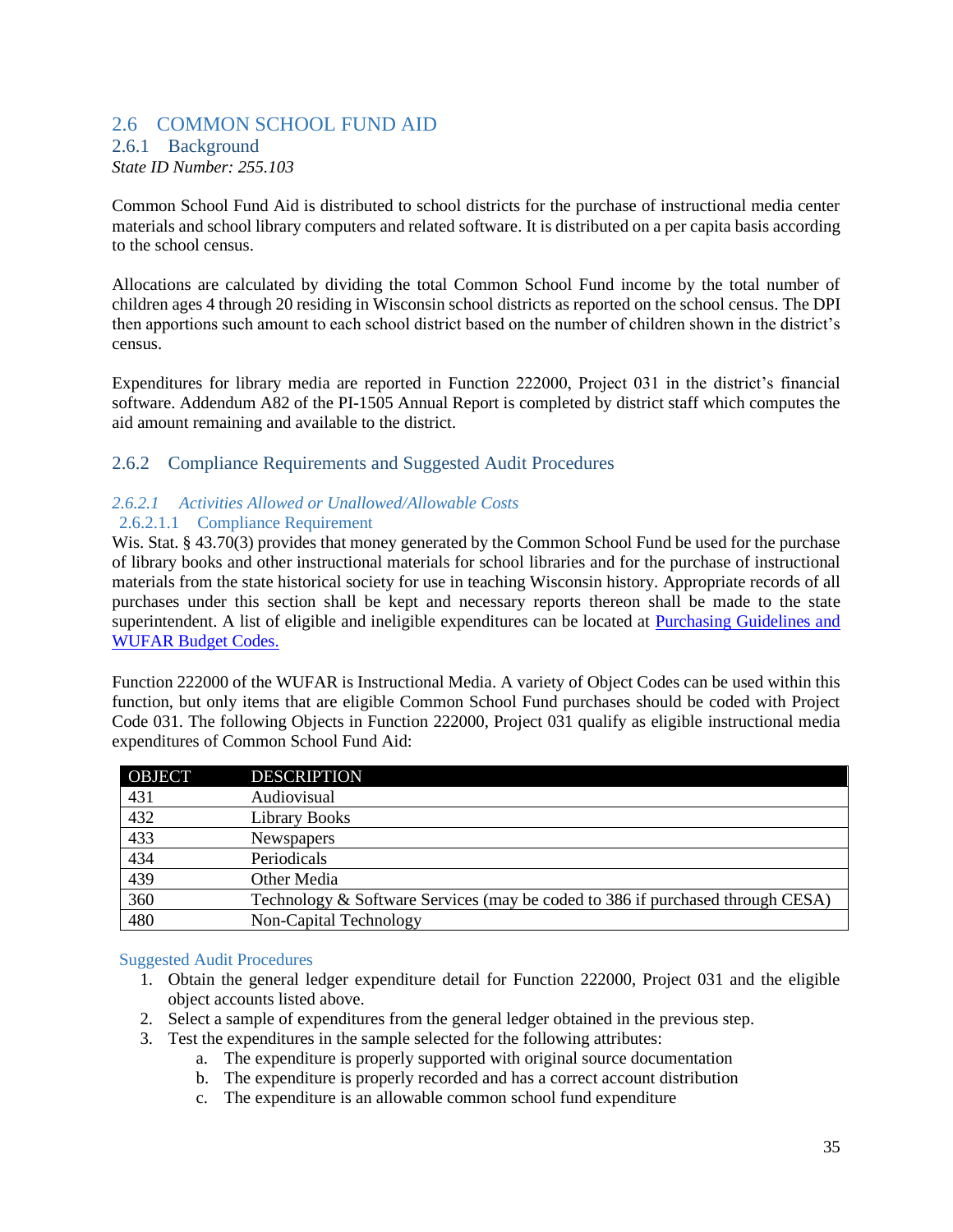### 2.6.2.1.2 Compliance Requirement

Wis. Stat. § 43.70(3) allows districts to use up to 100% of the common school moneys received to purchase school library computers and related software if the school board consults with the person who supervises the school district's libraries and the computers and software are housed in the school library. Appropriate records of all purchases under this section shall be kept and necessary reports thereon shall be made to the state superintendent.

Related software is defined by the DPI as software which is pre-installed on the new computers at the time of purchase. Separate purchases of eligible computer software programs should be coded to Object 480, Function 222000, Project 031. Smart boards, printers, LCD projectors and scanners do not qualify as a common school fund expenditure but should still be coded to Objects 581 and 582, Function 222000, Project 031 if housed in the school libraries. Questions regarding qualifying computers and related software should be addressed to the [School Library Consultant on the DPI Lifelong Learning Team.](https://dpi.wi.gov/common-school-fund/dpi-contacts)

#### Suggested Audit Procedures

- 1. Review expenditures charged to Function 222000, Objects 581 and 582, Project 031 for purchases of computers and related software which are being housed in libraries of the district. The computer expenditure total reported can also be obtained from addendum A82 of the annual report.
- 2. Test the computer and related software expenditures for the following attributes.
	- a. The expenditure is properly supported with original source documentation.
	- b. The expenditure is properly recorded and has a correct account distribution.
	- c. The expenditure is an allowable common school fund expenditure.
- 3. Obtain certification from the Library Media Specialist confirming the required consultation regarding computer purchases and that they are housed in district libraries.

### *2.6.2.2 Eligibility*

#### 2.6.2.2.1 Compliance Requirement

Common School Fund distributions are made to each district on a per capita basis according to the school census. The school count for K-8 districts is residents at least 4 years old but not yet 14 years old, union high school districts is residents between the ages of 14 and 20, and k-12 districts residents between the ages of 4 and 20. The school district submits school census data as of June 30 via the School Finance Reporting Portal, Non-Financial Data Home.

Wis. Stat. § 120.18(1)(a) allows districts to identify census numbers by utilizing one of two established processes:

- 1. Perform an actual physical census count
- 2. Perform a mathematical calculation to determine a school census number

#### Suggested Audit Procedures

- 1. Obtain the district's signature/certification page and supporting documentation for the school census report.
- 2. Review procedures used to compile the school census report and evaluate for adequacy.

#### *2.6.2.3 Matching, Level of Effort, and Earmarking* 2.6.2.3.1 Compliance Requirement

The total of eligible objects reported for Project 031 must be at least equal to Common School fund revenue, Source 613, "Library Aid."

#### Suggested Audit Procedures

1. Determine eligible expenditures are at least equal to Common School Fund revenue.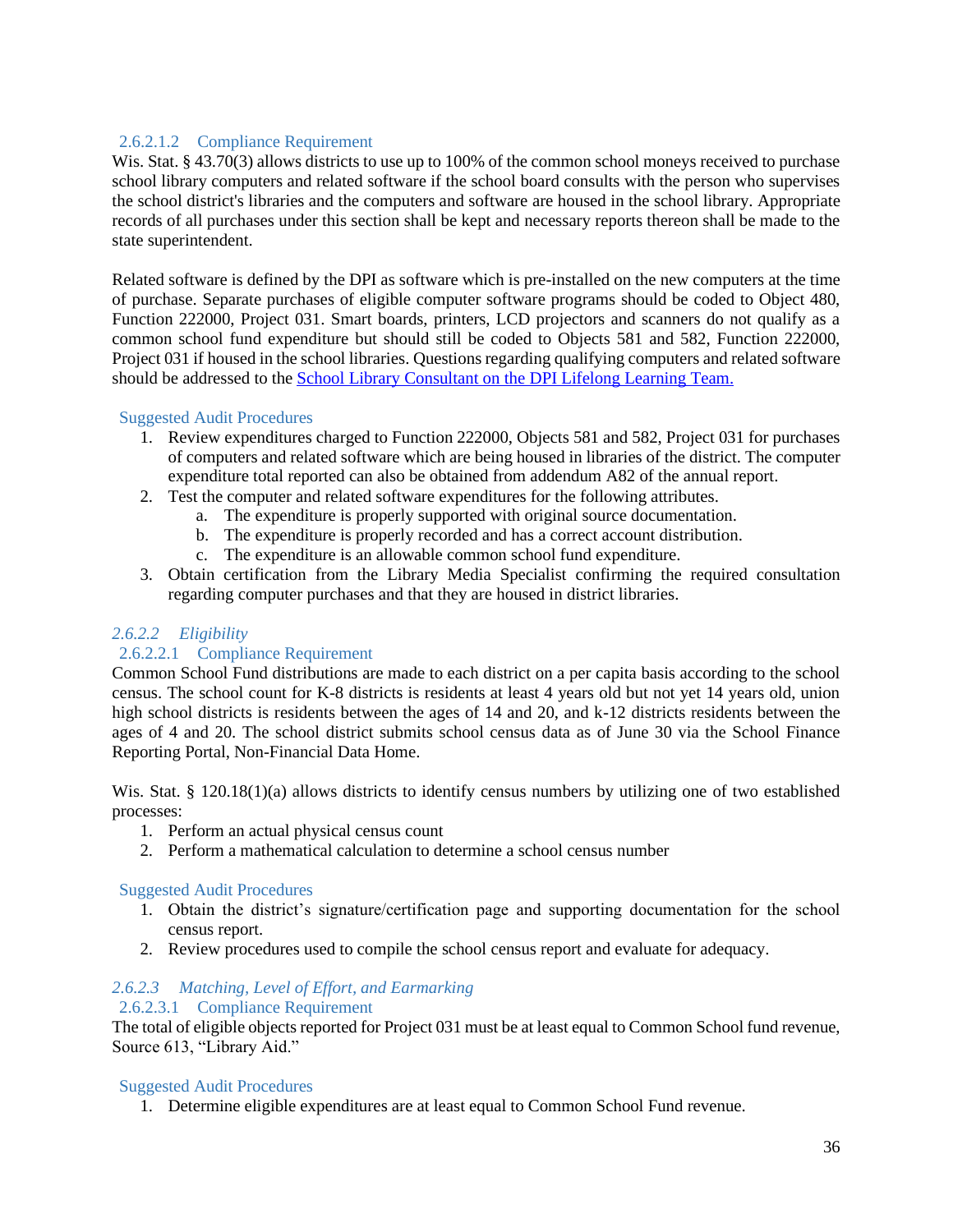### *2.6.2.4 Reporting Requirements*

#### 2.6.2.4.1 Compliance Requirement

Eligible costs are reported in Fund 10 of the annual report in SAFR. Addendum A82 is used to compute the amount of common school fund aid remaining and available to the district.

#### Suggested Audit Procedures

- 1. Obtain addendum A82 for the district and recompute the amount of common school fund aid remaining for that district.
- 2. Trace amounts reported in addendum A82 to the district's general ledger.
- 3. Verify any unspent Common School Funds are recorded as Restricted Fund Balance in 10B 936130.

#### 2.6.2.4.2 Compliance Requirement

Common School Fund distributions are made to each district on a per capita basis according to the school census. The school district submits school census data as of June 30 via the School Finance Reporting Portal, Non-Financial Data Home.

- 1. Obtain the district's signature/certification page and supporting documentation for the school census report.
- 2. Trace the census number reported to the DPI to supporting documentation.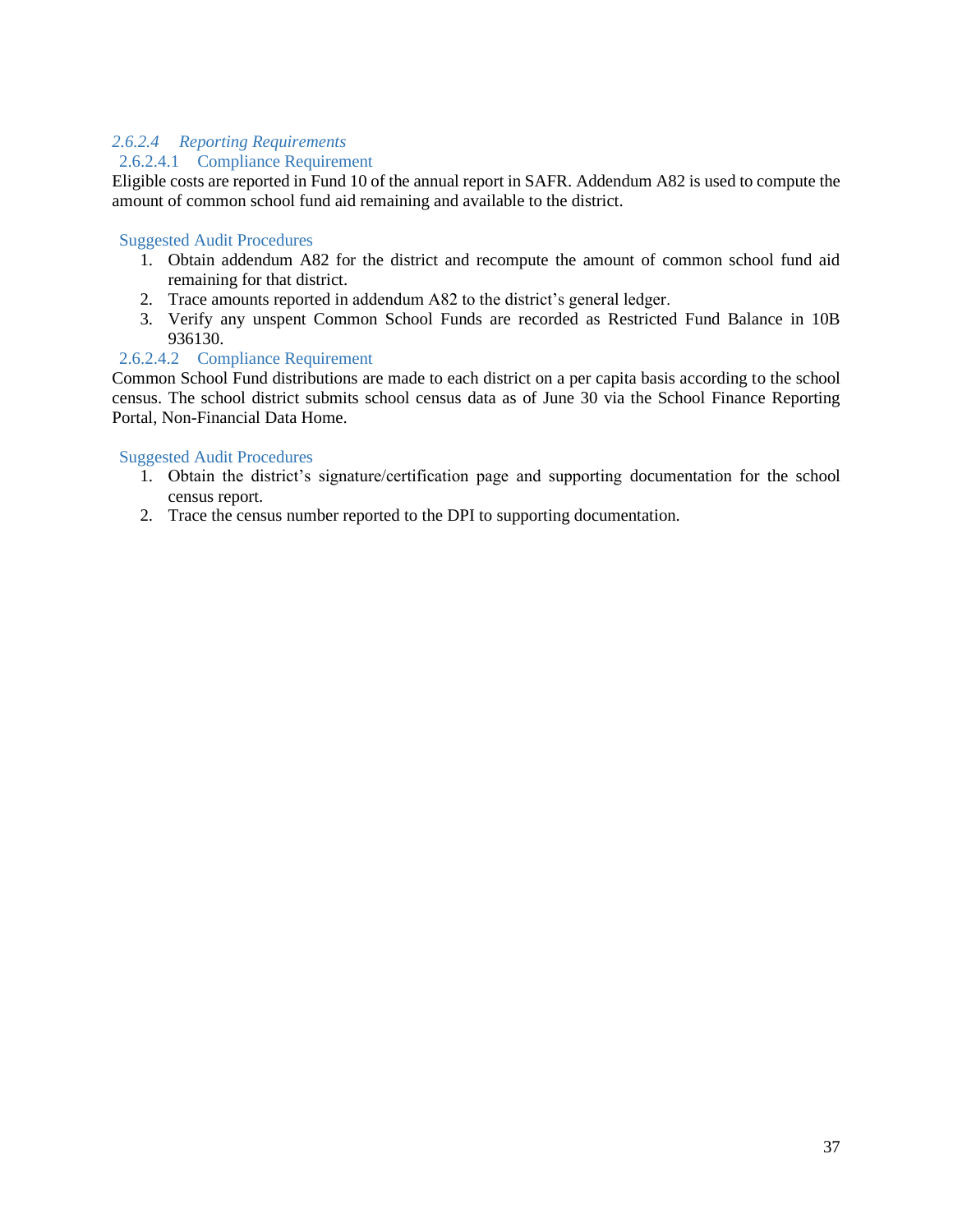### <span id="page-39-1"></span><span id="page-39-0"></span>2.7 PER PUPIL AID 2.7.1 Background

*State ID Number: 255.945*

This program provides additional aid to school districts for financing the general education programs of the district. No claim is submitted and there are no eligibility requirements. The aid is paid based on [Wis. Stat.](https://docs.legis.wisconsin.gov/statutes/statutes/115/ii/437)  [§ 115.437.](https://docs.legis.wisconsin.gov/statutes/statutes/115/ii/437) This payment is made on the 4th Monday in March.

### <span id="page-39-2"></span>2.7.2 Compliance Requirements and Suggested Audit Procedures

#### *2.7.2.1 Activities Allowed or Unallowed/Allowable Costs*

#### 2.7.2.1.1 Compliance Requirement

The number of pupils enrolled is defined in [Wis. Stat. § 115.437](https://docs.legis.wisconsin.gov/statutes/statutes/115/ii/437) for the Per Pupil Aid computation. The revenue limit worksheet's three-year average membership is used in this computation. State law specifically excludes students attending the special needs scholarship program. The Per Pupil aid amount is multiplied by the number of pupils enrolled to determine the aid for each district.

- 4. Obtain the Wisconsin Department of Public Instruction's Per Pupil aid eligibility worksheet. The aid eligibility worksheet can be found at [https://dpi.wi.gov/sfs/aid/categorical/per-pupil-aid.](https://dpi.wi.gov/sfs/aid/categorical/per-pupil-aid)
- 5. Trace the membership information per the DPI eligibility worksheet to the revenue limit worksheet. The pre-populated revenue worksheet used for this computation can be found at [https://dpi.wi.gov/sfs/aid/categorical/per-pupil-aid.](https://dpi.wi.gov/sfs/aid/categorical/per-pupil-aid)
- 6. Recompute the district's Per Pupil aid eligibility amount.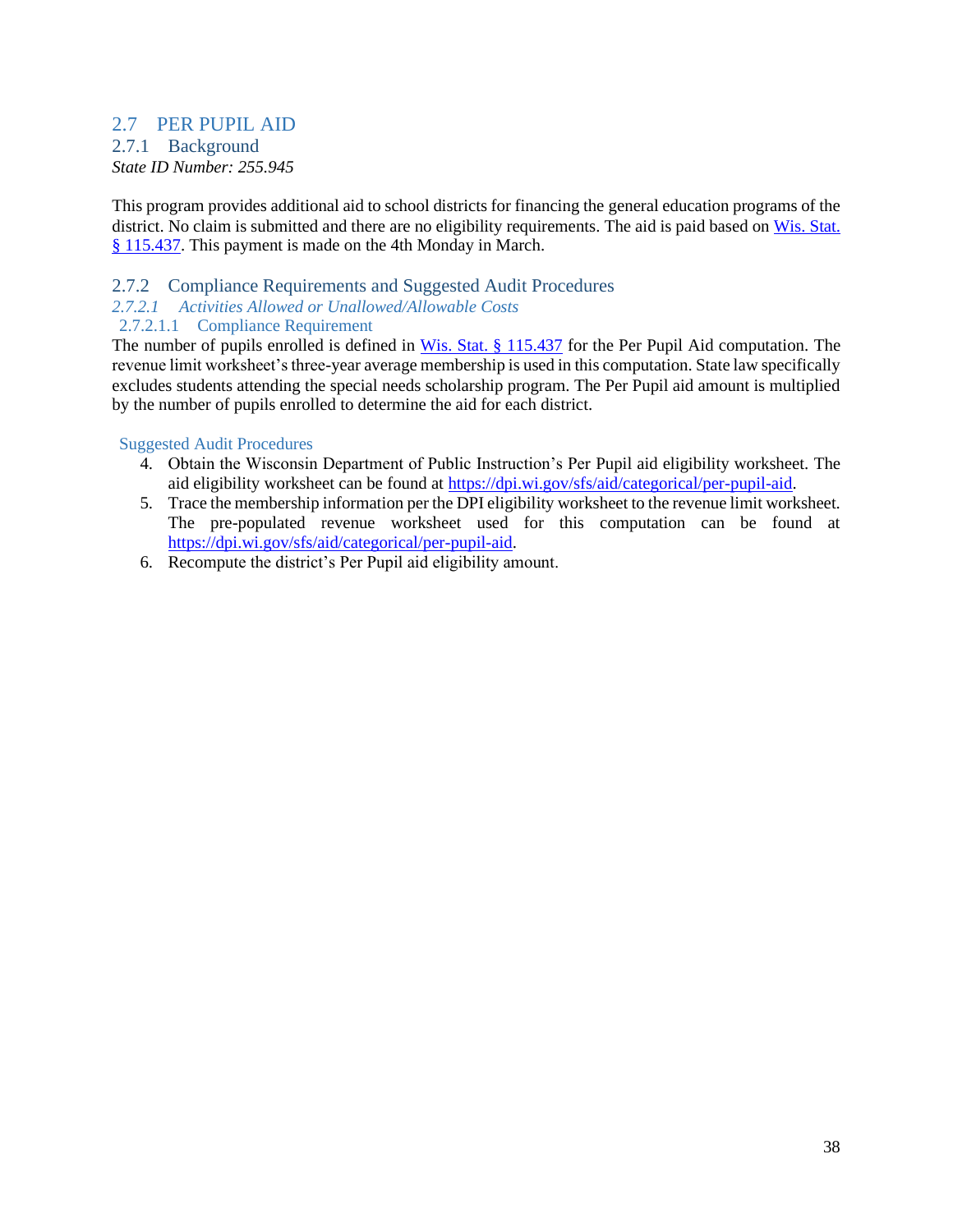### <span id="page-40-0"></span>2.8 PUBLIC LIBRARY SYSTEMS AID

### <span id="page-40-1"></span>2.8.1 Background

*State ID Number: 255.002*

This aid is used to ensure that access to library resources and services is made available on an equitable basis to all State residents; to enhance the quality of local library staff and services; and to ensure that statewide access to library materials and services is achieved. Aid is paid based on the formula specified in [Wis. Stat. § 43.24.](https://docs.legis.wisconsin.gov/statutes/statutes/43/24)

#### <span id="page-40-2"></span>2.8.2 Compliance Requirements and Suggested Audit Procedures

#### *2.8.2.1 Activities Allowed or Unallowed/Allowable Costs* 2.8.2.1.1 Compliance Requirement

Aid is for the operation and maintenance of the system. Annually, a system shall have on file a plan approved by the DPI for the use of aid it will receive. In a federated system, the plan must indicate the funds to be used by the system for system services, and the funds, if any, to be used for distribution among designated libraries in the system. No more than 20 percent of the aid received can be used for administrative purposes.

#### Suggested Audit Procedures

- 1. Determine that the annual plan has been approved by the DPI.
- 2. Review the plan and compare to actual aid use for reasonability.
- 3. Determine that no more than 20 percent of aid received is used for administrative purposes.

#### *2.8.2.2 Eligibility*

#### 2.8.2.2.1 Compliance Requirement

For a public library system to qualify for and maintain its eligibility for state aid it must provide for:

- 1. Written agreements to provide, to any resident of the system area, the same library services, on the same terms, that are provided to the residents of the municipality or county that established the member library, except for the group programming preference authorized under s. 43.15 (4) (c) 4., and to provide for the interlibrary loan of materials among all participating public libraries, as evidenced by agreements with those libraries.
- 2. Backup reference, information and interlibrary loan services from the system resource library, including the development of and access to specialized collections, as evidenced by a written agreement with that library.
- 3. Referral or routing of reference and interlibrary loan requests from libraries within the system to libraries within and outside the system.
- 4. In−service training for participating public library personnel and trustees.
- 5. Electronic delivery of information and physical delivery of library materials to participating libraries.
- 6. Service agreements with all adjacent library systems.
- 7. Professional consultant services to participating public libraries.
- 8. Any other service programs designed to meet the needs of participating public libraries and the residents of the system area, as determined by the public library system board after consultation with participating public libraries.
- 9. Promotion and facilitation of library service to users with special needs.
- 10. Cooperation and continuous planning with other types of libraries in the system area, which results in agreements with those libraries for the appropriate sharing of library resources to benefit the clientele of all libraries in the system area.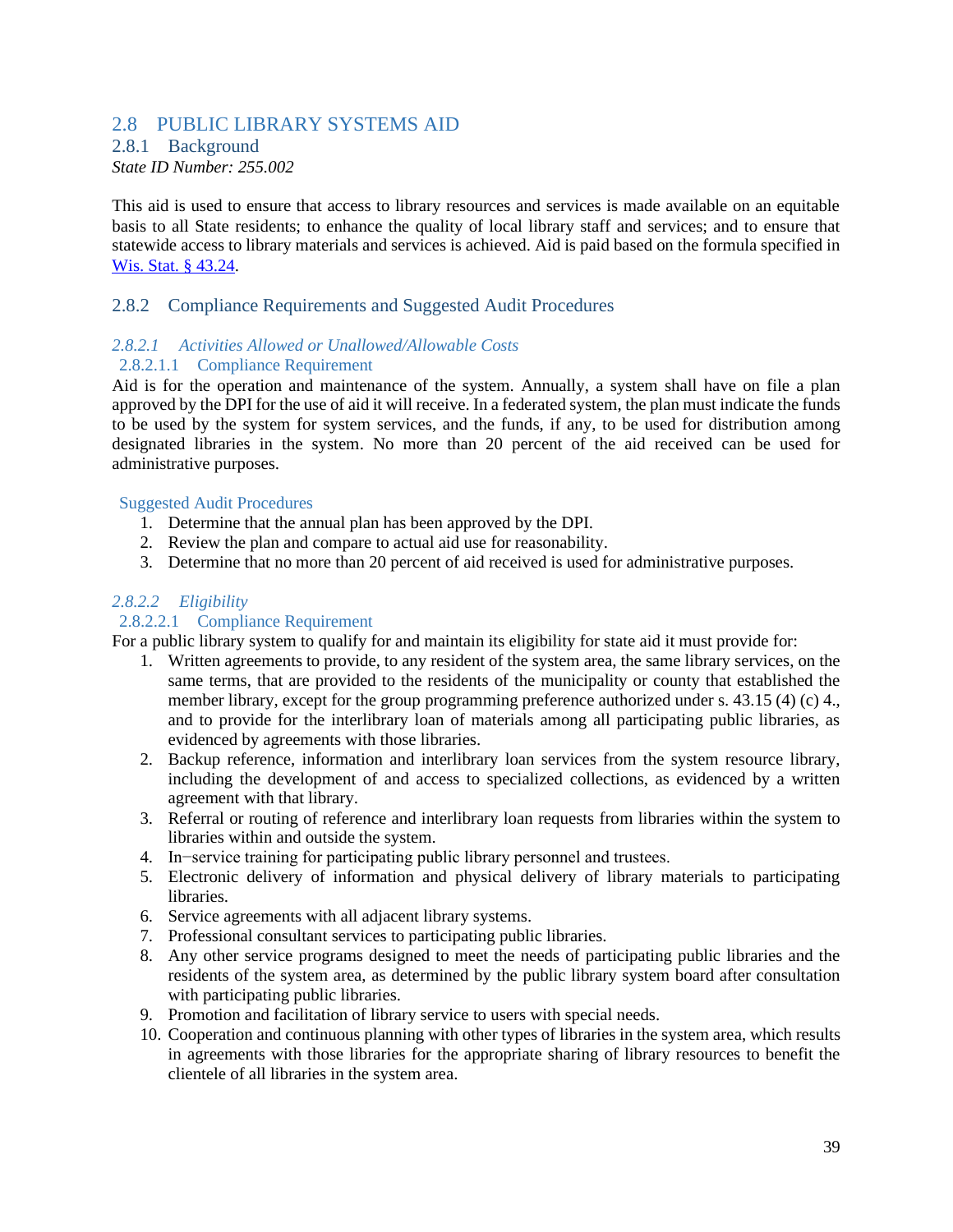- 11. Planning with the division and with participating public libraries and other types of libraries in the area in regard to library technology and the sharing of resources. By January 1, 2000, and by every 5th January 1 thereafter, the public library system shall submit to the division a written plan for library technology and the sharing of resource.
- 12. That, if the system reimburses a participating public library for the costs of providing interlibrary borrowing services to an individual who holds a valid borrower's card of another participating public library, the reimbursement shall not exceed the actual costs incurred by the public library in providing such services. The DPI shall promulgate rules for determining actual costs for the purposes of this paragraph.

#### Suggested Audit Procedures

1. Verify the above required agreements and written plans exist.

### *2.8.2.3 Reporting*

### 2.8.2.3.1 Compliance Requirement

A public library system is required to file an annual report and evaluation describing its operations and reporting on its income, expenditures, and programs. The system is also responsible for collecting and disseminating member reports (PI-2401) and reviewing these forms for accuracy. The following forms to accomplish this are prescribed by the DPI:

- 1. Public Library Annual Report (PI-2401): Required to be submitted by February 15 to system headquarters or to the DPI if a nonsystem library.
- 2. Public Library System Annual Report (PI-2404) and System Evaluation: Required to be submitted by March 1 to the DPI.

#### Suggested Audit Procedures

- 1. Review procedures used to prepare reports and evaluate for adequacy.
- 2. Review reports for completeness of submission.
- 3. Trace financial and nonfinancial data to support documentation.
- 4. Review procedures for editing member library reports that determine that system records agree with member library reports.
- 5. Verify that the reports were submitted by the proper dates.

### *2.8.2.4 Special Tests and Provisions*

#### 2.8.2.4.1 Compliance Requirement

A public library system is required to maintain appropriate public records of the system's financial activities in accordance with accepted accounting practices.

#### Suggested Audit Procedures

1. Review procedures and evaluate for adequacy.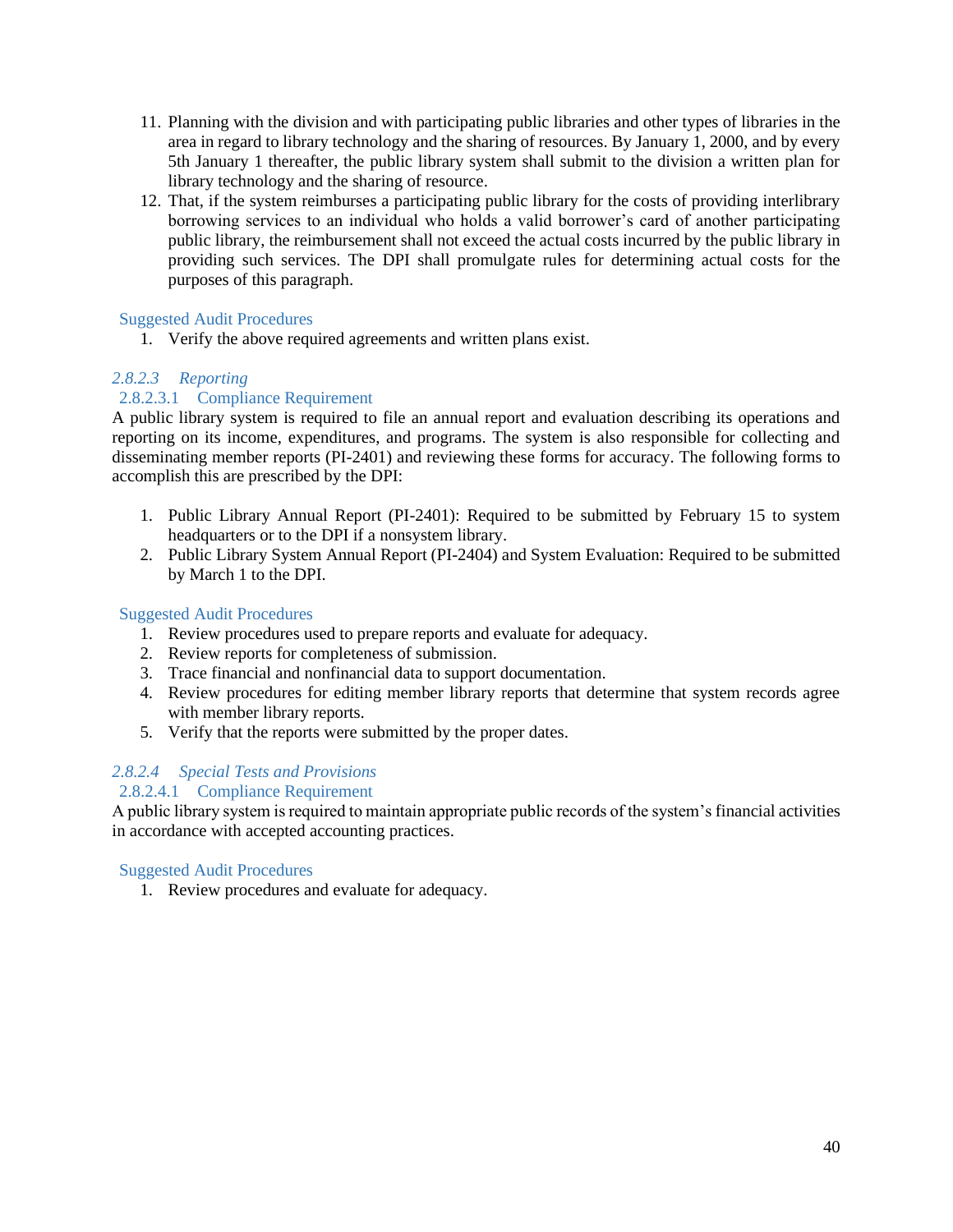### <span id="page-42-0"></span>2.9 SPARSITY AID

# <span id="page-42-1"></span>2.9.1 Background

*State ID Number: 255.212*

This program provides additional aid to low enrollment, rural school districts where offering a high-quality curriculum poses greater fiscal challenges. A school district is eligible for sparsity aid if it satisfies all the criteria as specified in [Wis. Stat. § 115.436.](https://docs.legis.wisconsin.gov/statutes/statutes/115/ii/436)

### <span id="page-42-2"></span>2.9.2 Compliance Requirements and Suggested Audit Procedures

*2.9.2.1 Special Tests and Provisions*

### 2.9.2.1.1 Compliance Requirement

For a school district to qualify for state sparsity aid it must meet the following criteria.

- 1. The school district's membership in the previous school year was no more than 745.
- 2. The school district's membership in the previous school year divided by the school district's area in square miles is less than 10.

- 1. Obtain the Wisconsin Department of Public Instruction's summary worksheet by district. This can be found at [https://dpi.wi.gov/sfs/aid/categorical/sparsity-aid-program.](https://dpi.wi.gov/sfs/aid/categorical/sparsity-aid-program)
- 2. Trace the membership information per the DPI summary spreadsheet to the FTE report for the proper year found on the school finance reporting portal for the district being audited. You will first have to select the proper district and then select the FTE report.
- 3. Recompute the number of pupils per square mile for the district you are auditing.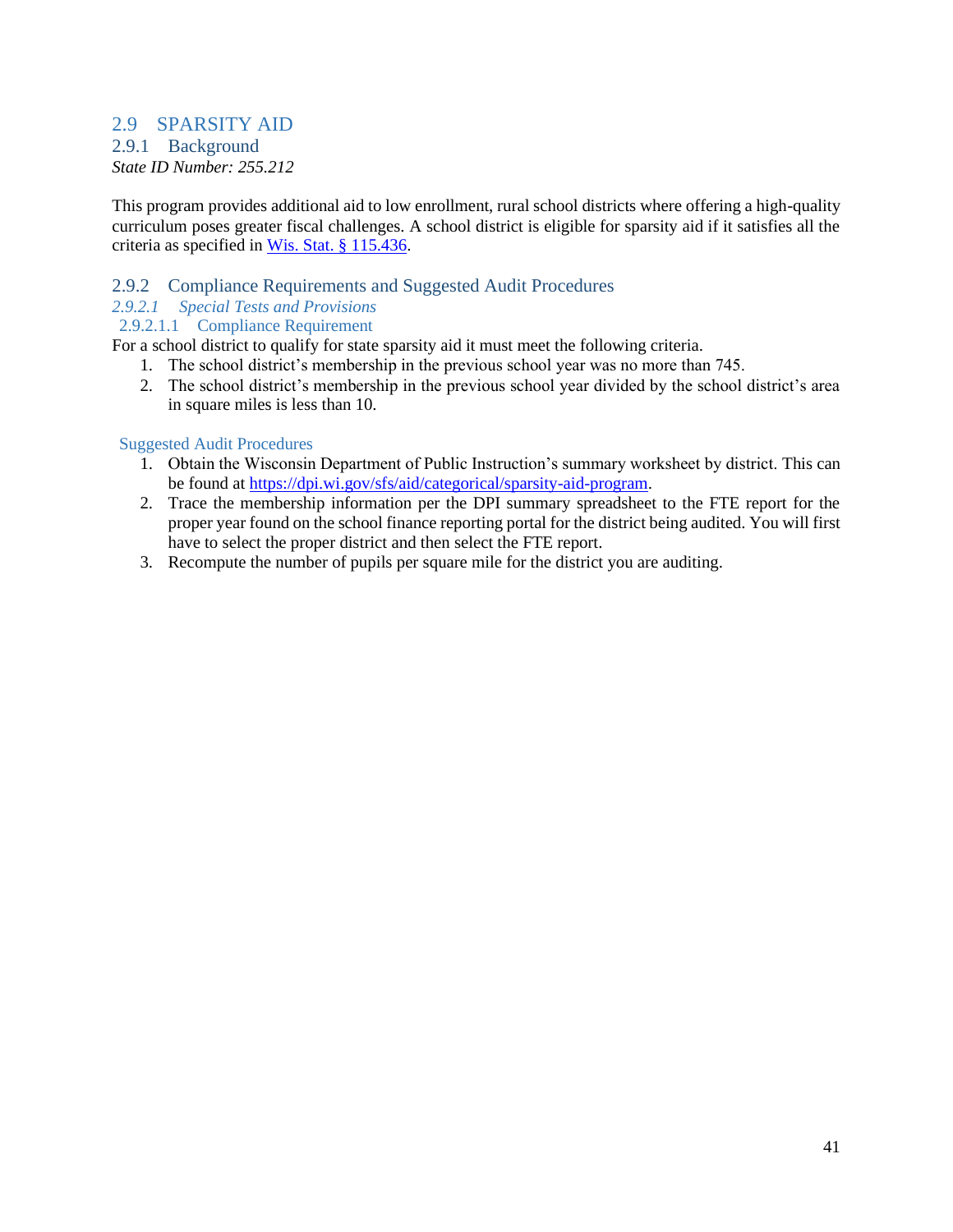#### <span id="page-43-1"></span><span id="page-43-0"></span>2.10 STATE TUITION 2.10.1 Background *State ID Number: 255.401*

School districts that provide educational services to students residing in certain types of facilities are eligible to receive tuition from the state. A claim may be based upon a district's actual costs for serving those students or a daily rate calculated by the statutory tuition formula. Additional information and resources can be found on the [State Tuition](http://dpi.wi.gov/sfs/aid/categorical/state-tuition) webpage.

### <span id="page-43-2"></span>2.10.2 Compliance Requirements and Suggested Audit Procedures

#### *2.10.2.1 Reporting*

### 2.10.2.1.1 Compliance Requirement

A State Tuition claim may only be submitted for a given student if they reside in an eligible facility, and only for the time during which they reside there and are enrolled for instruction by the district. These procedures are designed to identify only improper excess claiming.

Questioned costs for this compliance requirement are calculated as follows. Use the data on tab F of the PI-1524-ST State Tuition claim workbook for this calculation. A student may be listed on multiple F tabs if they were claimed for multiple eligible facilities. In this case, a calculation is needed for each eligible facility.

| Line           | Description                                                                                                                                                                                                                  | Amount   |
|----------------|------------------------------------------------------------------------------------------------------------------------------------------------------------------------------------------------------------------------------|----------|
|                | <b>Portion of Costs Questioned</b>                                                                                                                                                                                           |          |
| 1              | Enter the number of days reported in error. If the student never resided in an eligible facility<br>and/or was never enrolled for instruction, enter the same number as line 2 below (the result<br>on line 3 will be 1.00). |          |
| $\overline{2}$ | Enter the student's days of instruction given in column H.                                                                                                                                                                   | $\div$   |
| 3              | Divide line 1 by line 2. This is the fraction of the student's tuition in question.                                                                                                                                          |          |
|                | <b>Fund 10 Questioned Cost</b>                                                                                                                                                                                               |          |
| 4              | Enter the Fund 10 Exact Cost tuition claimed for this facility (cell R1510).                                                                                                                                                 |          |
| 5              | Enter the total days of instruction for this facility (cell H8).                                                                                                                                                             | $\div$   |
| 6              | Divide line 4 by line 5.                                                                                                                                                                                                     |          |
| 7              | Enter the number from line 2 above.                                                                                                                                                                                          | $\times$ |
| 8              | Multiply line 6 by line 7.                                                                                                                                                                                                   |          |
| 9              | Enter this student's total Fund 10 tuition calculated in column U.                                                                                                                                                           | $^{+}$   |
| 10             | Add lines 8 and 9.                                                                                                                                                                                                           |          |
| 11             | Enter the fraction from line 3 above.                                                                                                                                                                                        | $\times$ |
| 12             | Multiply line 10 by line 11. This is the Fund 10 questioned cost.                                                                                                                                                            |          |
|                | <b>Fund 27 Questioned Cost</b>                                                                                                                                                                                               |          |
| 13             | Enter the Fund 27 Exact Cost tuition claimed for this facility (cell R1511).                                                                                                                                                 |          |
| 14             | Enter the number from line 5 above.                                                                                                                                                                                          | $\div$   |
| 15             | Divide line 13 by line 14.                                                                                                                                                                                                   |          |
| 16             | Enter the number from line 2 above.                                                                                                                                                                                          | $\times$ |
| 17             | Multiply line 15 by line 16.                                                                                                                                                                                                 |          |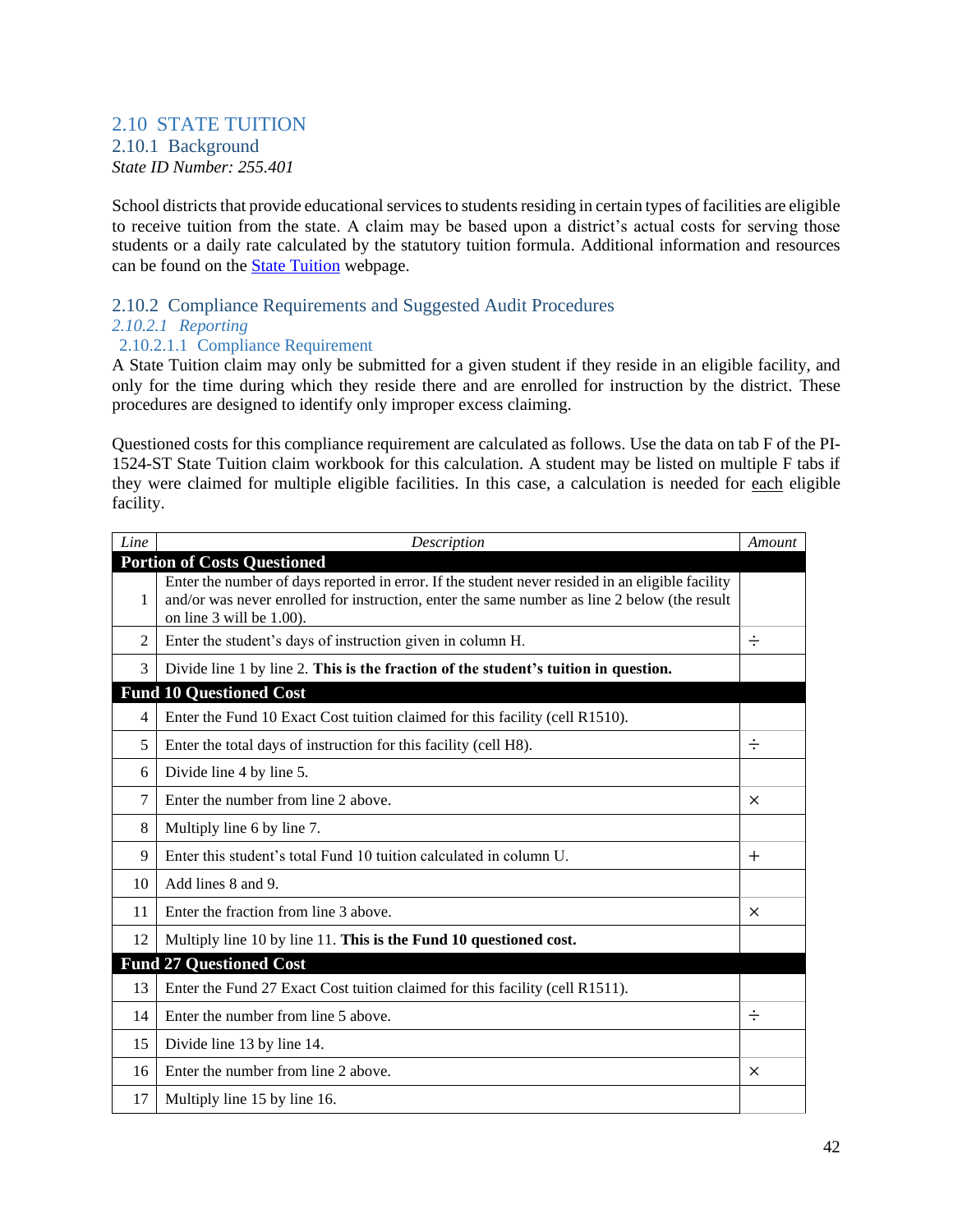| 18 | Enter this student's Special Allocable Cost given in column R.          |  |
|----|-------------------------------------------------------------------------|--|
| 19 | Enter this student's total Fund 27 tuition calculated in column T.      |  |
| 20 | Add lines 17 through 19.                                                |  |
| 21 | Enter this student's Fund 27 deductible receipt calculated in column W. |  |
| 22 | Subtract line 21 from line 20.                                          |  |
| 23 | Enter the fraction from line 3 above.                                   |  |
| 24 | Multiply line 22 by line 23. This is the Fund 27 questioned cost.       |  |

#### Suggested Audit Procedures

- 1. Select a random sample of students included in the State Tuition claim.
- 2. Verify for each student in the sample:
	- a. That they resided at the eligible facility for at least as long as the beginning and ending dates of services indicated in the claim (tab F, columns C and D); and
	- b. That they were enrolled for instruction for at least as many days as the number indicated in the claim (tab F, column H).

#### 2.10.2.1.2 Compliance Requirement

A district must report whether a student residing in an eligible facility had been counted for membership as a resident during the school year. These procedures are designed to identify only improper omission of resident students who had been counted for membership during the school year.

If a student is found to have been incorrectly reported as not counted for membership, the questioned cost is calculated using the data in tab F of the PI-1524-ST State Tuition claim workbook as follows:

- The Fund 10 questioned cost is: Days of Instruction (col. H)  $\times$  Regular Ed. FTE (col. J)  $\times$  Fund 10 General Aid Deduction (col. Q).
- The Fund 27 questioned cost is: Days of Instruction (col. H)  $\times$  Special Ed. FTE (col. I)  $\times$  Fund 27 General Aid Deduction (col. P).

A student may be listed on multiple F tabs if they were claimed for multiple eligible facilities. In this case, the questioned cost should include all days of instruction for all eligible facilities.

#### Suggested Audit Procedures

- 1. Select a random sample of students included in the State Tuition claim who were listed as not counted for membership (the value in tab F, column G is 1). A student from the sample used for Compliance Requirement 1 may also be included in this sample.
- 2. Verify that the district had not counted those students for membership.

#### 2.10.2.1.3 Compliance Requirement

A district must have appropriate documentation to support any actual or exact costs claimed.

#### Suggested Audit Procedures

- 1. If the district has expenditures entered on the ALT tab of the PI-1524-ST State Tuition claim workbook, verify the district has documentation to support the data entered.
- 2. Test individual expenditures by tracing them to the general ledger

#### 2.10.2.1.4 Compliance Requirement

A district must have appropriate documentation to support any special allocable costs claimed for a given student.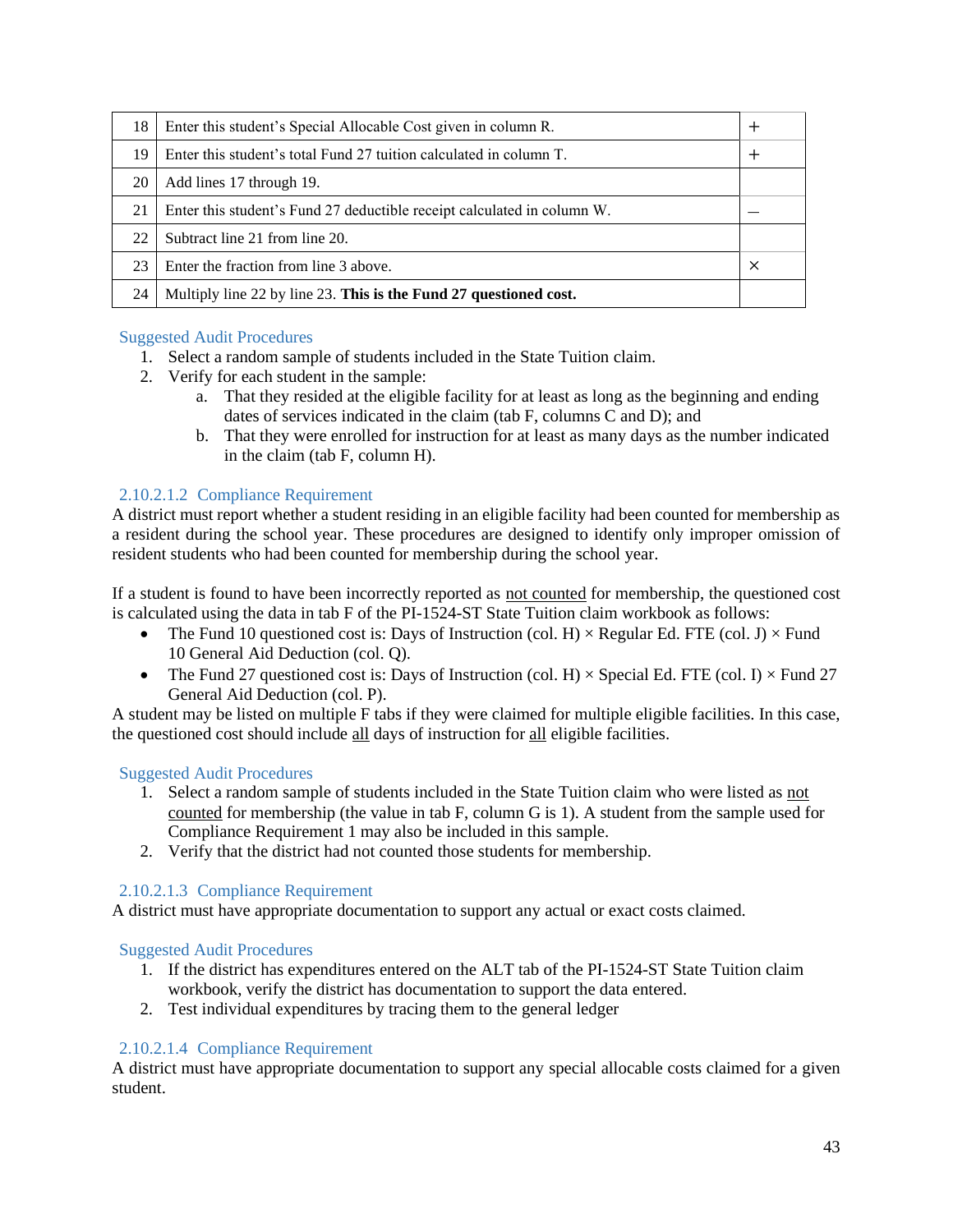#### Suggested Audit Procedures

- 1. If the district has expenditures entered on the SAC tab of the PI-1524-ST State Tuition claim workbook, verify the district has documentation to support the data entered.
- 2. Test individual expenditures by tracing them to the general ledger.

#### 2.10.2.1.5 Compliance Requirement

A district must have appropriate documentation to support any daily rates calculated for a special education program and used to determine the tuition being claimed. Contact the DPI consultant administering State Tuition for details on calculating a questioned cost under this compliance requirement.

#### Suggested Audit Procedures

1. If the district has special education program expenditures and days of attendance entered on tab A, lines 57x-69x of the PI-1524-ST State Tuition claim workbook, verify the district has documentation to support the data entered. NOTE: The data used to calculate other daily rates on tab A are finalized from other audited DPI data sources during the approval process. The auditor does not need to test those data.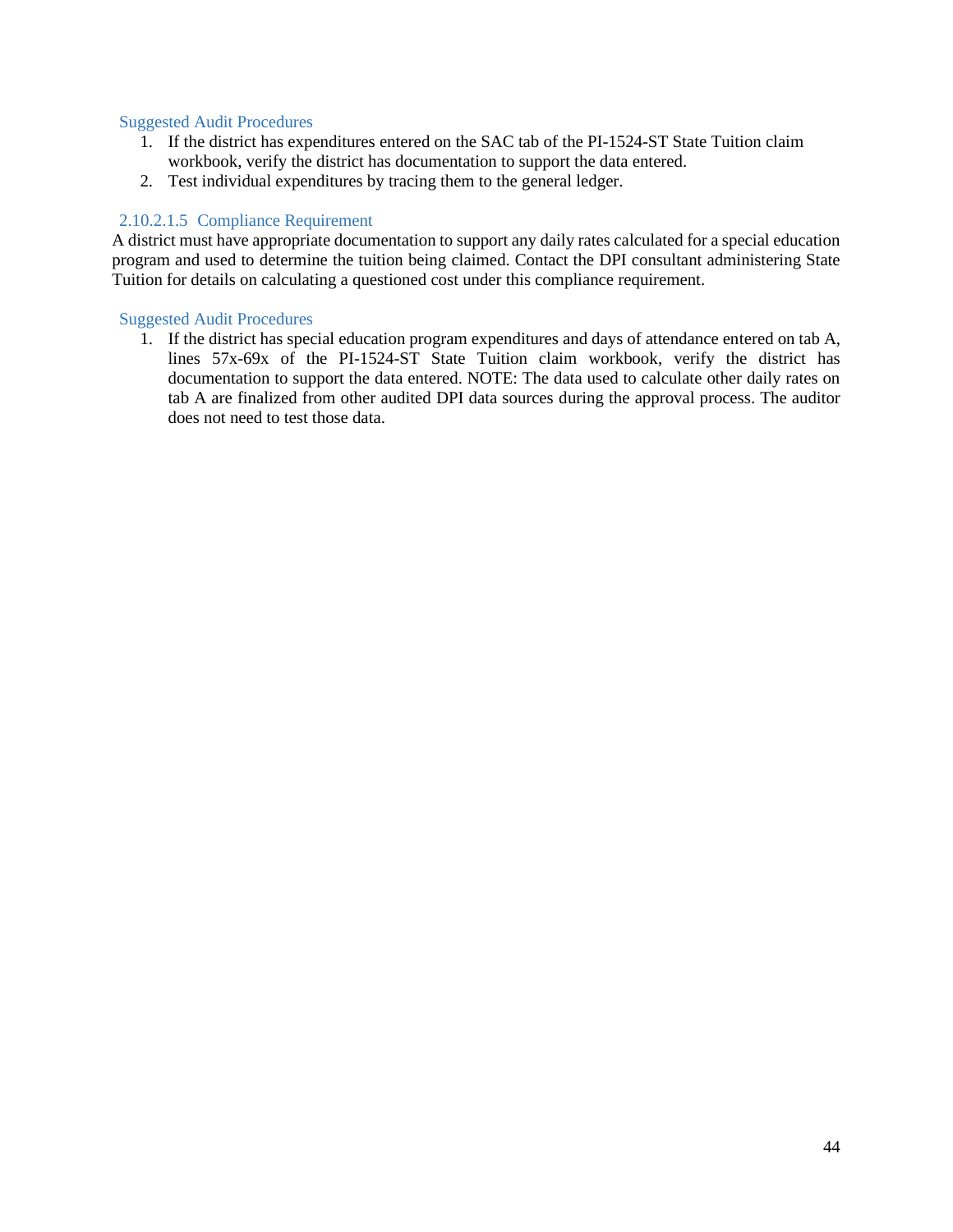### <span id="page-46-0"></span>2.11 PROGRAMS WITHOUT A COMPLIANCE SUPPLEMENT

### <span id="page-46-1"></span>2.11.1 Background

The auditor will perform the risk assessment to determine if a program is a state major program based on the requirements of **Section 1.4**. Programs without a compliance supplement may be considered a state major program and require compliance testing.

Auditors should review the contract with the DPI and program guidance to identify program specific risks and direct and material compliance requirements. In addition, auditors should consider the following:

- The program is new for this auditee or the program's requirements have substantially changed in recent audit periods.
- The program has complex administrative requirements.
- The auditor identified significant problems in performing the general compliance testing for requirements that are relevant to this program.

#### <span id="page-46-2"></span>2.11.2 Compliance Requirements and Suggested Audit Procedures

Auditors will need to identify the applicable compliance requirements and audit procedures for the program. Auditors should consider applying the following considerations:

- 1. Obtain an understanding of the program by making inquiries of staff, reviewing applications, agreements, and reports, reviewing applicable laws and regulations, and reviewing program guidance issued by the DPI.
- 2. The contract between the DPI and the auditee explains the nature and purpose of the program and may identity compliance requirements where noncompliance could have a direct and material effect on the program.
- 3. Uniform Guidance, Appendix XI, Compliance Supplement, Part 7 "Guidance for Auditing Programs Not Included in This Compliance Supplement," provides guidance for identifying the compliance requirements to test if no program compliance supplement exists. This guidance is for federal programs; however, it can also be applicable to state programs.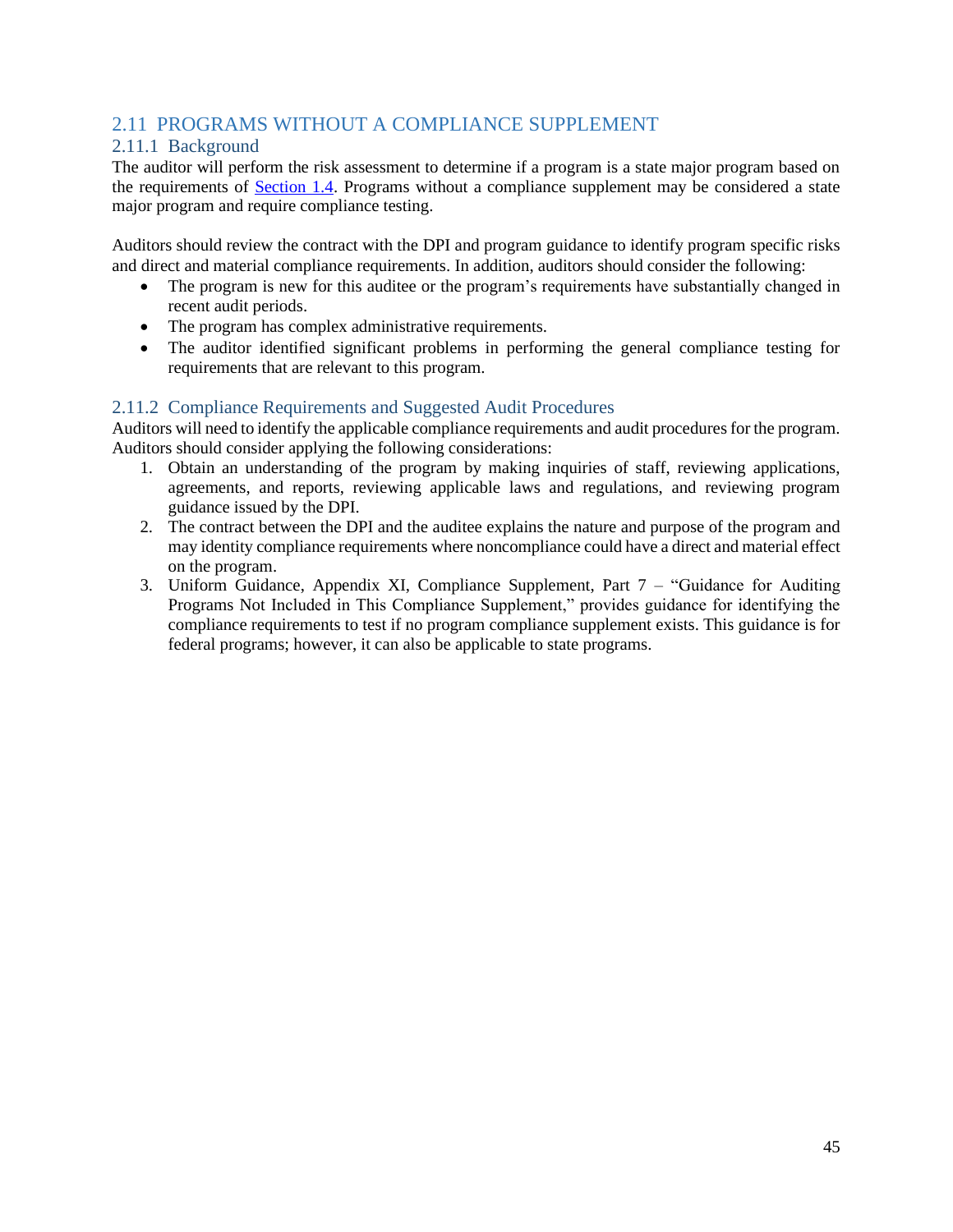# <span id="page-47-0"></span>3 ADDITIONAL SCHOOL DISTRICT REQUIRED PROCEDURES 3.1 COMPLIANCE WITH STATE STATUTES

### <span id="page-47-2"></span><span id="page-47-1"></span>3.1.1 Background

Government Auditing Standards and AICPA standards requires the auditor to obtain an understanding of the legal requirements applicable to the district. A checklist has been developed by DPI staff to assist the auditor in determining the applicable laws pertaining to school districts.

### <span id="page-47-3"></span>3.1.2 Suggested Audit Procedures

### *Budgets*

- 1. Verify that the budget has been adopted in accordance with State statutory requirements. *65.90(1) "Every municipality shall annually…formulate a budget and hold public hearings thereon."*
- 2. Verify that changes in appropriations have been properly authorized. *65.90(5) "...the amount of tax to be levied or certified, the amounts of appropriations…and the purposes for such appropriations…may not be changed unless authorized by a vote of two-thirds of the…governing body."*
- 3. Verify the prescribed accounting system is used in the budget format. *121.05(1) (C) "The estimated budget for the current school year…shall be based upon the uniform accounting system prescribed by the department."*

#### *Accounting System*

4. Verify the District maintains its accounting records in accordance with the WUFAR System. *115.28(13) The state superintendent shall "prescribe a uniform financial fund accounting system, applicable to all school districts which provides for the recording of all financial transactions inherent to the management of schools and the administration of the state's school aid programs."*

### *Expenditures/Disbursements*

- 5. Verify disbursement orders are not issued in excess of appropriated amounts. *120.16(2) "No order check…may be drawn for the payment of which money has not been appropriated according to law."*
- 6. Verify cash disbursements, except petty cash items, are made by check. *120.16(2) "Disbursement from the school district treasury…shall be by order check…"*
- 7. Verify checks are prepared only on the strength of properly approved vouchers or check requests. *120.16(2) "Disbursements…shall be made…after proper vouchers have been filed with the school district clerk."*
- 8. Verify the check signers are as required by statute. *120.16(2) "…no order check…is valid…unless signed by the school district clerk and school district treasurer and countersigned by the school district president."*
- 9. Verify schedules of approved disbursements are included in the Board minutes. *120.11(4) "…the proceedings shall include…a statement of receipts and expenditures in the aggregate."*
- 10. Verify purchases from district personnel are not in excess of State statutory limitations. *946.13 "Contracts in which any single public officer or employee is privately interested that do not involve receipts and disbursements by the (district) aggregating more than \$15,000 in any year."*
- 11. Verify teachers are contracted in writing. *118.21(1) "The school board shall contract in writing with qualified teachers."*
- 12. Verify teachers are employed in teaching courses in fields for which they are certified. *118.19(1) "Any person seeking to teach in a public school…shall first procure a certificate…from the department."*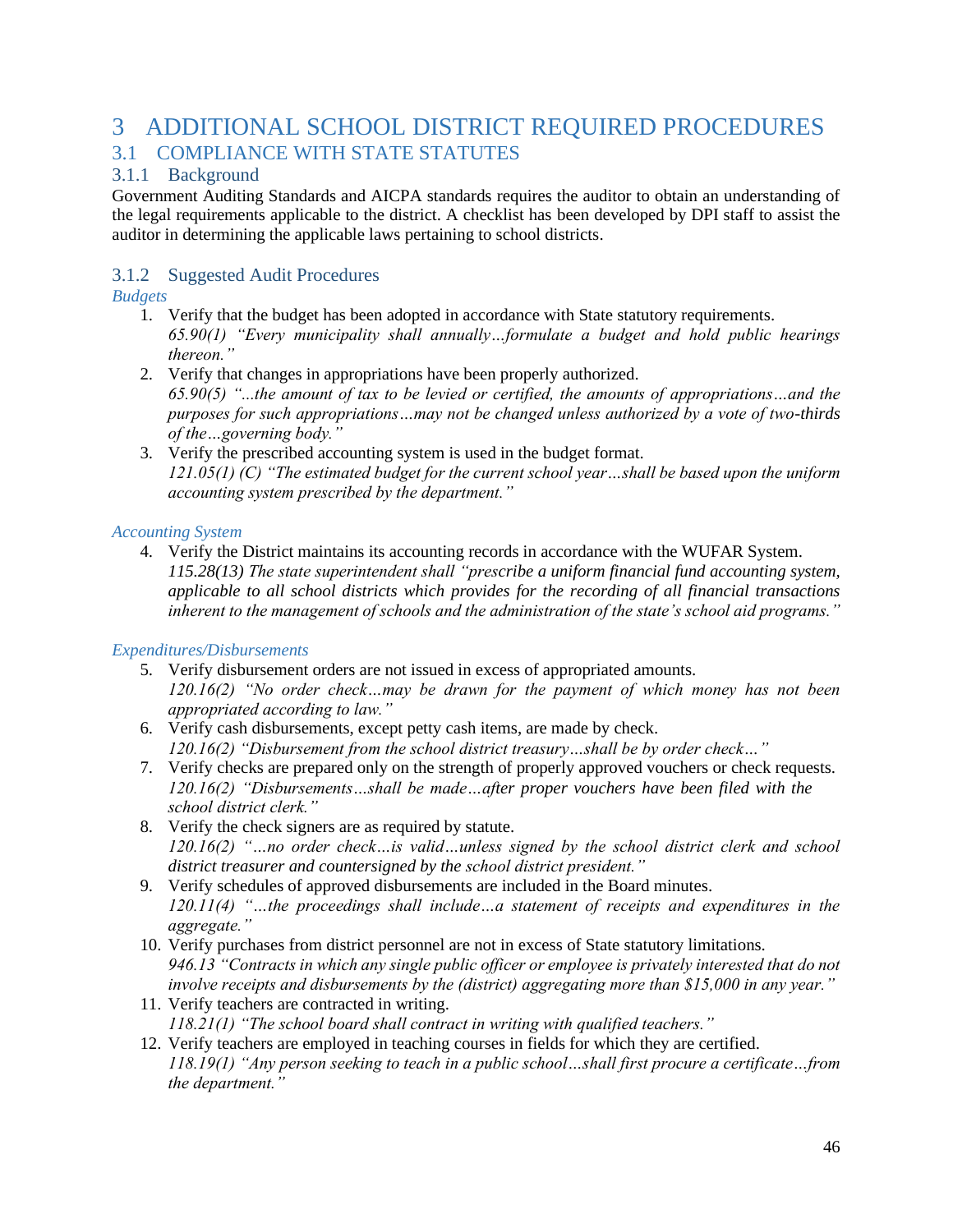#### *Receipts/Revenues*

- 13. Verify all banks used as depositories are authorized by the board. *120.12(7) "Designate one or more public depositories in which the money belonging to the school district shall be deposited."*
- 14. Verify receipts are deposited promptly in District bank accounts. *120.16(5) "Immediately upon receipt, deposit the funds of the school district in a public depository designated by the school board under section 120.12(7).*

#### *Other Assets*

15. Verify investments are in accordance with the regulations prescribed by the Wisconsin Statutes for investments by School Districts.

*66.0603(1m) School districts may invest any of its funds not immediately needed in any of the following: time deposits, federal government-issued or guaranteed securities, local government bonds, and the local government pooled-investment fund described in Sec. 25.50, or high grade commercial paper.*

16. Verify investments of the debt service fund are made in federal obligations or obligations of the school district.

*67.11(2) Funds may be invested: "in any outstanding municipal obligations…; in obligations of the United States, local government bonds, and in the local government pooled investment fund under s.25.50."*

17. Verify investment of trust fund assets are in accordance with regulations prescribed by the Wisconsin statutes.

*24.61(2) the board may invest money belonging to the trust funds in federal government-issued or guaranteed securities, or local government bonds.*

#### *Capital Projects and Long-Term Borrowing*

- 18. Verify taxes levied for the capital expansion fund are segregated. *120.10(10m) "All money raised…pursuant to this subsection shall be deposited…in a separate fund."*
- 19. Verify expenditures of the capital expansion fund are for authorized purposes. *120.10(10m) "Such money shall not be used for any other purpose…except by an authorization…of the electors…"*
- 20. Verify proceeds of borrowing are used for the purposes for which borrowed. *67.10(3) Disbursements from borrowed money "shall be for the purpose…borrowed and for no other purpose."*
- 21. Verify separate accounting records are kept for proceeds of borrowing. *67.10(3) "All borrowed money shall be entered in an account separate and distinct from all other funds.*
- 22. Verify borrowed funds not needed are closed out to the debt service fund. *67.11(1) Revenues from the following sources shall be recorded to the fund as appropriate…Borrowed money…which at any stage are not needed….for the purpose for which the money was borrowed.*
- 23. Verify any unneeded balance in the debt service fund is accounted for in accordance with the [Transfer of Accumulated Balance](https://dpi.wi.gov/sites/default/files/imce/sfs/pdf/Fund-39-Balance-Transfer-Policy.pdf) guidance. *67.11(5) "Any balance in any debt service fund account after all of the municipal obligations…have been paid…shall be carried into the general fund unless transferred as directed by the municipalities' governing body. 120.10 (10) "Such money shall not be used for any other purpose, except as provided by s. , or be*

*transferred to any other fund except by authorization by a two-thirds majority vote of the total number of electors of the school district.*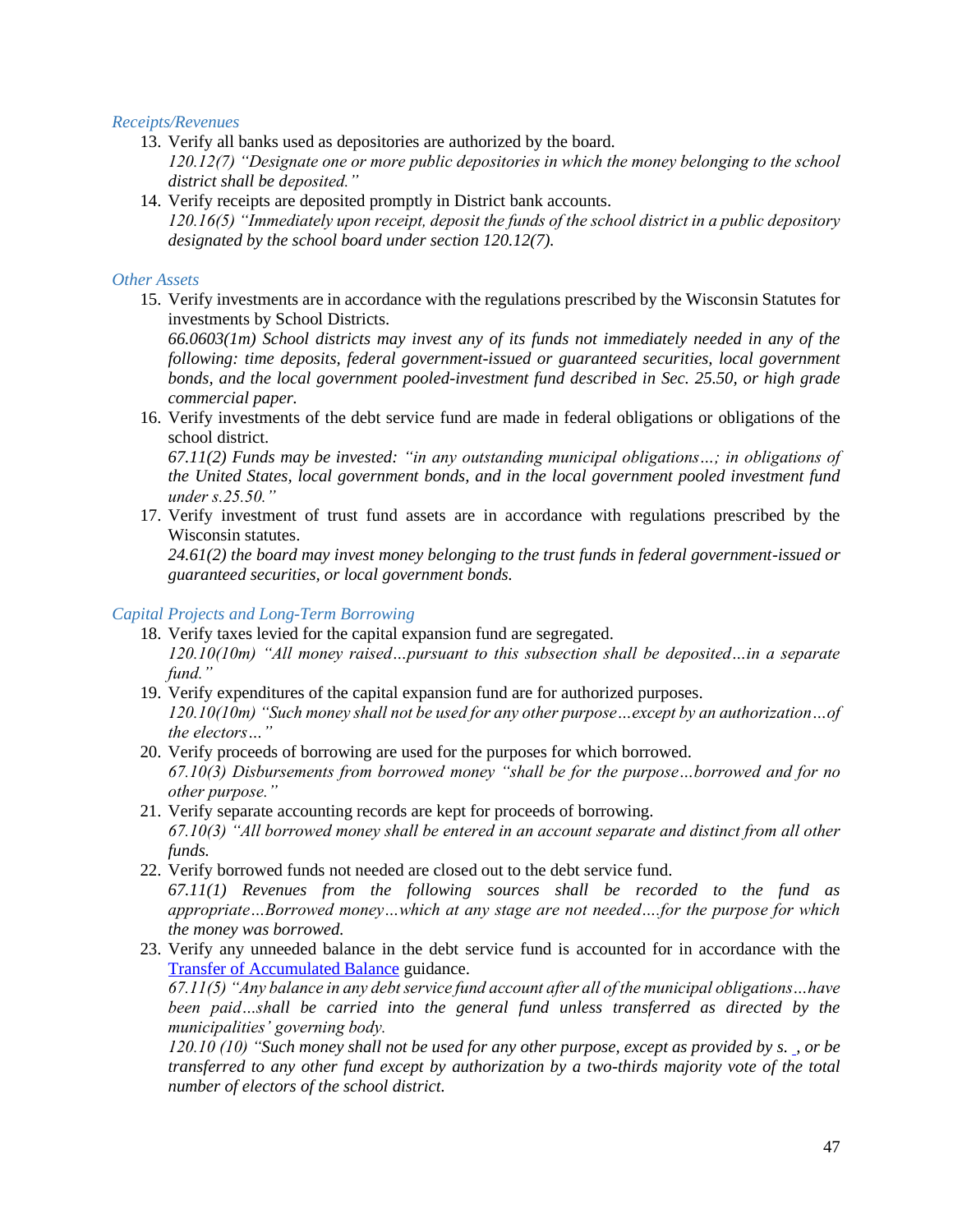24. Verify the district did not incur long-term capital improvement trust fund expenditures prior to 5 years and one day after the creation of the trust fund.

*120.137(3)(a) A school board may not expend money deposited in a long-term capital improvement trust fund created under sub. [\(2\)](http://docs.legis.wisconsin.gov/document/statutes/120.137(2)) for a period of 5 years beginning on the date the trust fund is created.*

25. Verify long-term capital improvement trust fund expenditures were only for purposes outlined in the board approved plan.

*120.137(3)(b) After the 5-year period described in par. [\(a\),](http://docs.legis.wisconsin.gov/document/statutes/120.137(3)(a)) a school board may make expenditures from a long-term capital improvement trust fund solely for the purposes described in the school board's approved long-term capital improvement plan and may not transfer money from a longterm capital improvement trust fund to any other school district fund.*

#### *Temporary Borrowing*

- 26. Verify the minutes of the Board include authorization for any temporary borrowing. *67.12(8) "The school board may borrow money…only upon a recorded resolution adopted by a two-thirds vote of its members."*
- 27. Verify the temporary borrowing is payable on or before November 1 of the current year. *67.12(8) "…the loans shall be repaid on or before November 1…"*

#### *Insurance*

28. Verify insurance coverage is reviewed periodically by qualified individuals to determine its adequacy.

*120.12(6) "School board shall keep the school buildings, equipment and other property amply insured..."*

- 29. Verify that the signed certification pages for the following reports are on file at the school district:
	- PI-1504 Budget Report
	- PI-1504-SE Budget Report
	- PI-401 Tax Levy
	- PI-1505-AC
	- PI-1505 Annual Report
	- PI-1505-SE Annual Report
	- PI-1505 Census
	- PI-1505 Calendar

*120.18 "…The school district clerk of a common or union high school district shall file a verified annual school district report with the department on forms supplied by the department."*

#### *Sale of Property*

30. Verify the minutes of the Board include approval of the sale property not needed by the school district.

*120.13(19m*) The School board of a common or union high school district may *"Sell any property belonging to and not needed by the school district."*

#### *Energy Efficiency Exemption*

31. Verify the minutes of the Board include approval of a resolution authorizing additional revenue limit authority for energy efficiency purposes.

*121.91 (4) (o) "a school board may adopt a resolution prior to January 1, 2018 to increase the revenue limit otherwise applicable to a school district under §121.91 (2m) by an amount spent by the school district in that school year on a project to implement energy efficiency measures or to purchase energy efficiency products including the payment of debt service on a bond or note issued or at state trust fund loan obtained if certain conditions are met."*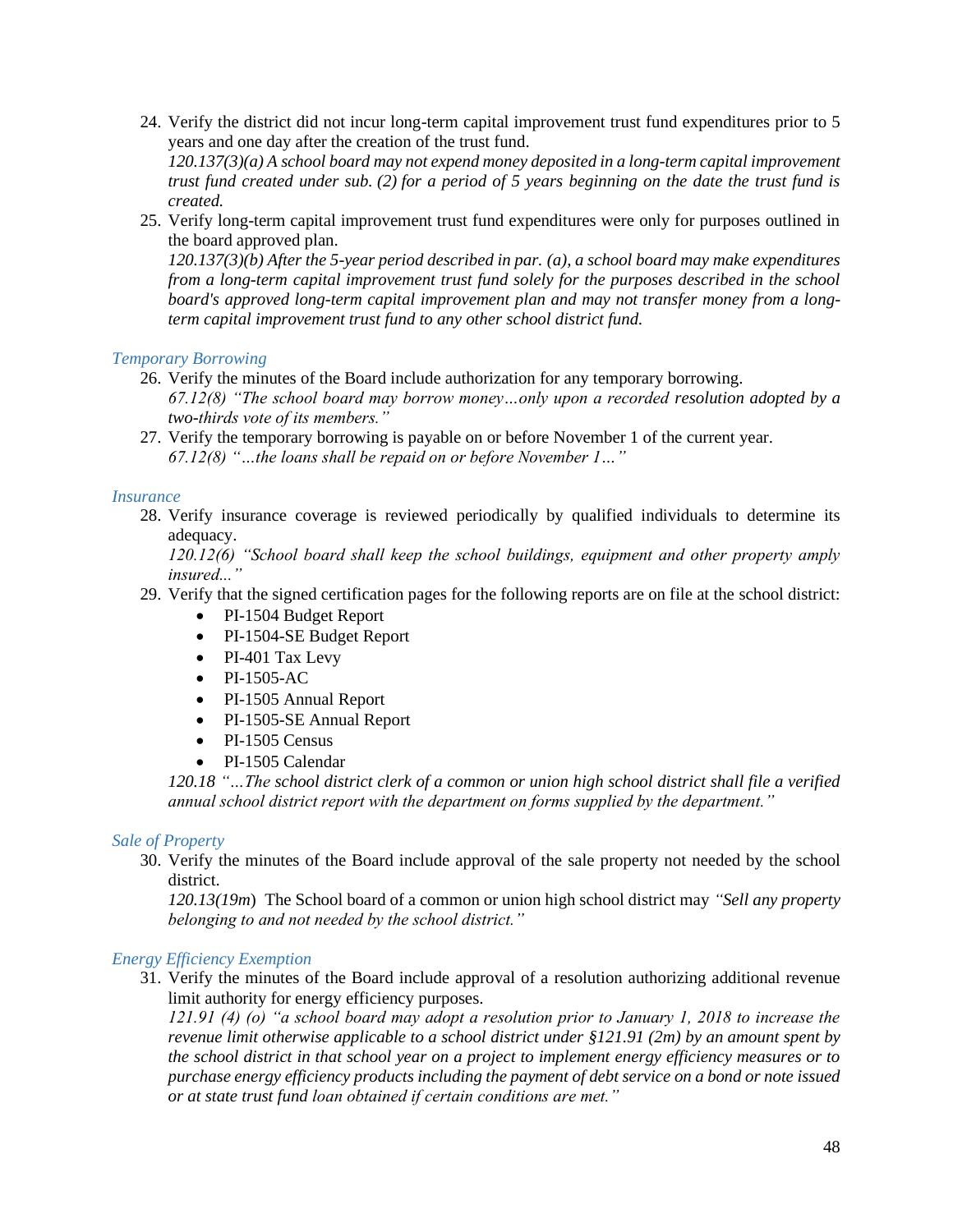32. Verify expenditures paid with the revenue limit exemption for energy efficiency purposes are for authorized purposes.

*121.91 (4) (o) "a school board may adopt a resolution prior to January 1, 2018 to increase the revenue limit otherwise applicable to a school district under §121.91 (2m) by an amount spent by the school district in that school year on a project to implement energy efficiency measures or to purchase energy efficiency products including the payment of debt service on a bond or note issued or at state trust fund loan obtained if certain conditions are met."*

33. Verify the district has a board approved performance contract for the energy efficiency project financed with the revenue limit energy efficiency exemption. *121.91 (4) (o) "the project is governed by a performance contract entered into under s[. 66.0133"](http://docs.legis.wisconsin.gov/document/statutes/66.0133)*

#### *Charter School Authorizer Reporting Requirements*

34. A schedule of operating costs incurred must be included in the audited financial statements if the LEA has costs applicable to the solicitation or evaluation of charter school applications, review and approval of those contracts or other operating costs incurred during the year.

*118.40(3m)(f)(3) The operating costs the school board, entity under sub. [\(2r\) \(b\),](https://docs.legis.wisconsin.gov/document/statutes/118.40(2r)(b)) or director under sub. [\(2x\)](https://docs.legis.wisconsin.gov/document/statutes/118.40(2x)) incurred under pars. [\(a\)](https://docs.legis.wisconsin.gov/document/statutes/118.40(3m)(a)) to [\(e\),](https://docs.legis.wisconsin.gov/document/statutes/118.40(3m)(e)) detailed in an audited financial statement prepared in accordance with generally accepted accounting principles.*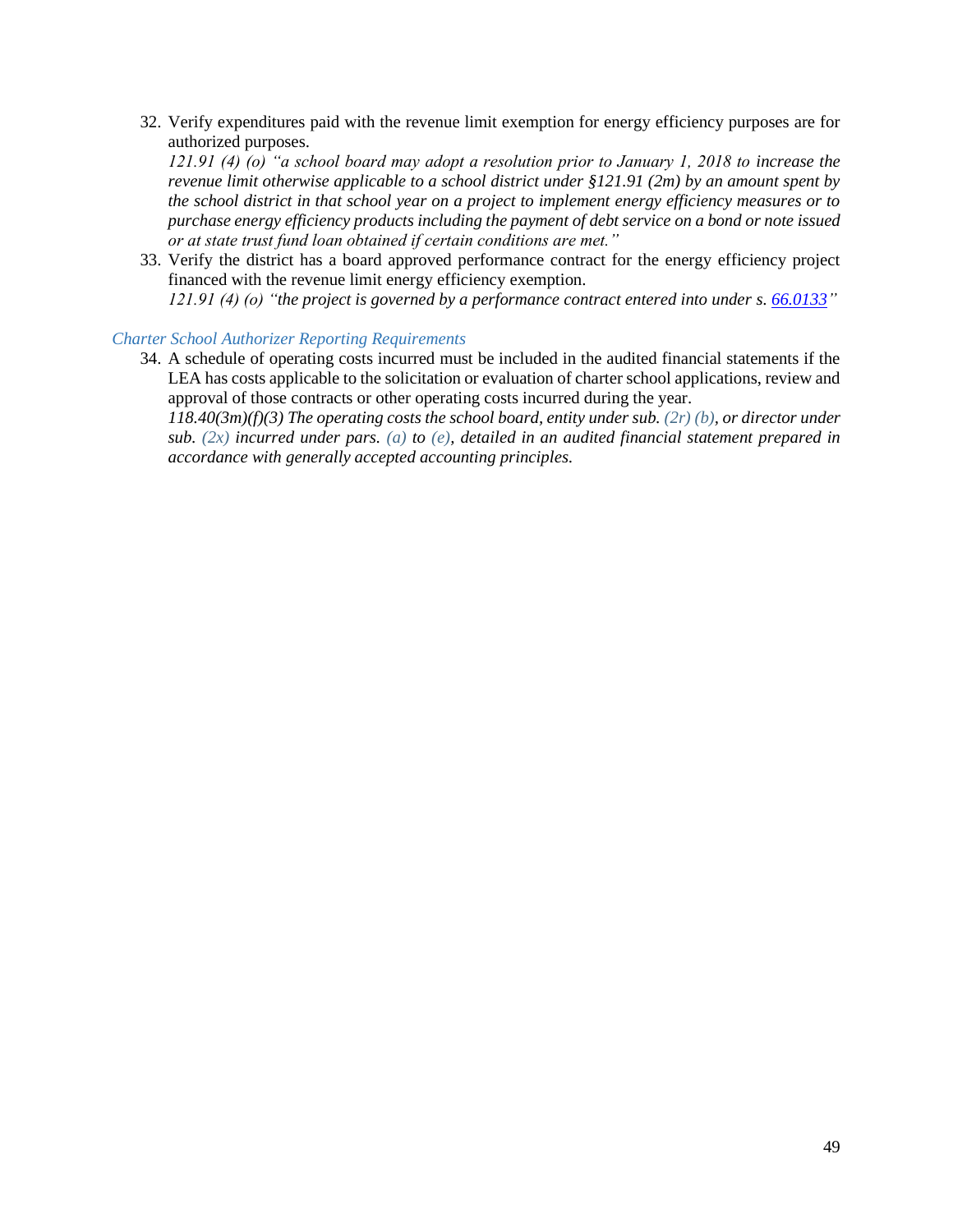### <span id="page-51-0"></span>3.2 COMMUNITY PROGRAMS AND SERVICES AUDIT PROGRAM

### <span id="page-51-1"></span>3.2.1 Background

[Wis. Stat. § 120.13\(19\)](http://docs.legis.wisconsin.gov/statutes/statutes/120/I/13/19) provides authority for school boards to establish community programs and services, outside the regular curricular and extracurricular programs for pupils, under such terms and conditions as the school board prescribes. The school board may establish and collect fees to cover all or part of the costs of such programs and services. The school board may not expend moneys on ineligible costs, as defined by developed [Wis. Admin. Code](https://docs.legis.wisconsin.gov/code/admin_code/pi/80) § PI 80. Costs associated with such programs and services shall not be included in the school district's shared cost under [Wis. Stat. § 121.07\(6\).](http://docs.legis.wisconsin.gov/statutes/statutes/121/II/07/6)

The DPI has established Fund 80 for reporting of community service fund activities. This fund is used to account for activities such as adult education, community recreation programs (e.g. evening swimming pool operation, adult softball leagues), elderly food service programs, day care services, and other programs which are not elementary and secondary educational programs but have the primary function of serving the community. Actual, additional expenditures for these activities, including salaries, benefits, travel, purchased services, etc. are to be included in this fund to the extent feasible.

The district may adopt a separate tax levy for Fund 80. Any tax necessary to operate the Community Service Fund is considered an "operation" levy subject to Wis. Stat. § 120.10(8) and 120.12(3). The Fund 80 levy is an additional levy outside the allowed revenue limit. A Fund 80 levy adds to the district levy above and beyond the revenue limit controlled levies.

The administrative rule for community service activities is [Wis. Admin. Code](https://docs.legis.wisconsin.gov/code/admin_code/pi/80) § PI 80. Only Fund 80 expenditures that are eligible costs under state law and the administrative rules will be excluded from a district's shared cost. Ineligible costs, as defined by § PI 80.02, may not be recorded in Fund 80. Fund 80 expenditures determined not to meet established rules must be reported by the auditor to the DPI in form PI-1506-AC. A school district's revenue limit will be decreased by the amount of its ineligible expenditures for community programs and services. This first applied to the calculation of a school district's revenue limit for the 2015-16 school year.

The DPI has further guidance and tools on the following webpages that will assist auditors and districts in determining eligible community service fund expenditures:

- <http://dpi.wi.gov/sfs/finances/fund-info/community-service/overview>
- <https://dpi.wi.gov/sfs/finances/fund-info/community-service/faqs>
- <https://dpi.wi.gov/sfs/finances/fund-info/community-service/fund-80>

- <span id="page-51-2"></span>1. Review the requirements of Wis. Stat. § 120.13 (19).
- 2. Review the definitions of ineligible expenditures in Wis. Admin. Code § PI 80.
- 3. Obtain from district staff a listing that includes the name, description, and population served for each Fund 80 activity.
- 4. Inspect the expenditure and activity descriptions obtained from district staff for Fund 80 allowability. Use the [Decision Tree for Fund 80 Community Program or Service Costs](https://dpi.wi.gov/sites/default/files/imce/sfs/pdf/Final-Decision-Tree-for-Potential-Fund-80-03-2019.pdf) as a guide for reviewing the allowability of expenditures and activity descriptions.
- 5. Determine Fund 10 is reimbursed by Fund 80 for reasonable overhead costs such as utilities, maintenance, cleaning, etc. based on established board policy when District grounds, buildings, or equipment is used for regular curricular and extracurricular programs for pupils to ensure costs of Fund 80 programs and services are not included in the District's shared cost.
- 6. If buildings and/or equipment funded solely by Fund 80 are used for regular curricular or extracurricular programs, determine Fund 80 is reimbursed by Fund 10 for reasonable overhead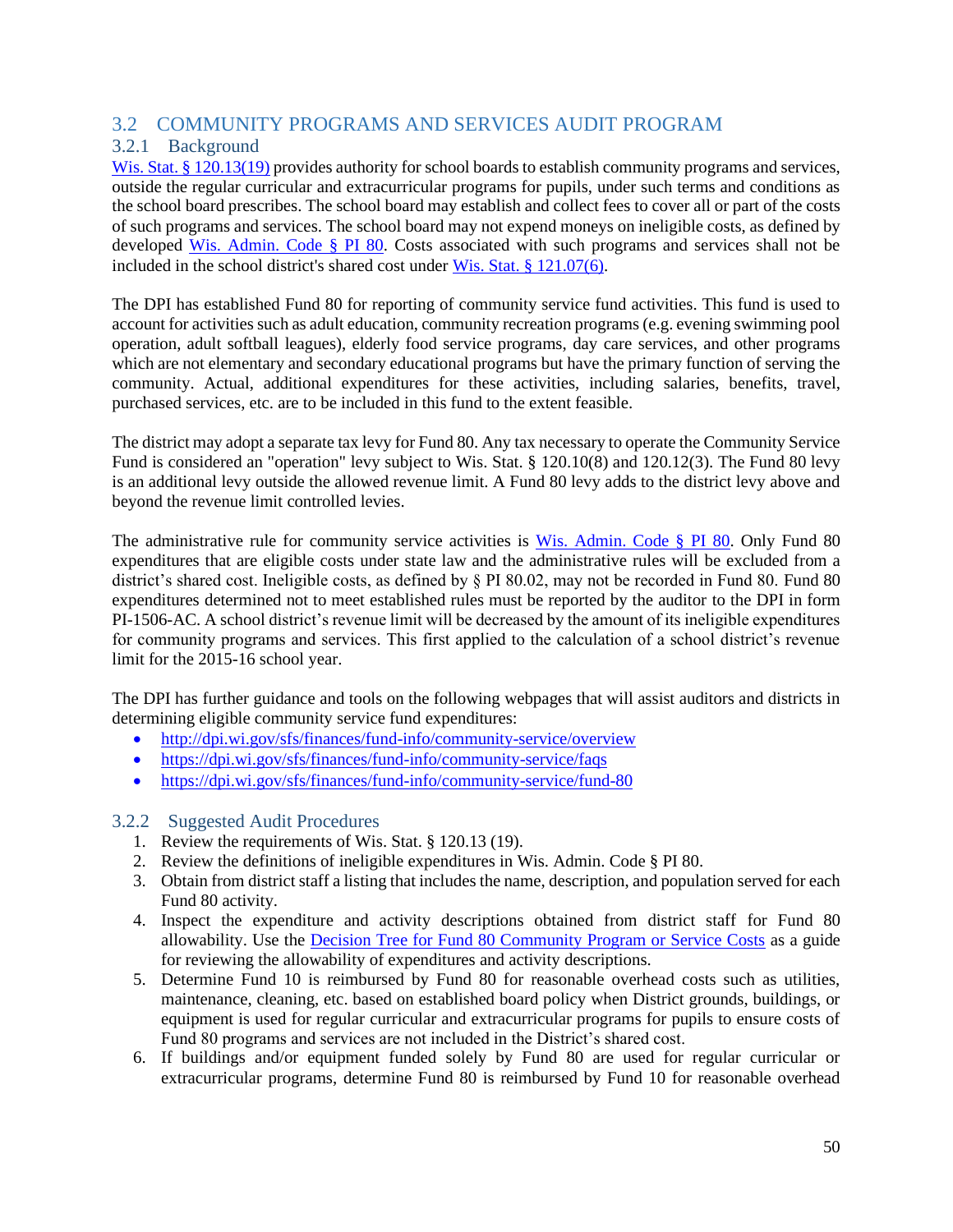costs such as utilities, maintenance, cleaning, etc. based on established board policy to ensure Fund 80 excludes costs of regular curricular or extracurricular programs.

- 7. Perform an analytical review comparing current year revenues and expenditures to budgeted and prior year amounts. Document whether variances from the budget and prior years are reasonable. Please note that material expenditure increases should be inspected by the auditor for Fund 80 allowability.
- 8. Perform an expenditures test.
	- a. Obtain the district's Fund 80 general ledger. Please note that the district may have a batch system that will only show batch totals on the general ledger. This will require the auditor to obtain a labor distribution report, check register, or expenditure distribution report to support the amounts on the general ledger.
	- b. Select a representative sample of non-payroll expenditures coded to Fund 80. The sample size should be appropriate for the population being tested. Individually significant items should be selected for testing.
	- c. Select a representative sample of payroll expenditures coded to Fund 80.
	- d. Obtain the supporting documentation (vouchers, invoices, payroll records, etc.) for each of the expenditures selected for testing.
	- e. Test the items selected in the sample for the following attributes:
		- i. The disbursement is supported by proper documentation.
		- ii. The account distribution for the expenditure is proper.
		- iii. The name, date, and amounts on the general ledger are traceable to the supporting documentation.
		- iv. The disbursement selected is not an ineligible expenditure as defined in Wis. Admin. Code § PI 80.02. Use the [Decision Tree for Fund 80 Community Program](https://dpi.wi.gov/sites/default/files/imce/sfs/pdf/Final-Decision-Tree-for-Potential-Fund-80-03-2019.pdf)  [or Service Costs](https://dpi.wi.gov/sites/default/files/imce/sfs/pdf/Final-Decision-Tree-for-Potential-Fund-80-03-2019.pdf) as a guide for making that determination.
		- v. The expenditure has been properly approved.
	- 9. Report identified expenditures that do not meet the Fund 80 rules or are considered ineligible by the auditor in the PI-1506-AC. If expenditures have been reclassified from Fund 80, auditors **should not** report these expenditures as ineligible in the PI-1506-AC. Expenditures reported in the PI-1506-AC should also be reported as questioned costs in the "Schedule of Findings and Questioned Costs" in the audited financial statements.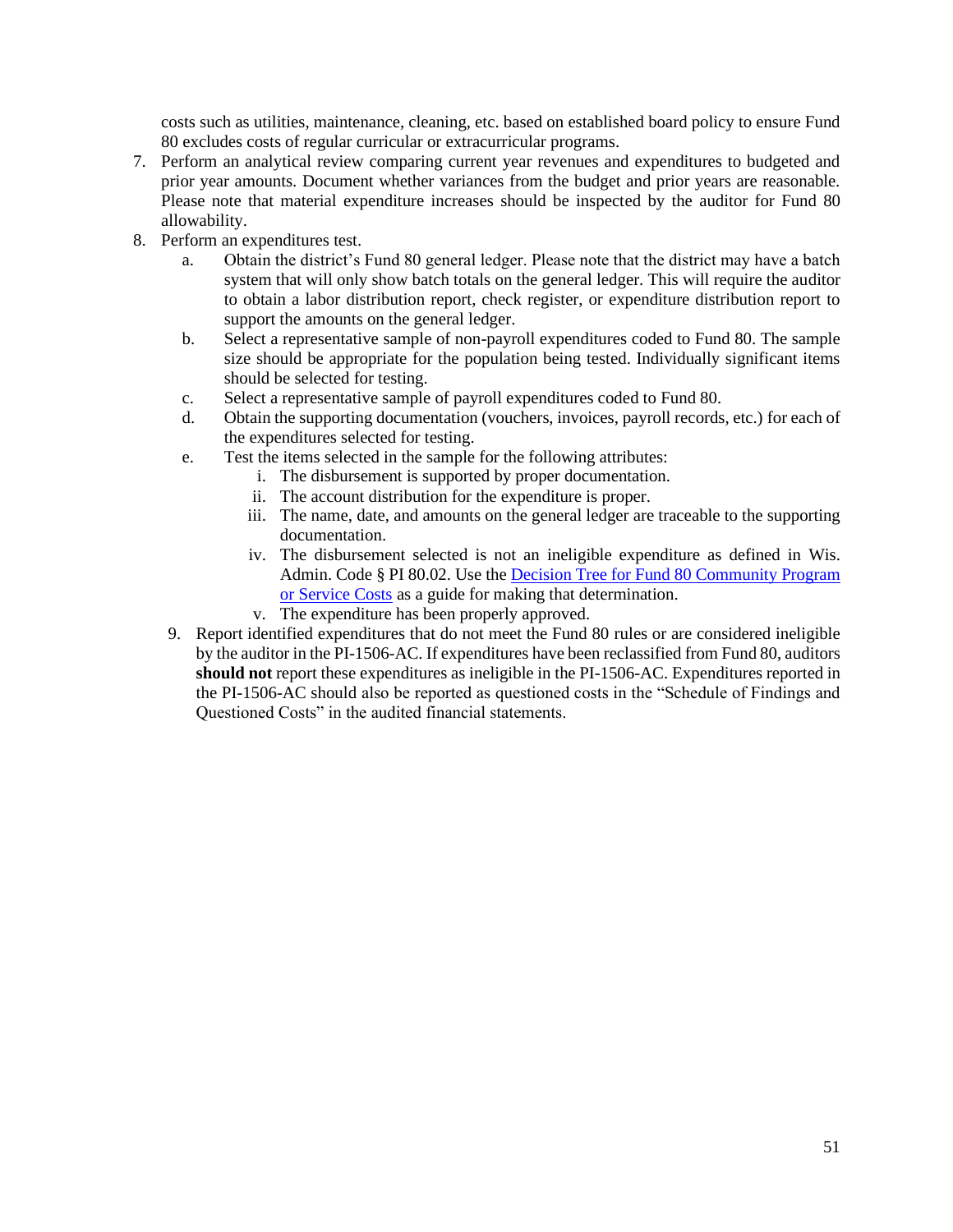### <span id="page-53-0"></span>3.3 EMPLOYEE BENEFIT TRUST FUND AUDIT PROGRAM

### <span id="page-53-1"></span>3.3.1 Background

The annual contribution made to an irrevocable employee benefit trust is accounted for in Fund 73. Types of employee benefits that are generally funded in an irrevocable trust and accounted for in Fund 73 are OPEB, Pension, Supplemental Pension-type benefits, and fully funded benefits, such as HRAs and TSAs. A contribution to the trust affects shared cost and state general aid paid the District. A portion of the contribution may or may not be eligible for federal grants and state categorical aid. The objective is to determine whether the District has met requirements for the use and proper accounting of Fund 73. Additional information and resources can be found on the [Employee Benefit Trust Fund](https://dpi.wi.gov/sfs/finances/fund-info/employee-benefit-trust-fund) webpage.

[Section](#page-53-3) [3.3.2.1](#page-53-3) of this audit program is used for benefits included in an actuarial study.

[Section 3.3.2.2](#page-57-0) is used for benefits not included in an actuarial study. These benefits are fully funded in the year earned for active employee use in retirement (pre-funded) or pay-as-you-go benefits for active employee or retiree current use. These benefits have a defined annual contribution and are not valued in the actuarial study. The fully funded contribution amount must be charged as an employee benefit and associated with the account corresponding to the activities of the active employee and as a pay as you go expense if not prefunded for the retiree. Defined Benefit Payments are eligible for federal grants and state categorical aid as a benefit at the time a contribution for the active employee is made to an irrevocable employee trust. If there are plan forfeitures, the money remains in the trust and future district contributions into the trust should be reduced. The forfeitures are not revenue to the district.

### <span id="page-53-2"></span>3.3.2 Compliance Requirements and Suggested Audit Procedures

#### <span id="page-53-3"></span>*3.3.2.1 Benefits Included in an Actuarial Study*  3.3.2.1.1 Compliance Requirement

Employee benefits accounted for in Fund 73 must result from an agreement as compensation for employee services that accumulate during employment (which may include enhanced or additional benefits to encourage early retirement). The district's obligation to pay for the benefits must accumulate during employment although the actual benefits are provided and payment for the provided benefits may or may not occur until after employment.

#### Suggested Audit Procedures

- 1. Request initial or updated contract agreements or written policies the district has with employees regarding benefits.
- 2. Determine what type of benefits are being offered.
- 3. Review the agreements to determine which individuals or groups of employees (i.e. teachers, support staff, administrators, etc.) are covered.

#### 3.3.2.1.2 Compliance Requirement

The school board must approve the establishment of a trust to hold and disburse resources set aside for employee benefits. The trust may be amended or terminated, but no assets may revert to the District unless all liabilities have been satisfied. Contributions to the trust fund shall be as per written agreements if such agreements specify the district make required contributions to a legally established trust. Plan participants eligible for benefits paid through the trust shall be notified that they may obtain a copy of the trust agreement upon request. Copies of specific documents relating to post-employment benefits must be provided electronically as an e-mail attachment to the DPI. If a district uses fund 73 for an HRA only, the DPI will need to be contacted to allow reporting in the annual financial report.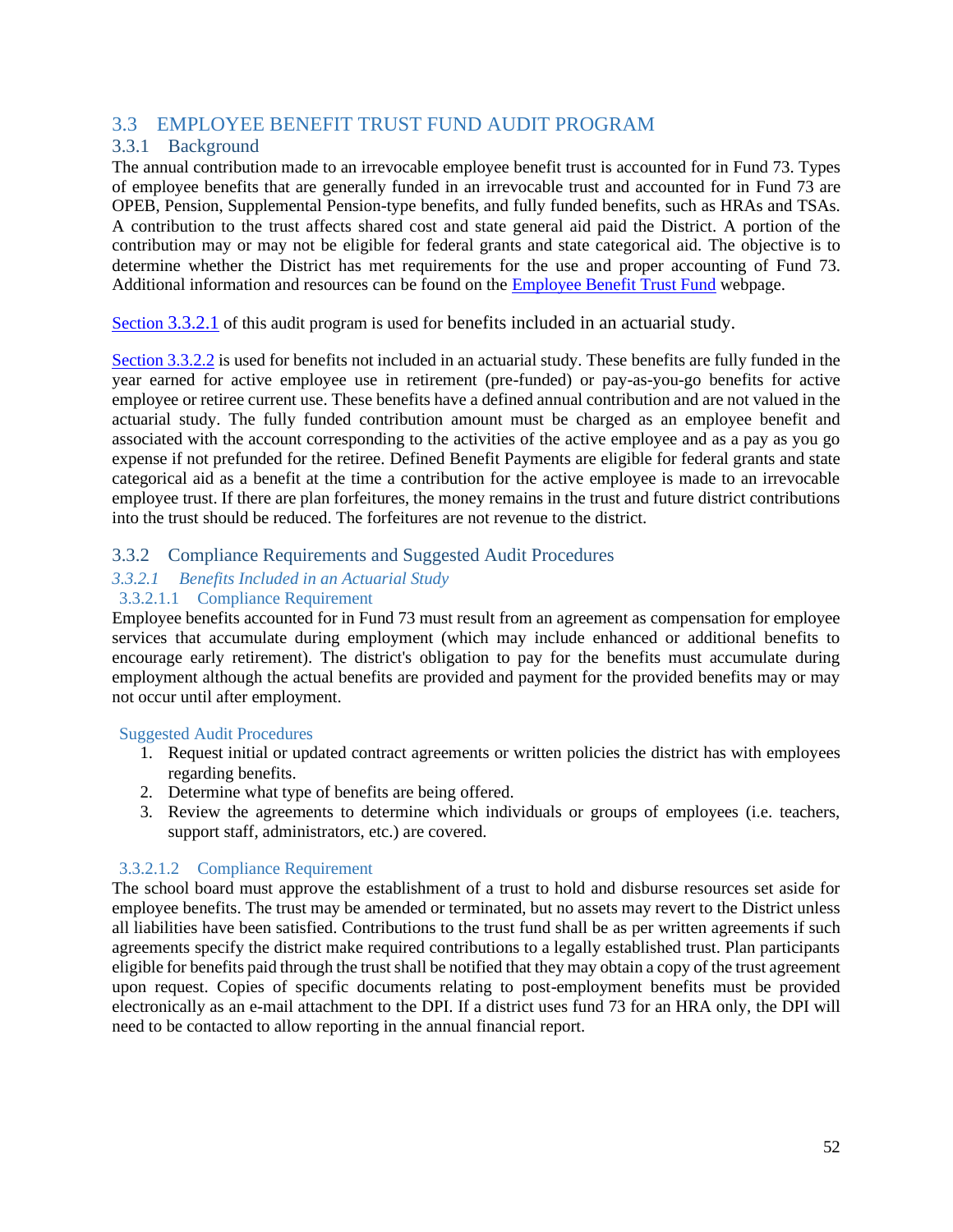#### Suggested Audit Procedures

- 1. In the initial year that the trust is established:
	- a. Request a copy of the trust agreement and determine whether the trust agreement is an irrevocable trust designed to hold and disburse resources set aside for employee benefits.
	- b. Ascertain that no assets of the irrevocable trust revert to the District.
	- c. Verify that the district has sent the following information to the DPI for post-employment benefits being funded:
		- i. Most Recent Actuarial Valuation or Other Acceptable Cost Method Calculation
		- ii. Employee Benefit Trust Fund Agreement and any amendments
		- iii. Legal Opinion
		- iv. Board Approval
- 2. In subsequent years:
	- a. Inquire whether any amendments have been made to the trust documents. If the trust has been amended, review the amendment, and determine whether the trust still meets the DPI requirements noted above.
	- b. Verify that the district has sent the Most Recent Actuarial Valuation or Other Acceptable Cost Method Calculation to the DPI for post-employment benefits being funded.
	- c. Review the trust agreement for any required contribution. If the District is required to contribute per the trust agreement, ascertain whether they have met that requirement. This will generally apply to HRAs.
	- d. Through inquiry, determine how the district informs plan participants eligible for benefits paid through the trust they are able to obtain a copy of the trust agreement. (i.e. employee bulletin, e-mail, note included in a pay stub, letter)

#### 3.3.2.1.3 Compliance Requirement

The district must consult with appropriate professionals regarding Internal Revenue Service and other regulatory agencies filing and reporting requirements applicable to the trust. The district shall determine that the trust has met all such requirements.

#### Suggested Audit Procedures

1. Obtain any correspondence or information the District has received regarding IRS and other regulatory agencies filing and reporting requirements applicable to the trust. Determine whether the District has met any (if applicable) filing and reporting requirements.

#### 3.3.2.1.4 Compliance Requirement

The contribution to the trust is a district expenditure that must be budgeted for in the districts' budget. If it is determined at year end that additional funds are to be placed in the trust, the budget may be amended, and additional funds contributed to the trust at that time.

#### Suggested Audit Procedures

1. Verify that the contribution to the trust was included in the budget and if necessary, amendments to the budget for a year-end contribution have been made.

#### 3.3.2.1.5 Compliance Requirement

Physical segregation of trust assets must be made. The Trust Fund may not be merely an accounting shell consisting of a fund on the district's accounting records. The trust assets cannot be used for purposes other than to provide benefits for which the trust was established.

If retiree benefits are paid from district funds throughout the year, a "Due from Fund 73" receivable should be set up at the time of the vendor payments. The retiree costs should never be an expenditure to the district and the trust must make a cash payment to reimburse the district for these costs.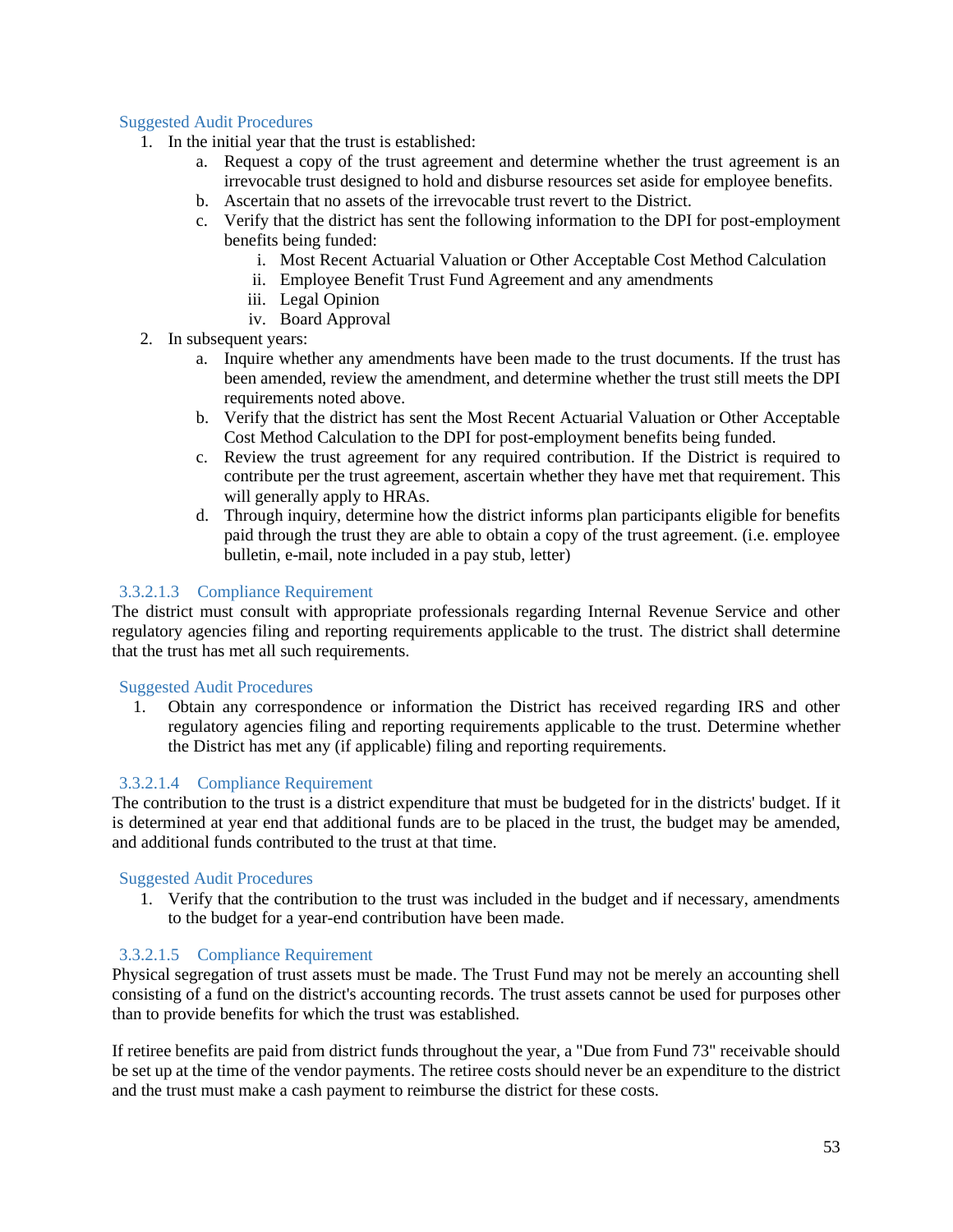If retiree plan members pay a portion of their benefits, these revenues should be deposited directly into the trust, Source 952. If the district receives payments from retirees, a "Due to Fund 73" liability should be set up. The district should make a cash payment to Fund 73 for these revenues. Fund 73 OPEB activity should not be revenues or expenditures to the district. Some retirees pay the insurance company directly and this would not apply.

#### Suggested Audit Procedures

- 1. Determine that separate cash/investment accounts are maintained in the trust name and not pooled with district cash.
- 2. Verify that the full contribution is physically made to the trust and the retiree benefits are paid from the trust, not just an accounting entry. The amount transferred to the trust should equal the amount charged to Object 218.
- 3. If a retiree pays a portion of their benefits, verify that it is either deposited directly into the trust, held in a liability account and later a cash payment to the trust, or the retiree makes payment directly to the benefit provider. Retiree receipts and payments should never be included as expenditures or revenues of the district, they are trust activity.
- 4. Obtain or prepare a summary of the account(s) activity for the year ended. Review the activity to determine that it is trust related only.
- 5. Confirm ending account balance information with the financial institution.

#### 3.3.2.1.6 Compliance Requirement

The district must fund contributions, i.e. make payment physical cash payment to the trust, within 30 days following June 30 to be included as an expenditure for that fiscal year ending June 30.

A contribution amount up to the ADC must be equitably allocated and reported as an employee benefit (218 object) and associated with the account corresponding to the activities of the employee. If the contribution exceeds the ADC, the amount in excess of the ARC is coded to Function 292000, Object 218. The amount in excess of the ADC can be allocated to the employee's funds or can all be in fund 10, as long as that method is consistently used year after year. The amount in excess of the ADC is not eligible for special education categorical aid or federal grant reimbursement.

#### Suggested Audit Procedures

- 1. Verify that the contribution left the District's cash or investment account on or prior to July 30th.
- 2. Trace the transfer or check to the bank statement to verify it timely cleared the bank.
- 3. Verify that the contribution up to the ADC is equitably allocated to the Fund, Function and Project of all active employee plan members. Contributions to the trust based on an actuarial study are coded to Object 218. See compliance requirement 7 for special education categorical aid eligibility.
- 4. Compare the contribution amount to the ADC amount. If the contribution amount is more than the ADC amount, verify that the difference (amount in excess of the ADC) is accounted for in function 292000, object 218 and not individual employee functions.

#### 3.3.2.1.7 Compliance Requirement

State special education categorical aid, per WI statute 115.88(1), high-cost special education categorical aid, per WI statute 115.888, and state tuition categorical aid, per WI statute 121.79 are based on prior year expenditures incurred. These expenditures include salary and salary related costs for specified staff employed.

For the portion of a contribution that is allocated to employees as a salary related cost to become state categorical aid eligible (project 011), the total contribution must meet the following requirements:

1. For contributions made for an amount less than or equal to the ADC determined amount the following apply: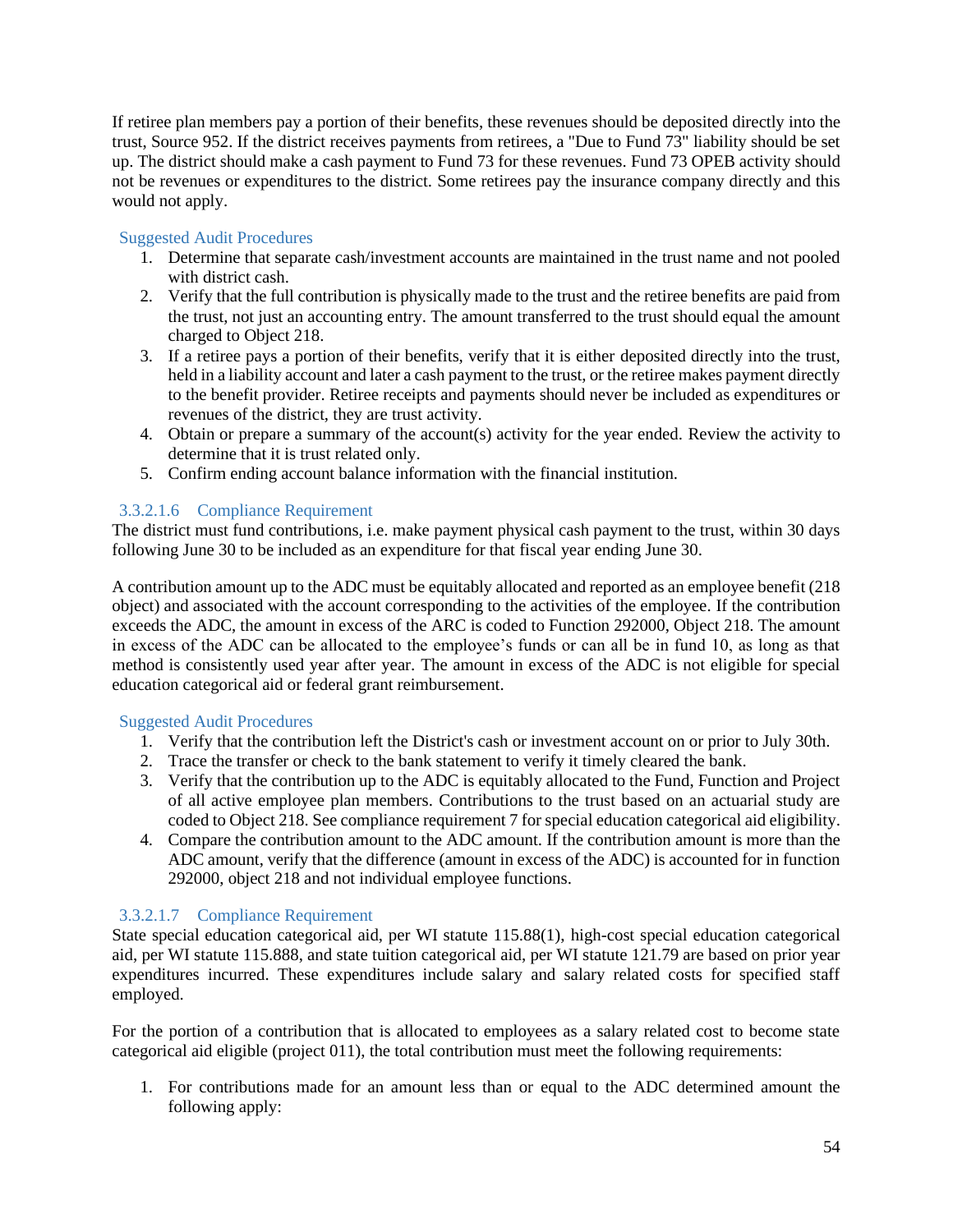- a. Eligible costs are to be allocated to special education and all other activities in a manner consistent with the pattern of benefits attributable to the individuals or group(s) of employees whose salaries and wages are chargeable to such categorical awards and other activities.
- b. Contributions made in first fiscal year are eligible for categorical aid up to the ADC. Contributions made in second fiscal year for which the trust is funded, and each year thereafter, must meet at least one of the following criteria:
	- i. Equal or exceed the ADC amount as determined by actuarial valuation.
	- ii. Exceed current year expenditures paid from trust by 5% (expenditures will be determined by the total amount withdrawn from the trust for retirees inclusive of implicit rate subsidy)
	- iii. Rolling three-year contribution exceeds rolling three year expenditures paid from trust by 5% (expenditures will be determined by the total amount withdrawn from the trust for retirees inclusive of implicit rate subsidy)
- 2. The following contributions to the trust fund are not eligible for state categorical aid and should be coded to function 292000, object 218.
	- a. Contributions determined by using a "terminal" method where the currently determined value of an individual's future benefits is contributed to the Trust Fund at the time of employment termination, retirement or benefit commencement.
	- b. Contributions, although computed on the basis of the ADC, that are made only for a selected group of employees eligible for the benefit. An example is making a contribution to the Fund based on the ADC for special education employees only.
	- c. Contributions in excess of the ADC to the extent that an unfunded liability exists. Contributions in excess of the unfunded actuarial accrued liability (UAAL) plus normal cost must be recorded as a deferred charge against future year contributions.

#### Suggested Audit Procedures

- 1. For the contribution amount that is less than or equal to the ADC amount, determine whether or not it meets one of the criteria for state categorical eligibility. Refer to the Excel Worksheet to Determine Aid of Fund 73 available on the [Employee Benefit Trust Fund](https://dpi.wi.gov/sfs/finances/fund-info/employee-benefit-trust-fund) webpage.
- 2. If the contribution does not meet any of the three criteria to be eligible for special education categorical aid, verify that the contribution amounts allocated to fund 27 are not coded to project 011. It is possible that they could be coded to a federal grant if the employee was funded by the grant. Most commonly the costs, if one of the criteria were not met, would be coded to the nonaidable Project 019.

#### 3.3.2.1.8 Compliance Requirement

Upon establishment and funding of an employee benefit trust, a district has elected to no longer record cost on the "pay as you go" method. Therefore, all current retiree costs that were funded should be paid by the trust, not by general operating funds. Only in the first year that a trust is established and funded, a district may have expenditures reported both on the "pay as you go" and "when earned". If accumulated sick leave is converted upon termination into dollars to use towards health insurance, the payments would appropriately be made from Fund 10 and the implicit rate subsidy would apply to both amounts paid from the trust and the accumulated sick leave funded amounts.

No withdrawals from the trust may be made for retiree benefits paid by the general fund prior to the date the trust was established. Only benefits paid to current retirees on or after the date the trust was established may be paid from trust funds.

If retirees remain on a district's health insurance plan, it is likely there will be an implicit rate subsidy which needs to be paid in cash from the trust to the district. A few exceptions that would cause a district to not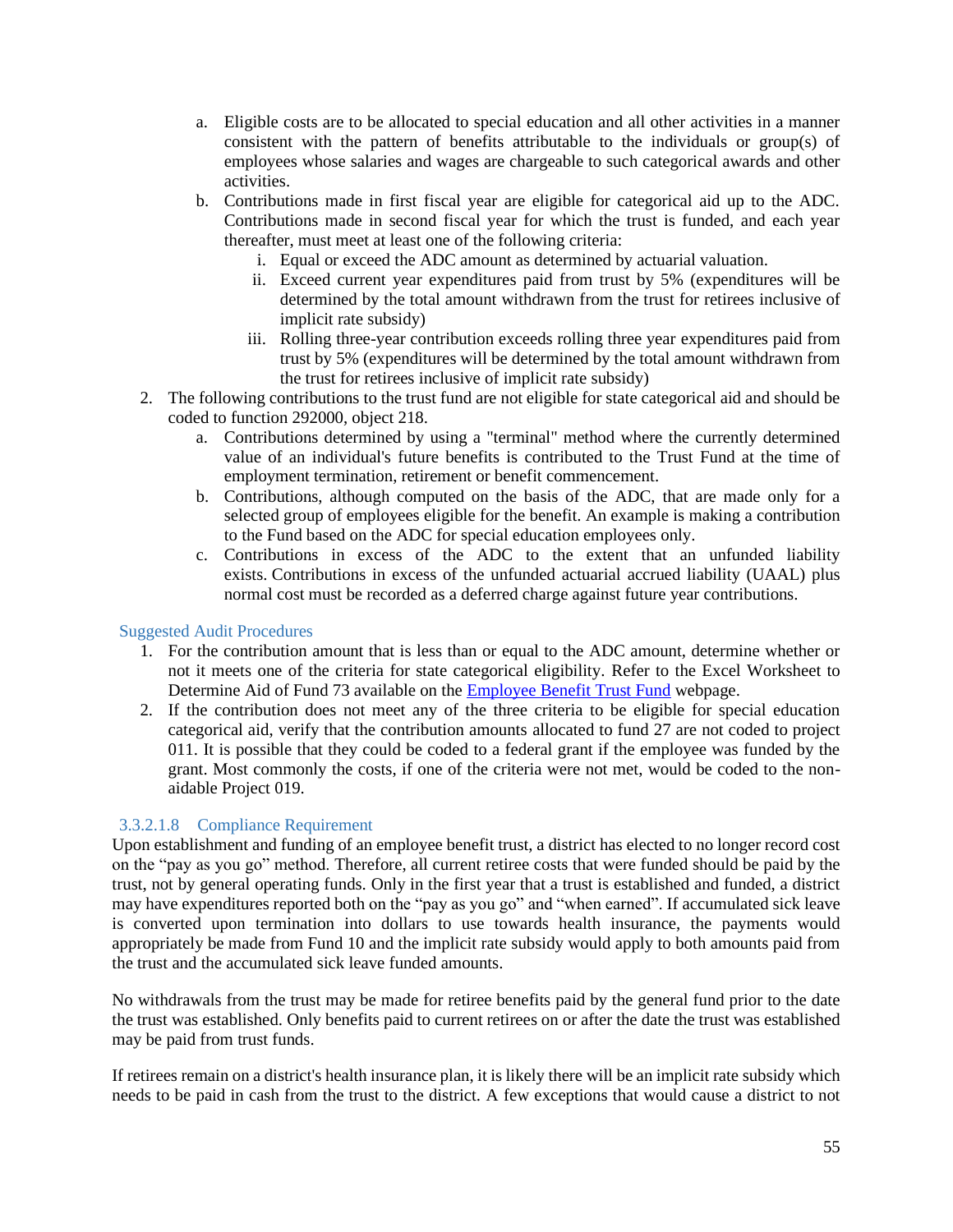have an implicit rate subsidy pay back include self-insured plans that pay exact claims, WI ETF State Group Insurance (community rated plan), separately rated plans or immaterial implicit rate subsidies. In Fund 73, the implicit rate subsidy payment from the trust to the district should be coded Object 994.

The implicit rate subsidy receipt into district funds will reduce the health insurance costs of the district. This is a credit to Object 241 and must be allocated to all active employee plan members who receive health insurance in the same manner as the allocation of the contribution into the trust.

#### Suggested Audit Procedures

- 1. If the trust was established during the year, determine the date the trust was established by reviewing the trust document.
- 2. Verify that any benefits paid from the trust were benefits incurred subsequent to this establishment date. No benefits incurred prior to the trust date should be reimbursed from the trust.
- 3. If this is not the first year of the trust, verify that retiree benefits are being paid from the trust and not district operating funds.
- 4. If retirees remain on the districts health insurance plan, verify that retiree benefits being paid from the trust include the implicit rate subsidy unless the health insurance plan meets one of the exceptions listed above.
- 5. If retirees remain on the district's health insurance plan, verify that the implicit was allocated as a credit to Object 241 for active employee plan members with health insurance.

#### 3.3.2.1.9 Compliance Requirement

Additional reporting at the annual meeting (common or union high school district) or public budget hearing (unified school district) is required of ALL districts that have established a trust (fund 73) to provide for post-employment health care benefits, provided either separately or through a defined benefit pension plan, and other post-employment benefits provided separately from a defined benefit pension plan.

#### Suggested Audit Procedures

- 1. Review minutes from the annual meeting or public budget hearing to determine whether the district met the reporting requirement. The reporting requirements should include:
	- a. Amount in the trust.
	- b. Investment return earned since last annual meeting.
	- c. Total of disbursements made since last annual meeting.
	- d. Name of investment manager if investment authority has been delegated.

### <span id="page-57-0"></span>*3.3.2.2 Benefits Not Included in an Actuarial Study*

#### 3.3.2.2.1 Compliance Requirement

Districts may make defined contributions for HRA, TSA or other benefits that are fully funded in the year earned. These defined contribution benefits may be contributed into the employee benefit trust and may not revert back to the district.

Physical segregation of trust assets must be made. The trust fund may not be merely an accounting shell consisting of a fund on the district's accounting records. The trust assets cannot be used for purposes other than to provide benefits for which the trust was established.

- 1. In the initial year that the trust is established:
	- a. If the district only uses fund 73 fully funded HRAs, verify that the district has contacted the DPI to allow use of fund 73.
	- b. Request a copy of the trust agreement and determine whether the trust agreement is an irrevocable trust designed to hold and disburse resources set aside for employee benefits.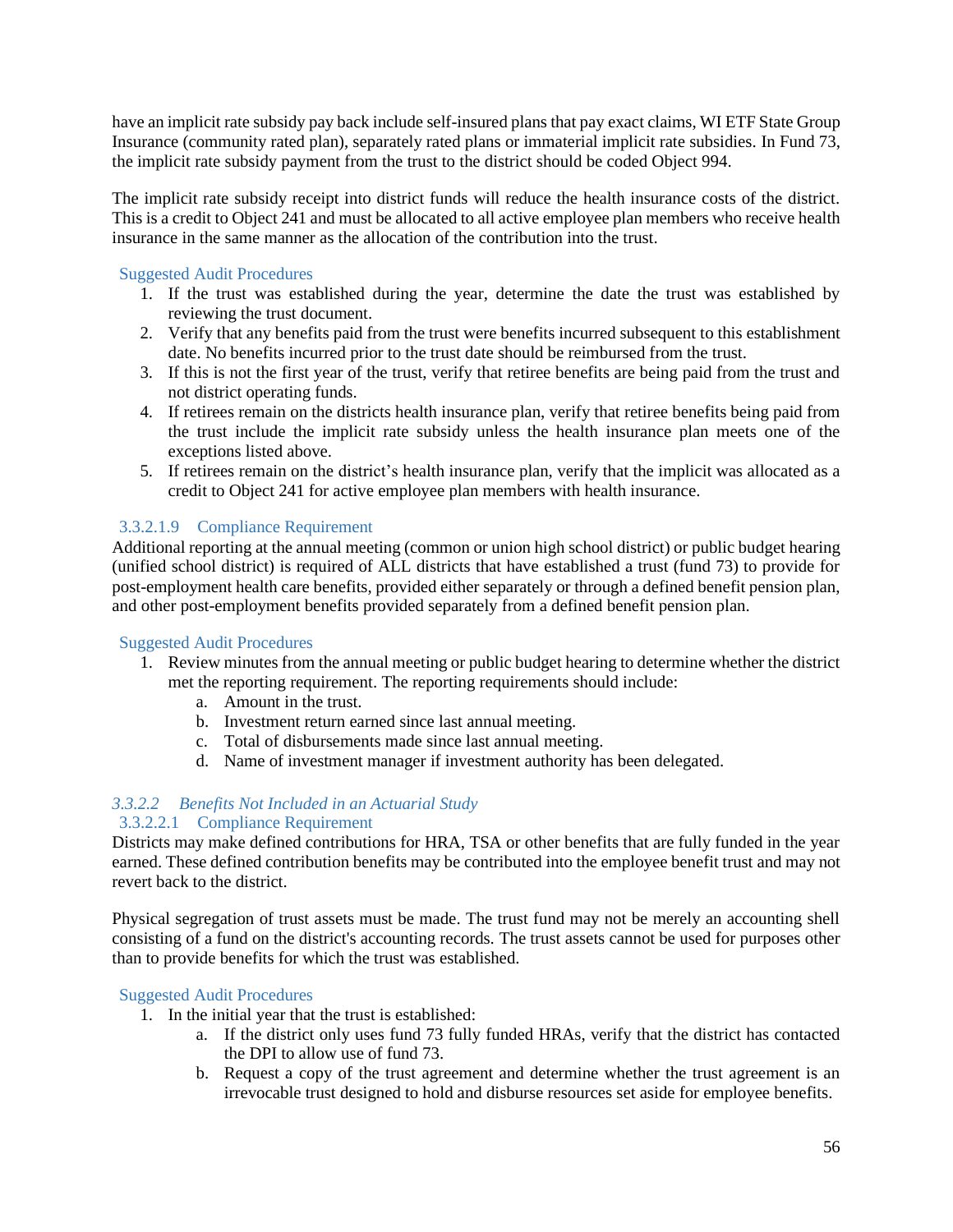- c. Determine that separate cash/investment accounts are maintained in the trust name and not pooled with district cash.
- d. Ascertain that no assets of the irrevocable trust revert to the District.
- 2. In subsequent years:
	- a. Inquire whether any amendments have been made to the trust documents. If the trust has been amended, review the amendment, and determine whether the trust still meets the DPI requirements noted above.

#### 3.3.2.2.2 Compliance Requirement

District payments to a Health Reimbursement Account (HRA) that exceed the exact medical claims for the year, Tax Sheltered Annuity (TSA) or other defined benefit contributions that are funded fully each year for the amount earned in that year are typically not included in an actuarial study and have no unfunded liability. This includes OPEB benefits that are not included in the actuarial study but are prefunded as active employee benefits for use in retirement (Object 219), OPEB benefits on the pay as you go basis for current use (Function 292000, Object 290), and HRA for active employees for current use (Object 249). If prefunding retirement or for active employee current use, defined contributions should be allocated to the active employee's fund, function and project.

Contributions to the irrevocable employee benefit trust for defined contribution plans should be made in accordance with that plan. Districts should contribute the required amount per employee or retiree each year based on the plan agreement.

The district must fund contributions, i.e. make payment physical cash payment to the trust, within 30 days following June 30 to be included as an expenditure for that fiscal year ending June 30.

#### Suggested Audit Procedures

- 1. Verify that the contribution left the District's cash or investment account on or prior to July 30th.
- 2. Trace the transfer or check to the bank statement to verify it timely cleared the bank.
- 3. Compare the actual contribution amount to the benefit agreement document and verify the amount contributed is the required amount per individual.
- 4. Verify that the contributions are appropriately reported to individual employee fund function, object and project, if allowable. Various HRA & HSA examples are available in the [Health](https://dpi.wi.gov/sites/default/files/imce/sfs/pdf/HRA_and_HSA.pdf)  [Reimbursement and Health Savings Account](https://dpi.wi.gov/sites/default/files/imce/sfs/pdf/HRA_and_HSA.pdf) document.
- 5. Confirm ending account balance information with the financial institution.

#### 3.3.2.2.3 Compliance Requirement

The district must consult with appropriate professionals regarding Internal Revenue Service and other regulatory agencies filing and reporting requirements applicable to the trust. The district shall determine that the trust has met all such requirements.

#### Suggested Audit Procedures

1. Obtain any correspondence or information the District has received regarding IRS and other regulatory agencies filing and reporting requirements applicable to the trust. Determine whether the District has met any, if applicable, filing and reporting requirements.

#### 3.3.2.2.4 Compliance Requirement

The defined contribution to the trust is a district expenditure that must be budgeted for in the districts' budget.

#### Suggested Audit Procedures

1. Verify that the contribution to the trust was included in the budget and if necessary, amendments to the budget have been made.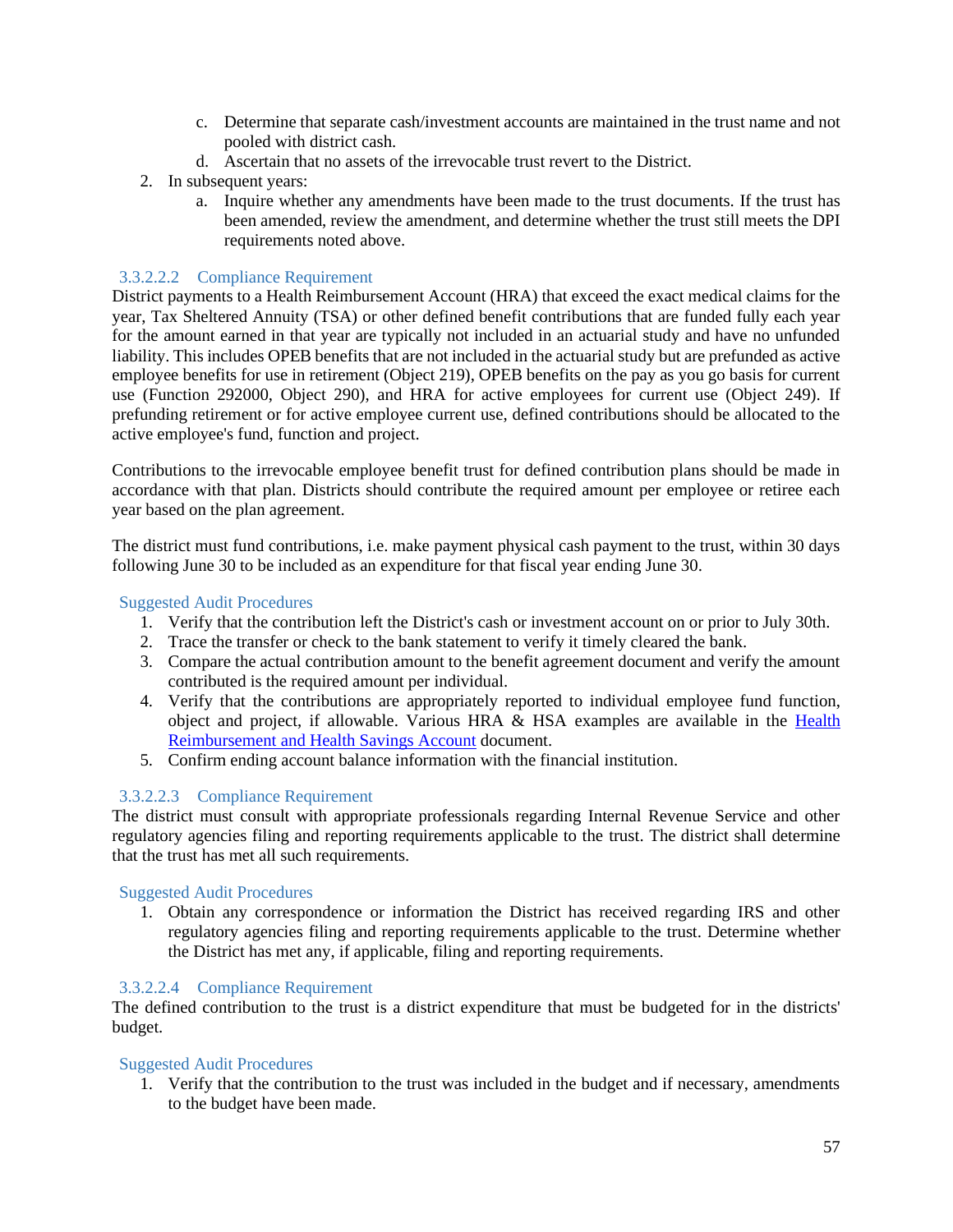### <span id="page-59-1"></span><span id="page-59-0"></span>4 ILLUSTRATIVE EXAMPLES 4.1 SELF-FUNDED INSURANCE FOOTNOTE **SELF-FUNDED INSURANCE PROGRAM**

On \_\_\_\_\_\_\_\_\_\_(date), 20\_\_, the District established a self-funded health and dental benefit plan for its employees. The Plan administrators, \_\_\_\_\_\_\_\_\_\_\_\_\_\_\_\_ (administrator) and (administrator), are responsible for the approval, processing, and payment of claims, after which they bill the District for reimbursement. The District is also responsible for a monthly administrative fee. The Plan reports on a fiscal year ending \_\_\_\_\_\_\_\_\_\_ (date).

Accounting and budgeting requirements for the Plan are established by the Wisconsin Department of Public Instruction. Currently, the Plan is accounted for in the General Fund of the District.

As part of the health care coverage of the Plan, the District purchases stop-loss coverage, which pays claims in excess of \$\_\_\_\_\_\_\_\_\_\_ per individual and/or 125% of the annual estimated claims as provided by  $\frac{1}{2}$  (administrator) \_\_\_\_\_\_\_\_\_\_\_\_\_\_\_ (other). For the year ended \_\_\_\_\_\_\_\_\_ (date), 20\_\_, the aggregate claim limit was \$\_\_\_\_\_\_\_\_\_\_. The District has no stop-loss coverage for dental care coverage of the Plan.

On June 30, 20\_\_, the District has reported a liability of \$\_\_\_\_\_\_\_\_\_\_, which represents reported and unreported claims which were incurred on or before June 30, 20\_\_, but were not paid by the District as of that date. This amount consists of claims reported to the District by the Plan administrator of  $(\$$  (\$\_\_\_\_\_\_\_\_\_\_\_\_\_), claims reported to the Plan administrator but not the District of  $(\$$  \_\_\_\_\_\_\_\_\_\_\_\_\_\_) and claims which were not yet reported to either the Plan administrator or the District of (\$  $\qquad \qquad$  ). The amounts not reported to the District were determined by the Plan administrator. Changes in the claims liability for the years ended June 30, 20\_ and June 30, 20\_ are as follows:

|                                                                                     | Year Ended<br>June 30, 20 | Year Ended<br>June 30, 20 |
|-------------------------------------------------------------------------------------|---------------------------|---------------------------|
| Estimated Claims Outstanding July 1<br>Current Year Claims and Changes in Estimates | S                         | S                         |
| <b>Claim Payments</b><br>Estimated Claims Outstanding June 30                       |                           |                           |

On \_\_\_\_\_\_\_\_(date), 20\_\_, the District received an actuarial certification from \_\_\_\_\_\_\_\_\_ (actuary), an independent actuary who is a member of Society of Actuaries (SOA) or the American Academy of Actuaries (AAA), which attested to the adequacy of the reserves, rates, and the overall financial soundness of the plan.

#### **INFORMATION ABOUT SELF-FUNDED INSURANCE FOOTNOTE**

- 1. This footnote must be completed for both stand-alone self-funded plans and jointly self-funded plans.
- 2. For plans that are jointly self-funded, one certification may be prepared for use by all participating Districts.
- 3. Questions regarding this footnote may be directed to the Office of the Commissioner of Insurance at Lisa.Brandt@wisconsin.gov.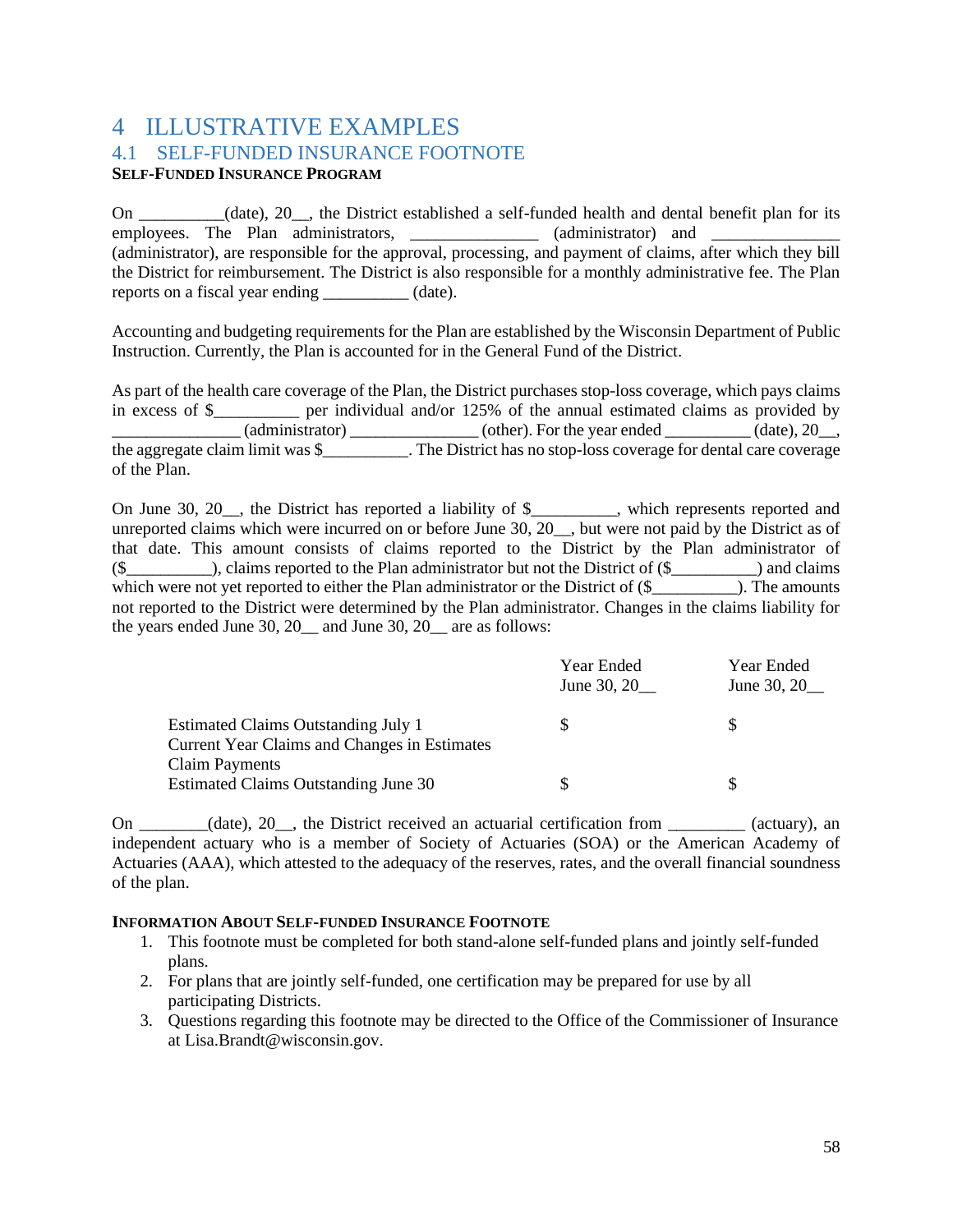### <span id="page-60-0"></span>4.2 SCHEDULE OF FINDINGS AND QUESTIONED COSTS

Please note auditors may need to modify the example as needed to reflect the auditee's circumstances.

#### **EXAMPLE SCHOOL DISTRICT SCHEDULE OF FINDINGS AND QUESTIONED COSTS YEAR ENDED JUNE 30, 20XX**

| <b>A. Summary of Auditors Results</b><br><b>Financial Statements</b>                                                                                                       |                                 |
|----------------------------------------------------------------------------------------------------------------------------------------------------------------------------|---------------------------------|
| Type of auditor's report issued in accordance with generally accepted<br>accounting principles:                                                                            | Unmodified                      |
| Internal control over financial reporting:<br>Material weakness(es) identified?<br>Significant deficiency(ies) identified?<br>$\bullet$                                    | N <sub>o</sub><br>None reported |
| Noncompliance material to the financial statements?                                                                                                                        | N <sub>o</sub>                  |
| <b>Federal Awards</b><br>Internal control over major federal program(s):<br>Material weakness(es) identified?<br>Significant deficiency(ies) identified?<br>٠              | N <sub>o</sub><br>None reported |
| Type of auditor's report issued on compliance for major federal programs                                                                                                   | Unmodified                      |
| Any audit findings disclosed that are required to be reported in accordance<br>with the 2 CFR 200.516( <i>a</i> )?                                                         | N <sub>o</sub>                  |
| Identification of major state programs:                                                                                                                                    |                                 |
| <b>CFDA Number(s)</b><br><b>Name of Federal Program or Cluster</b>                                                                                                         |                                 |
| Dollar threshold used to distinguish between type A and type B programs:                                                                                                   | \$750,000                       |
| Auditee qualified as low risk auditee?                                                                                                                                     | Yes                             |
| <b>State Awards</b><br>Internal control over major state program(s):<br>Material weakness(es) identified?<br>Significant deficiency(ies) identified?<br>$\bullet$          | N <sub>0</sub><br>None reported |
| Type of auditor's report issued on compliance for major state programs                                                                                                     | Unmodified                      |
| Any audit findings disclosed that are required to be reported in<br>accordance with the State Single Audit Guidelines or Wisconsin<br>Public School District Audit Manual? | N <sub>o</sub>                  |
| Identification of major state programs:                                                                                                                                    |                                 |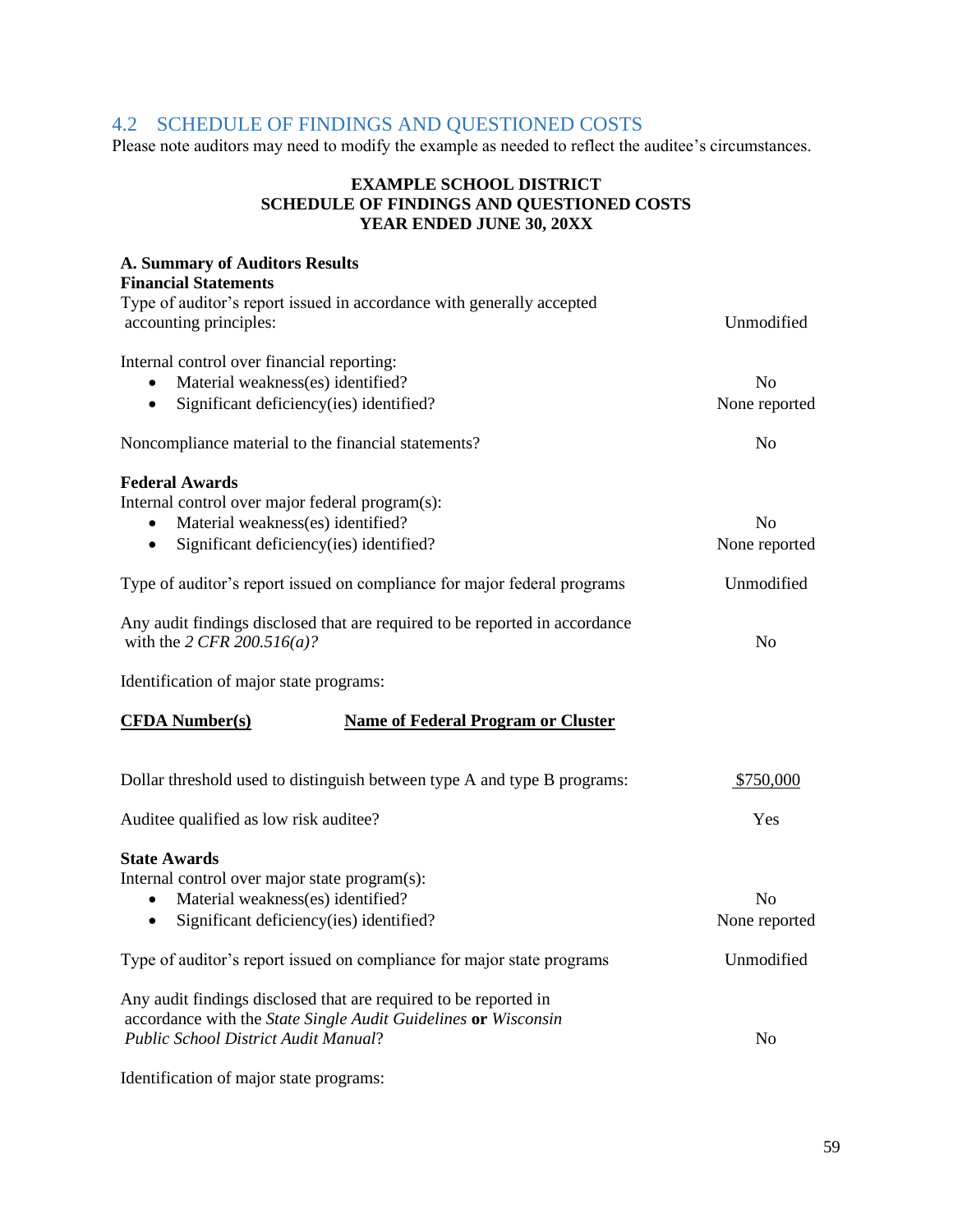**State ID Number Name of State Program** Dollar threshold used to distinguish between type A and type B programs: \$250,000 **B. Financial Statement Findings** No matters were reported. **C. Federal and State Award Findings and Questioned Costs**  No matters were reported. **C. Federal and State Award Findings and Questioned Costs**  No matters were reported. **D. Other Issues**  Does the auditor's report or the notes to the financial statements include disclosure with regard to substantial doubt as to the auditee's ability to continue as a going concern? No Does the audit report show audit issues (i.e., material non-compliance, non-material non-compliance, questioned costs, material weakness, significant deficiency, management letter comment, excess revenue, or excess reserve) related to grants/contracts with funding agencies that require audits to be in accordance with the State Single Audit Guidelines? Department of Public Instruction No Was a management letter or other document conveying audit comments issued as a result of this audit? Name and Signature of Partner Date of Report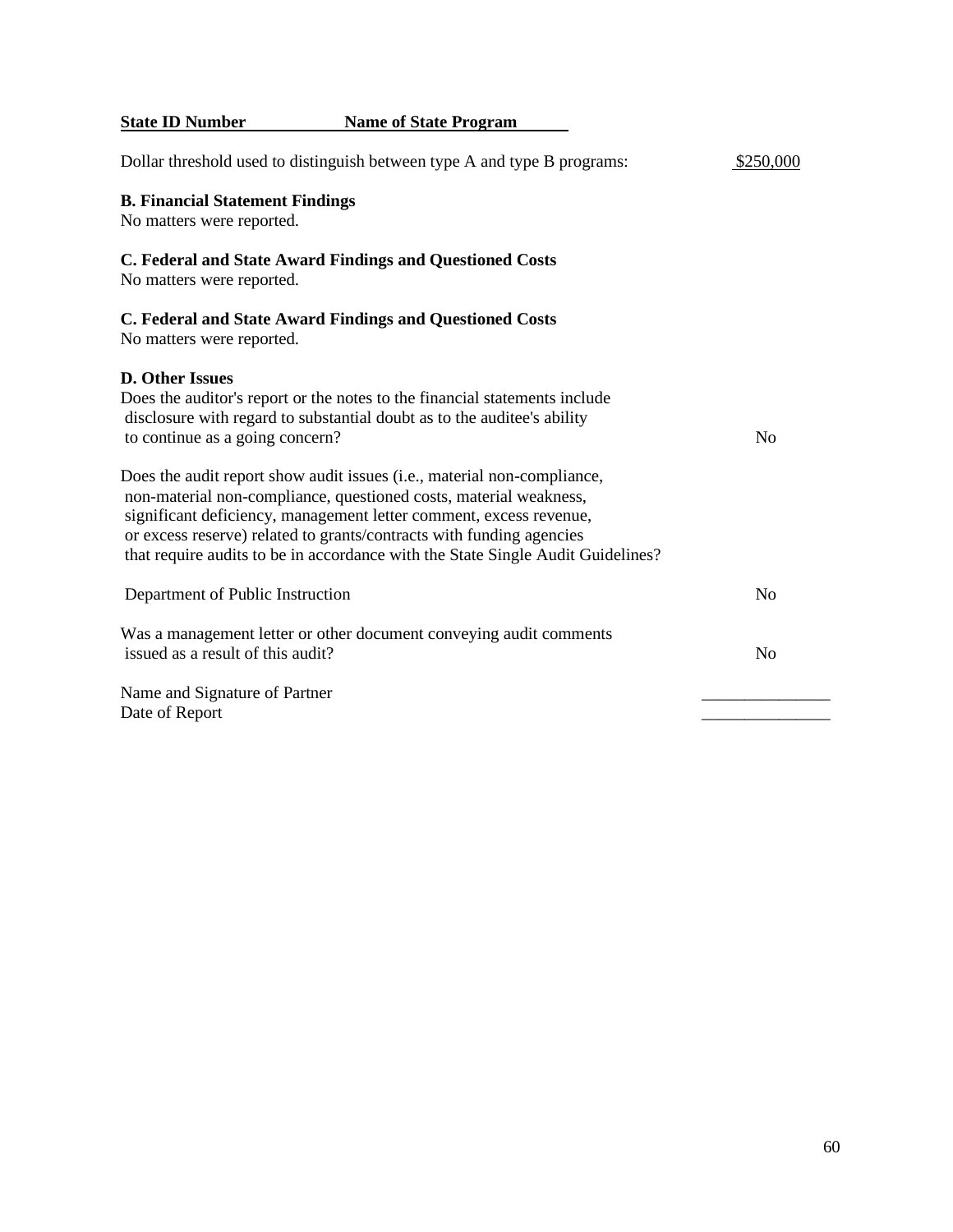### <span id="page-62-0"></span>4.3 PI-1506-AC ATTESTATION REPORT SAMPLE

#### **Independent Accountant's Report**

Board of Education School District of \_\_\_\_\_\_\_\_\_\_ City, Wisconsin

#### **Report on Aid Certification (PI-1506 AC) Data**

We have examined the accompanying aid certification data of the School District of \_\_\_\_\_\_\_\_ (the "District") as presented in the "Auditor" column of form PI-1506-AC which was filed by us on the internet with the Wisconsin Department of Public Instruction ("DPI") for the year ended June 30, 20

#### **Management's Responsibility**

The aid certification data presented in the "District" column was reported by the District on the internet to DPI on form PI-1505AC. This form is the responsibility of the District's management.

#### **Auditor's Responsibility**

Our responsibility is to express an opinion on this form based on our examination. Our examination was conducted in accordance with attestation standards established by the American Institute of Certified Public Accountants and, accordingly, included examining, on a test basis, evidence supporting the account balances reported in the "Auditor" column of form PI-1506-AC aid certification data and performing such other procedures as we considered necessary in the circumstances. Our examination includes examining evidence supporting the amounts in the form and included procedures developed by the DPI and such other tests considered necessary.

We believe that our examination provides a reasonable basis for our opinion.

#### **Opinion on Aid Certification (PI-1506 AC) Data**

In our opinion, the information presented in the column titled "Auditor" on the accompanying copy of internet form PI-1506 AC, presents, in all material respects, the aid certification data of the School District of for the year ended June 30, 20, in conformity with reporting requirements for such information established by the DPI.

#### **Purpose of Aid Certification (PI-1506 AC) Data Report**

The purpose of this report is intended solely for use by the District and the DPI in determining state aid eligibility for the District. Accordingly, the report is not suitable for any other purpose.

Signature Certified Public Accountants *Date (Use date of filing Internet form PI 1506 AC)*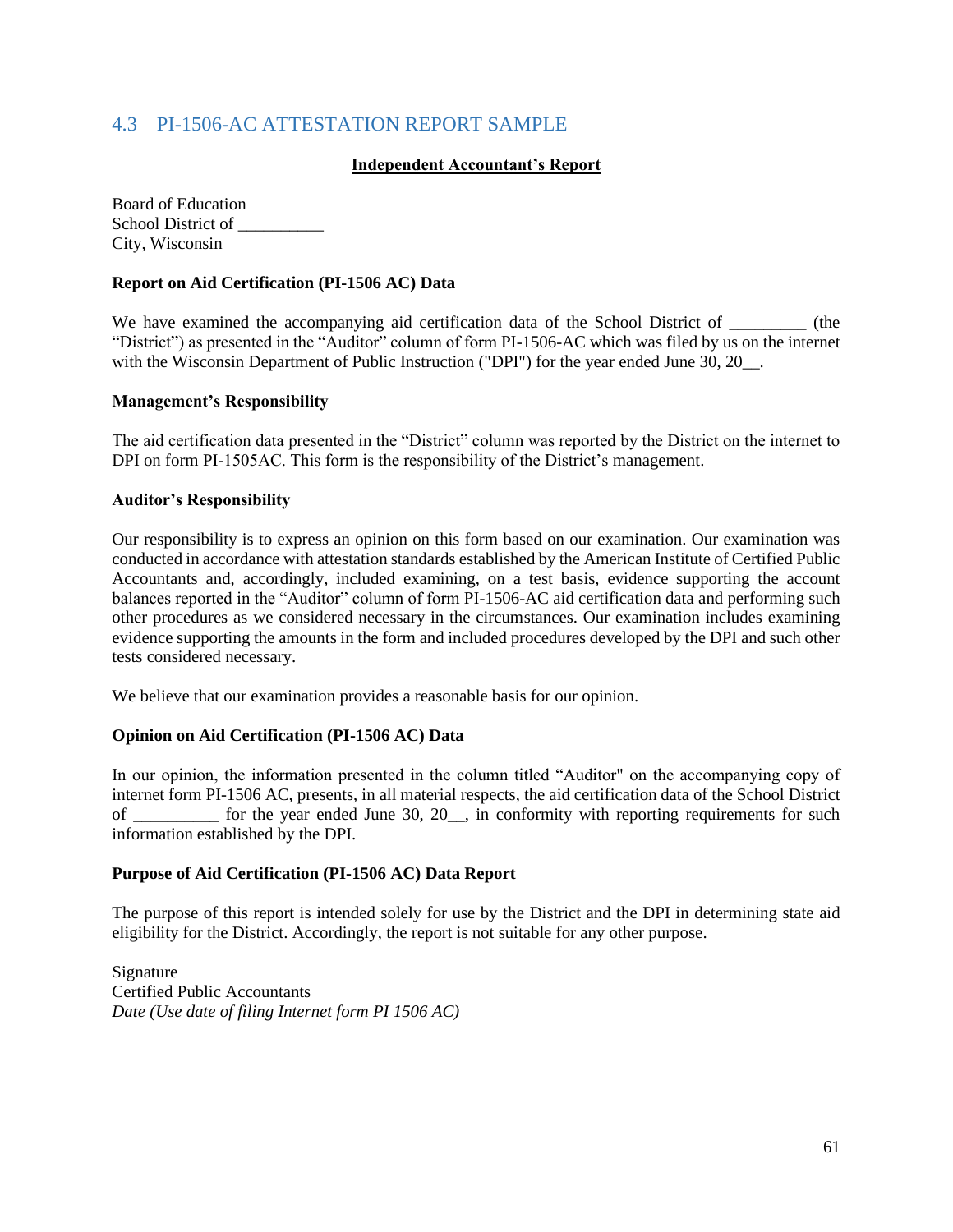### <span id="page-63-0"></span>4.4 SPECIAL EDUCATION REPRESENTATION LETTER Date

School District Auditor City, WI

Pursuant with your audit of our district's special education program for the year ended June 30, 20XX, we make the following representations regarding our district's special education staff and their reported position/assignments. We have reviewed the individuals identified on the "No Valid License" report provided by the Department of Public Instruction.

\_\_\_\_\_ The individuals listed below were reported incorrectly by the district on the WISEstaff Reporting Fall Staff Report. The **previously reported** and **correct WISEstaff** information is as follows:

### **Previously Reported Position/Assignment/Grades:**

|             | <b>Employee File</b> | <b>WISEstaff Position/</b> | <b>Assigned Begin/</b> |
|-------------|----------------------|----------------------------|------------------------|
| <b>NAME</b> | Number               | <i>Assignment</i>          | <b>End Grades</b>      |

### **Correct Position/Assignment/Grades:**

|             | <b>Employee File</b> | <b>WISEstaff Position/</b> | AssignedBegin/    |
|-------------|----------------------|----------------------------|-------------------|
| <b>NAME</b> | Number               | <i>Assignment</i>          | <b>End Grades</b> |

\_\_\_\_\_ The individuals listed below were issued a valid license for their reported WISEstaff position/assignment/grades after the No Valid License Report was generated. These individuals were properly licensed for the 20XX-20XX school year.

#### *Employee File NAME Number*

The individuals listed below are eligible for special education categorical aid for the following other reasons:

*\_\_\_\_\_\_\_\_\_\_\_\_\_\_\_\_\_\_\_\_\_\_\_\_\_\_\_\_\_\_\_\_\_\_\_\_\_\_\_\_\_\_\_\_\_\_\_\_\_\_\_\_\_\_\_\_\_\_\_\_\_\_\_\_\_\_\_\_\_\_\_\_ \_\_\_\_\_\_\_\_\_\_\_\_\_\_\_\_\_\_\_\_\_\_\_\_\_\_\_\_\_\_\_\_\_\_\_\_\_\_\_\_\_\_\_\_\_\_\_\_\_\_\_\_\_\_\_\_\_\_\_\_\_\_\_\_\_\_\_\_\_\_\_\_ \_\_\_\_\_\_\_\_\_\_\_\_\_\_\_\_\_\_\_\_\_\_\_\_\_\_\_\_\_\_\_\_\_\_\_\_\_\_\_\_\_\_\_\_\_\_\_\_\_\_\_\_\_\_\_\_\_\_\_\_\_\_\_\_\_\_\_\_\_\_\_\_*

*Employee File NAME Number*

*Reason:*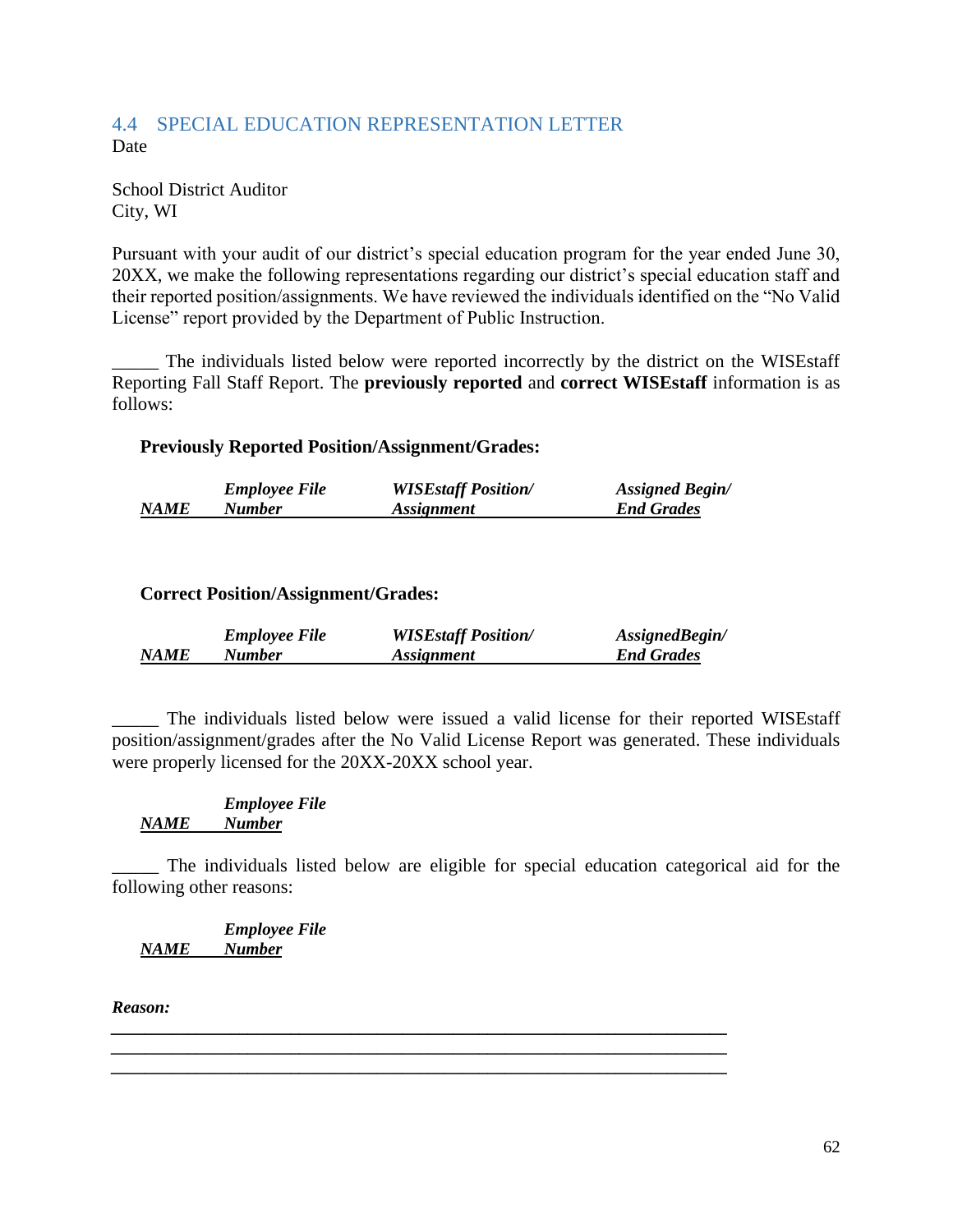We understand that the information provided is used by the Department of Public Instruction for determination of special education categorical aid. We certify that this information is correct to the best of our knowledge and belief.

Signed: By authorized user of the WISEstaff reporting or District Administrator

Title: \_\_\_\_\_\_\_\_\_\_\_\_\_\_\_\_\_\_\_\_\_\_\_\_\_\_

Date: \_\_\_\_\_\_\_\_\_\_\_\_\_\_\_\_\_\_\_\_\_\_\_\_\_\_

Note to Auditors: The WISEstaff Reporting position/assignment is not the same as a license position/assignment. Multiple licenses may be acceptable for a particular WISEstaff position/assignment. The information needed for the audit is the WISEstaff position/assignment. Likewise, the begin/end grades should be that of the WISEstaff position/assignment and not the grades of the license unless they are the same.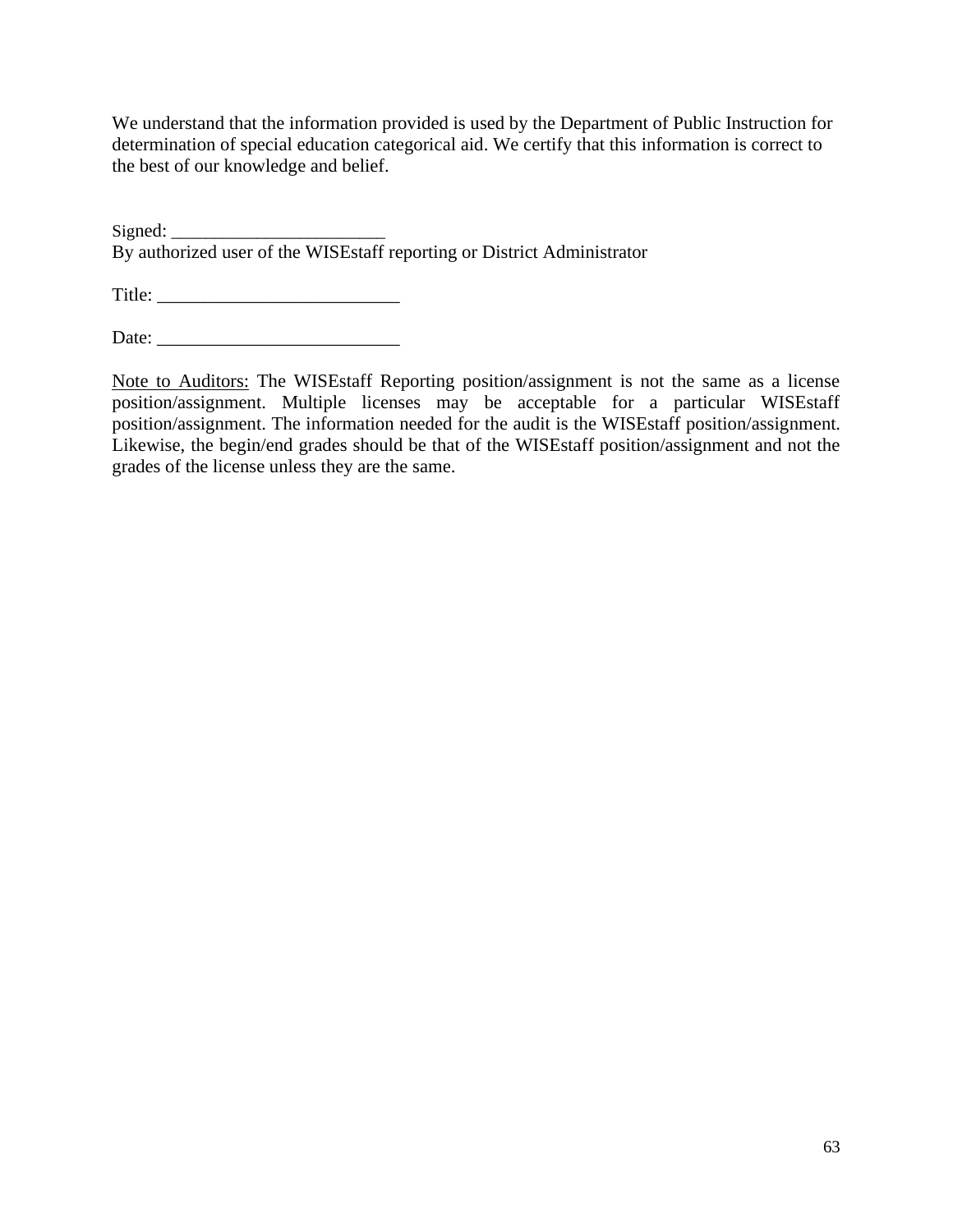# <span id="page-65-0"></span>5 OTHER GUIDANCE AND INSTRUCTIONS 5.1 GAAP TO DPI REGULATORY DEPARTURES

<span id="page-65-1"></span>School Districts are required to complete the PI-1505 Annual Report. The auditor is required to submit the PI-1506-AC Aid Certification and the PI-1506-FB. The PI-1506-AC and PI-1506-FB are due no later than the last Friday before September 15<sup>th</sup>. The PI-1505 is due no later than the following Friday.

The DPI reports must be completed in accordance with generally accepted accounting principles (GAAP) related to fund accounting except for the instances outlined below. In limited circumstances, the DPI allows school districts to depart from GAAP for DPI reporting purposes. If the district is reporting an approved GAAP to DPI Regulatory Departure, the "Regulatory Fund Balance (DPI) column of the PI-1506-FB must tie to the District's PI-1505 and the "Fund Statements Fund Balance (GAAP)" column of the PI-1506-FB must tie to the District's submitted fund financial statements. Additionally, the PI-1506-AC would report the regulatory balances as it must tie to the Districts PI-1505.

Current DPI approved GAAP to regulatory departures are listed below to determine if a district's GAAP departure is appropriate.

- For regulatory purposes, districts are allowed to record bid premiums in excess of the current year debt service payments for the issue generating the bid premium as a liability in account 816900 in the year of receipt. The bid premium must be recognized in Source 968 in the subsequent year.
- For regulatory purposes, Districts may consider cash transfers to sinking funds as debt expenditures in the year of the transfer only for Q-Bonds issued from 2008 to 2011.
- Unrealized gains and losses are not currently allowable account combinations in the governmental funds in the WUFAR. For regulatory purposes, the district may record a departure for not recording governmental funds unrealized gains and losses. NOTE: The account combinations have been added for FY22. Therefore, this will no longer be an approved difference after FY21.
- For regulatory purposes, grant revenue from the DPI received after the period of availability must be recorded as revenue in the fiscal year of the audit rather than a deferred inflow of resources.
- Districts currently reporting HRA benefits in the general fund on the annual report, but as a fiduciary activity on the financial statements will be allowed to continue this reporting for FY21. For FY22, if the benefit is determined to be fiduciary, it should be reported as fiduciary on the financial statements and in the appropriate WUFAR compliant fiduciary fund on the annual report.
- Unique accounting circumstances discussed and approved by the DPI. Please contact a School [Financial Services Team Auditor](https://dpi.wi.gov/sfs/communications/staff-directory) prior to reporting GAAP to Regulatory Departures not included above.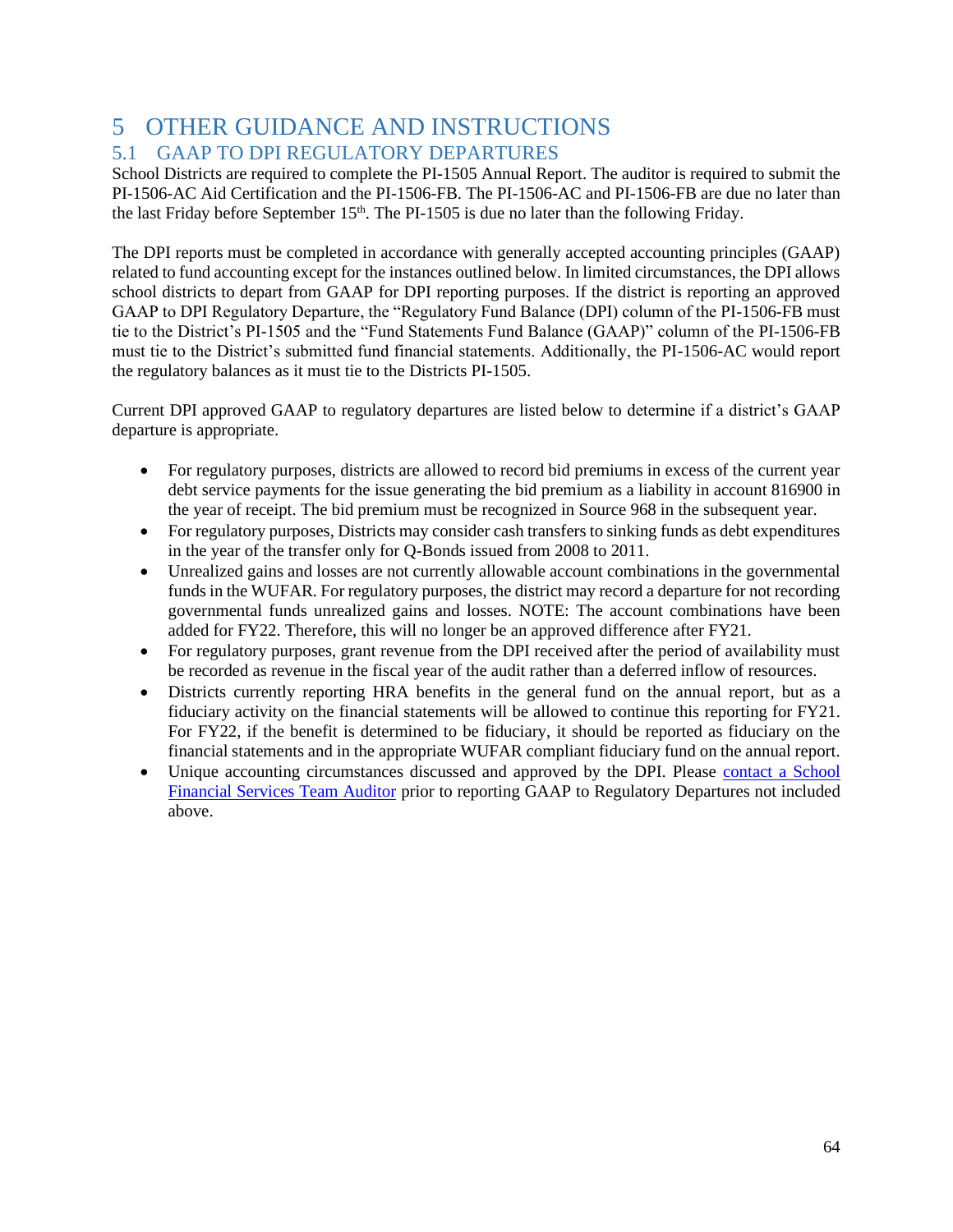### <span id="page-66-0"></span>5.2 PI-1506-AC INSTRUCTIONS

School Districts are required to complete the PI-1505 Annual Report. The auditor is required to submit the PI-1506-AC Aid Certification and the PI-1506-FB. The PI-1506-AC and PI-1506-FB are due no later than the last Friday before September 15th. The PI-1505 is due no later than the following Friday. The PI-1506- AC and PI-1506-FB are completed through the [School Finance Reporting Portal.](https://dpi.wi.gov/sfs/reporting/safr/overview)

Below are instructions for completing the PI-1506-AC:

- 1. On the SFS [School Finance Reporting Portal](https://dpi.wi.gov/sfs/reporting/safr/overview) webpage, click on "Auditors Log In to Submit Data" link.
- 2. Select the appropriate district. Click "Financial Data Home" link.
	- a. Scroll down and select the "Auditor Aid Certification (PI-1506-AC, Internet)" link.
	- b. Select the year of audit.
	- c. Enter your ID and password and you will be taken to the PI-1506-AC data entry screen.
- 3. The PI-1506-AC data form is pre-populated with the district submitted PI-1505-AC data.
	- a. The auditor should electronically either agree with the district's data or amend the district data shown in the "Auditor Entry" column of PI-1506-AC.
	- b. To amend the data shown on the PI-1506-AC data form, click on the cell to activate and enter the appropriate amounts in the "Auditor Entry" column.
	- c. Continue through the program, reviewing "Quick Audit" steps. The Quick Audit Reports check the data for specific purposes and for general reasonability.
- 4. Auditors are required to complete the PI-1506-FB Audited Ending Fund Balance application prior to submitting the PI-1506-AC. Please note district amounts are not populated until after the district completes the PI-1505 Annual Report and are not required to complete the application. Once the application is complete, return to the PI-1506-AC, to continue through the submission process.
- 5. The Financial Audit Statement Aid Certification Data form is populated by SAFR when the auditor submits the PI-1506-AC. The auditor should print and sign the Financial Audit Statement Data form. The form is also available under "Review Your Answers" section and on the "Auditor Aid Certification" Report page. Additionally, the auditor workpapers should include a copy of the PI-1506-AC Data Form, and the attestation report regarding the submitted PI-1506-AC.
- 6. Amendments to the data must be made via the auditor in the PI-1506-AC. Contact a School Finance Team Auditor to request that the PI-1506-AC program be opened for changes.

Below is the timeline for the PI-1506-AC and PI-1506-FB:

- 1. The district and its auditor should come to an agreement on the aid certification data to be entered.
- 2. Upon district submission of the PI-1505-AC, DPI will review the District's submitted PI-1505- AC data and send an email notification of the report acceptance to both the district and the auditor. The auditor may then complete the PI-1506-AC.
- 3. The PI-1506-AC and PI-1506-FB are due no later than the last Friday before September  $15<sup>th</sup>$ .
- 4. Once the auditor has submitted the PI-1506-AC, the SFS team will review the data and approve for use in the October 15 certification. The SFS team does not approve PI-1506-AC data until the District's PI-1505 Annual Report is free of errors. Both the district and the auditor will receive email notification of DPI approval.
- 5. School districts are required to submit the PI-1505 Annual Report the Friday after the auditor report due date. Amounts reported by the auditor on the PI-1506-AC and the PI-1506-FB must agree with amounts reported on the PI-1505 Annual Report. Auditors may be contacted by the district to update the PI-1506-AC and/or the PI-1506-FB. The SFS Team will not need to re-open the PI-1506-AC unless it has been previously approved by the Department.

If you have additional questions, please [contact a School Financial Services Team Auditor.](https://dpi.wi.gov/sfs/communications/staff-directory)